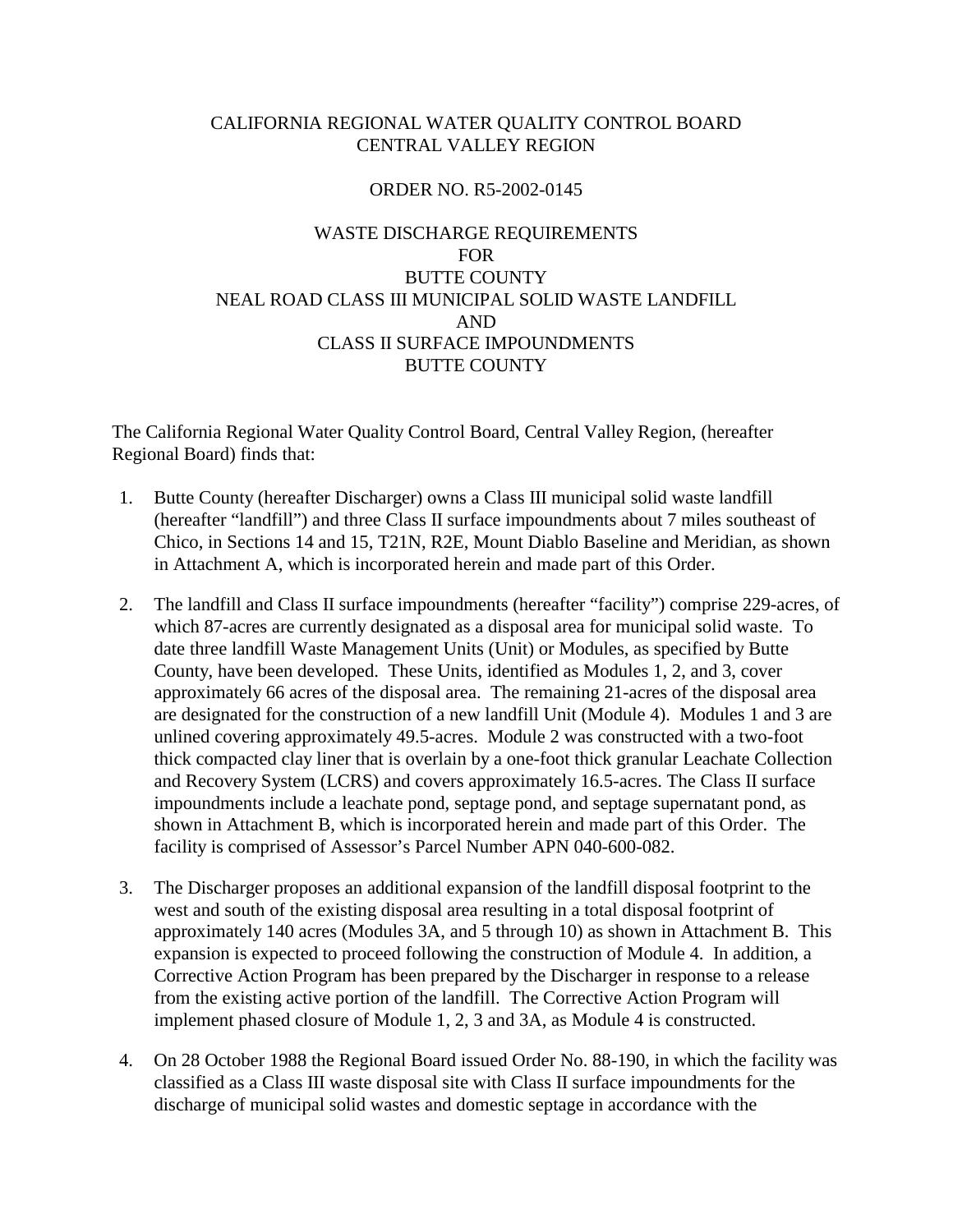regulations in effect when the Order was issued. This Order reclassifies the facility as a Class III landfill with Class II surface impoundments that accepts municipal solid waste and domestic septage in accordance with Title 27, California Code of Regulations, §20005, et seq. (Title 27).

5. On 17 September 1993, the Regional Board adopted Order No. 93-200, amending Order No. 88-190 and implementing State Water Resources Control Board Resolution No. 93-62, *Policy for Regulation of Discharges of Municipal Solid Waste*. Butte County and Parrott Ranch Company, Neal Road Class III Landfill and Class II Surface Impoundments are added to Order No. 93-200 in Attachment 1, Line No. 36.

## **SITE DESCRIPTION**

- 6. The facility is in hilly terrain along the eastern edge of the Sacramento Valley. The area is characterized by topographic plateaus separated by steep ravines and canyons. The landfill has been developed in a northeast/southwest-trending canyon eroded into a gently sloping plateau. Elevations at the site range from about 410 feet mean sea level (MSL) at the northeastern facility boundary to about 210 feet MSL at the southwestern facility boundary.
- 7. The facility lies on nearly flat-lying volcanic deposits of the Tuscan Formation. It is underlain by a series of interlayered sandstone, tuff-breccia, and lahar deposits. The sandstones are typically fine to course grained and contain up to 4-percent silt. The lahar deposits are well-cemented and frequently fractured and jointed. Fractures are usually open and approximately one-fourth inch wide. The clayey sands of the Tuscan Formation immediately underlying the facility have in-situ permeabilities ranging from  $2x10^{-4}$  cm/sec to  $3x10^{-3}$  cm/sec. Samples from the formation have achieved remolded permeabilities of  $1x10^{-4}$  cm/sec.
- 8. The Tuscan Formation is an important water-bearing unit in the northeastern part of the Sacramento Valley containing the main regional aquifer. The formation is exposed in the Cascade foothills and extends to the valley floor. Beneath the facility, groundwater is found at elevations ranging from 136 feet to 146 feet MSL. This groundwater exists under unconfined conditions within the Tuscan sandstones.
- 9. A well-cemented lahar deposit generally occurs in the upper elevations at the facility. The subsurface materials exposed within Module 4 predominately consist of thick sandstone. Capillary rise beneath the landfill has been estimated to be less than two feet. The average measured hydraulic conductivity of the native soils underlying Module 4 is 0.001 cm/sec.
- 10. The Chico Monocline Fault is the closest potential seismogenic source to the facility. It is a buried reverse-slip fault, which extends for more than 70 km (43 mi) to the northwest. The Chico Monocline Fault has a long-term calculated slip rate of 0.14 to 0.33 mm/yr. The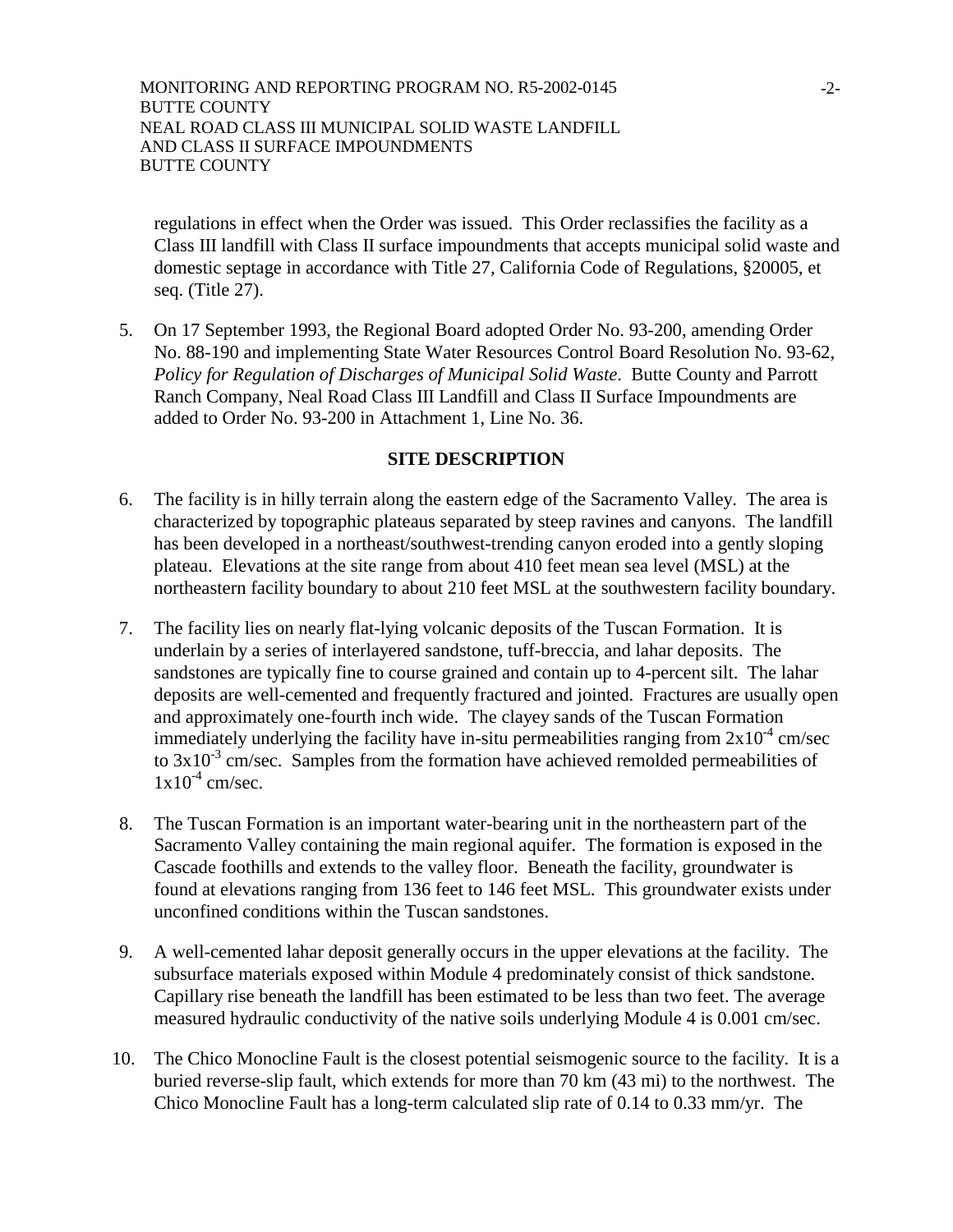maximum credible earthquake for the fault is estimated to be moment magnitude Mw 7.0. The peak horizontal ground acceleration in rock at the facility with a 10 percent probability of exceedence in a 250-year period is 0.44 g. The most likely source event corresponding to this level of ground shaking can be characterized by earthquake magnitudes in the range of Mw 6.0 to 6.5 occurring at a distance of about 5 km.

- 11. The landfill rises approximately 60-90 feet above the surrounding grade and is covered with a relatively pervious material that, in combination with the flat upper surface, allows for percolation of precipitation into the waste pile enhancing the production of leachate. Portions of the landfill are covered with interim cover tarps to assist in preventing infiltration of water into the waste pile.
- 12. The Butte County land use map designates the property within 1,000 feet of the landfill as "U" open grazing land (A-Z zoning designation). Currently no structures exist within 1,000 feet of the facility. The only structure within one mile of the facility is an inactive poultry ranch one-half mile south of the facility on Neal Road.
- 13. The facility receives an average of 26.32 inches of precipitation per year as measured at the Chico University Farm Station No. 1715 located at Latitude 39°42'00"N, Longitude 121°49'00''W at an elevation of 185 feet MSL. The mean pan evaporation rate is 66.8 inches per year as measured at the Chico Experiment Station No. 4 located at Latitude  $39^{\circ}42'00''$ N, Longitude  $121^{\circ}47'00''$  W at an elevation of 205 feet MSL.
- 14. The 100-year, 24-hour precipitation event is estimated at 5.28 inches, based on Department of Water Resources' bulletin entitled *Rainfall Depth-Duration-Frequency for California*, revised November 1982, updated August 1986.
- 15. The facility is not within a 100-year flood plain based on the Federal Emergency Management Agency's (FEMA) Flood Insurance Rate Map, Community-Panel Number 06007C.
- 16. There are two industrial groundwater supply wells within one mile of the facility. One is the water supply well for the facility, and the other is located at the inactive poultry ranch one half mile southeast of the facility. Surface springs or other sources of groundwater supply have not been observed in the area.

# **SURFACE WATER AND GROUNDWATER**

17. The Regional Board adopted a *Water Quality Control Plan for the Central Valley Region, Sacramento River and San Joaquin River Basins, Fourth Edition* (hereafter Basin Plan). The Basin Plan designates beneficial uses, establishes water quality objectives, and describes an implementation program and policies to achieve water quality objectives for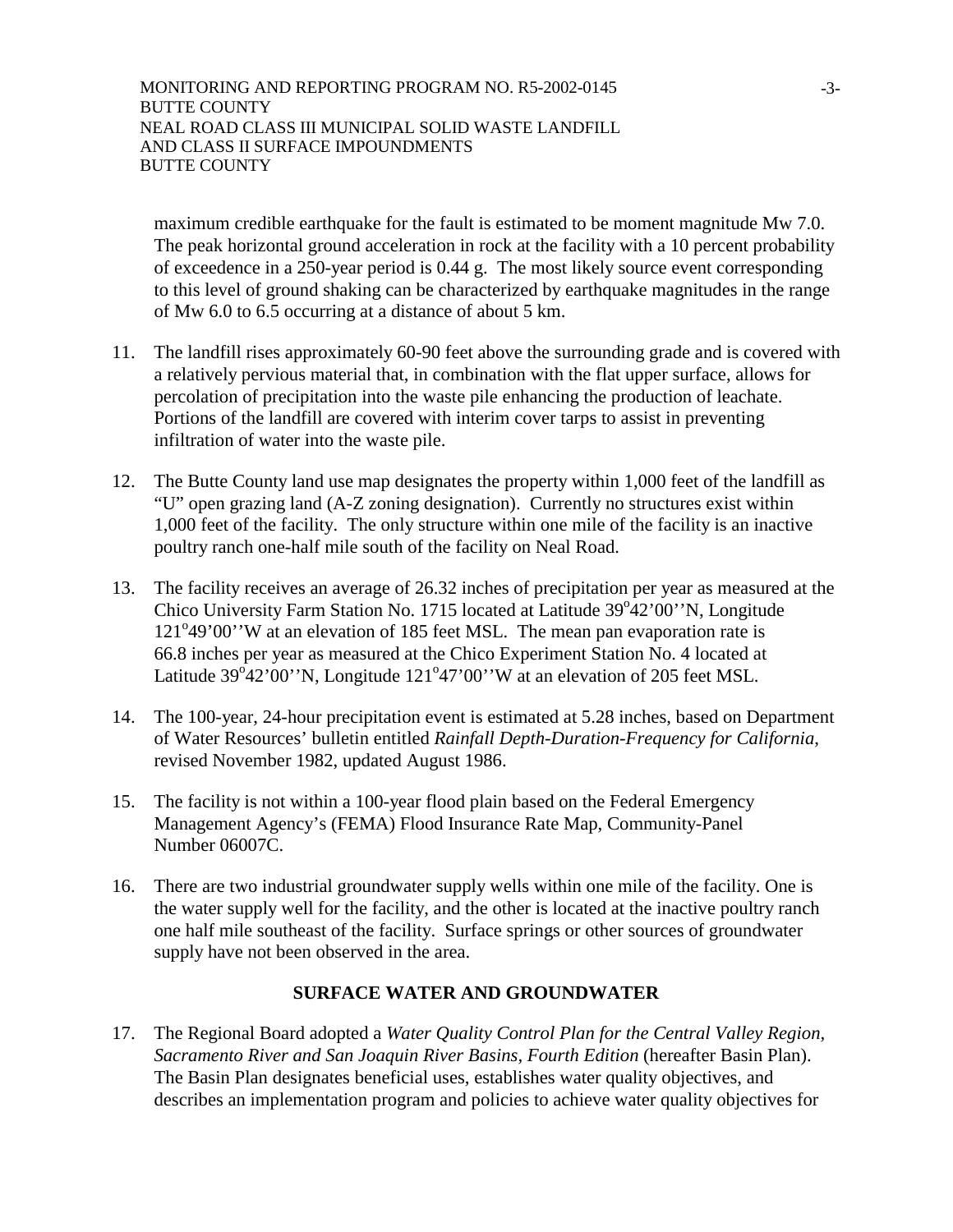all waters of the Basin. This includes plans and policies adopted by the SWRCB and incorporated by reference, such as Resolution No. 68-16, *Statement of Policy with Respect to Maintaining High Quality of Waters in California*. These requirements implement the Basin Plan.

- 18. Surface drainage is toward Hamlin Slough, a tributary to Butte Creek in the Upper Little Chico Hydrologic Area (No. 521.30) of the Butte Creek Hydrologic Unit (No. 521.00), as depicted on interagency hydrologic maps prepared by the Department of Water Resources in August 1986.
- 19. The facility is located adjacent to Nance Canyon, which contains an unnamed intermittent stream. The stream combines with a second unnamed stream that flows out of the southwestern portion of the facility. The combined flow of these streams eventually discharges to Hamlin Slough, Butte Creek, and the Sacramento River.
- 20. The beneficial uses of the Sacramento River downstream of the discharge as identified in Table II-1 of the Basin Plan are municipal and domestic supply, agricultural irrigation and agricultural stock watering; industrial service supply, hydropower generation, contact recreation, canoeing and rafting, and non-contact recreation, warm and cold freshwater habitat, warm and cold water fish migration, warm and cold water fish spawning, wildlife habitat, and navigation.

The beneficial uses of Butte Creek downstream of the discharge as identified in Table II-1 of the Basin Plan are municipal and domestic supply, agricultural irrigation and agricultural stock watering, hydropower generation, contact recreation, warm and cold freshwater habitat, cold water fish migration, warm and cold water fish spawning, and wildlife habitat.

The beneficial uses of Hamlin Slough are not identified in the Basin Plan, however the Basin Plan states, "The beneficial uses of any specifically identified water body generally apply to its tributary streams." Upon review of the flow conditions, habitat values, and beneficial uses of Hamlin Slough, the Regional Board finds that the beneficial uses identified in the Basin Plan for Butte Creek are applicable to Hamlin Slough.

- 21. The first water-bearing horizon is approximately 100 feet below the base of the current landfill and approximately 10 feet below the base of Module 4 at 136 to 146 ft elevation above MSL. The hydraulic gradient is generally to the southwest, and groundwater flows at approximately 44 feet per year. Groundwater in the region is of excellent quality, with total dissolved solids generally less than 200 mg/L.
- 22. The designated beneficial uses of the groundwater, as specified in the Basin Plan, are municipal and domestic water supply, agricultural supply, industrial service supply, and industrial process supply.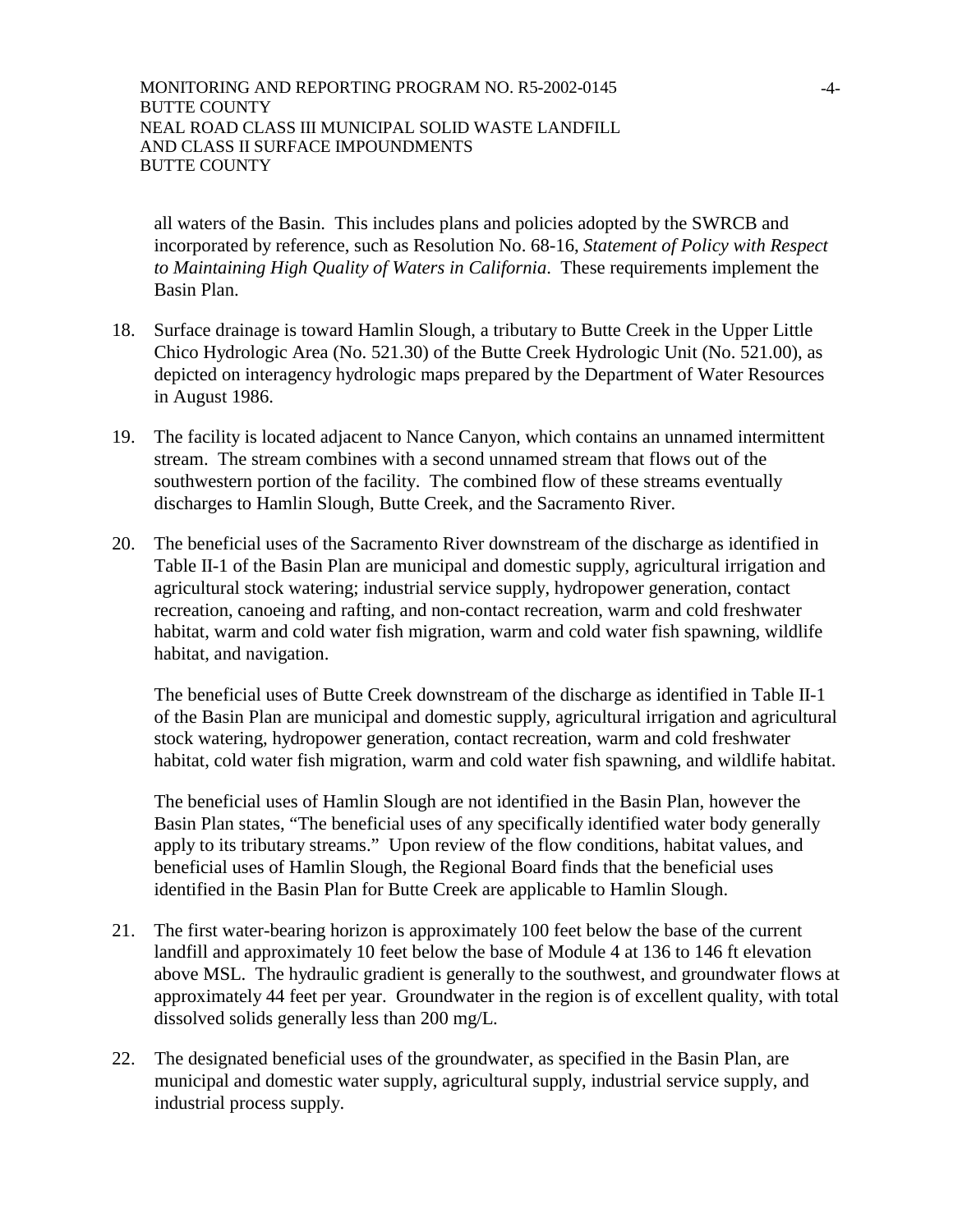- 23. This Order implements:
	- a. The Basin Plan;
	- b. The prescriptive standards and performance goals of Chapters 1 through 7, Subdivision 1, Division 2, Title 27, of the California Code of Regulations, effective 18 July 1997, and subsequent revisions;
	- c. The prescriptive standards and performance criteria of RCRA Subtitle D, Part 258; and
	- d. State Water Resources Control Board Resolution No. 93-62, *Policy for Regulation of Discharges of Municipal Solid Waste*, adopted 17 June 1993.

## **WASTE AND FACILITY CLASSIFICATION**

- 24. The Discharger discharges nonhazardous municipal solid wastes, as defined in §20164 of Title 27, to the Class III Landfill. Nonhazardous solid wastes include municipal solid wastes, as referred to in Title 40, Code of Federal Regulations, Part 258 (Subtitle D).
- 25. The Discharger also discharges wastes containing greater than one percent (>1%) friable asbestos for disposal in the Class III Landfill. These wastes are classified as 'hazardous' under Title 22 of the California Code of Regulations. However, because these wastes do not pose a threat to water quality, Section 25143.7 of the Health and Safety Code permits their disposal in any landfill which has Waste Discharge Requirements that specifically permit the discharge, provided the wastes are handled and disposed of in accordance with other applicable state and federal statutes and regulations.
- 26. The site characteristics where the facility is located do not meet the siting criteria for a new Class III landfill, as described in  $\S20260(a)$  and (b)(1) of Title 27. As such, the facility is not suitable for operating new landfill Units or lateral expansions of existing landfill Units for the discharge and containment of Class III wastes without the construction of additional waste containment features, as described in §20260(b)(2) of Title 27 and State Water Resources Control Board Resolution No. 93-62.
- 27. The leachate pond and primary septage pond were retrofitted to Class II standards in 1992, following the closure of previous unlined leachate and septage ponds in the area of proposed Module 4. The septage supernatant pond was constructed in 1996 and began operation in 1997.
- 28. Approximately 400,000 to 500,000 gallons per month of septage from throughout Butte County is discharged into the septage pond. In 1999, 2000, and 2001, the volume of septage accepted at the facility was 5.58, 5.65, and 6.38 millions gallons respectively. Overlying liquid, including storm water, is decanted into the septage supernatant pond for evaporation. Currently, excess supernatant from the supernatant septage pond is trucked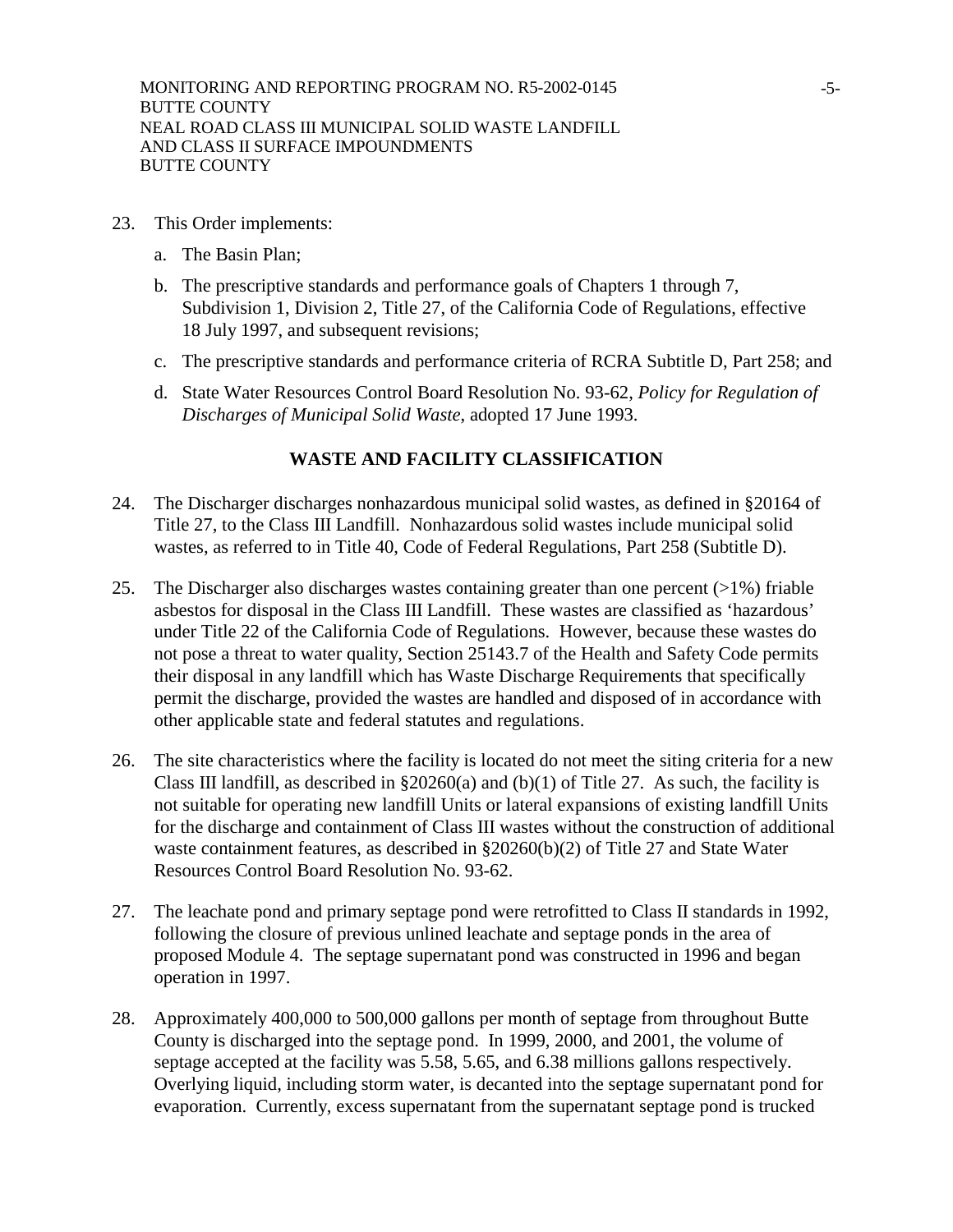off-site to one of the following locations, City of Chico wastewater treatment facility, City of Oroville wastewater treatment facility, or the Sewerage Commission-Oroville Region.

29. On 4 November 1999, the Discharger submitted a Report of Waste Discharge to dispose of excess supernatant from the supernatant septage pond to on-site surface soils instead of trucking the waste off-site. Separate Waste Discharge Requirements will be drafted for this proposed discharge.

## **CLASS II SURFACE IMPOUNDMENT DESIGN AND CONSTRUCTION**

- 30. Article 4, Table 4.1, and Sections 20330 and 20340, Title 27, contain construction standards for Class II surface impoundments. Minimum requirements include the following:
	- a. A single (replaceable) compacted clay liner with a hydraulic conductivity of  $1x10^{\overline{6}}$  cm/s, or less. The liner must be replaced before the last 25 percent (minimum one-foot thickness) of liner has been penetrated by fluid waste; or
	- b. A double liner consisting of a synthetic flexible membrane primary (inner) liner (minimum thickness 40 mils) underlain by a blanket type leachate collection and removal system underlain by a minimum two-foot thick compacted clay liner having a hydraulic conductivity of  $1x10^{-6}$  cm/s, or less, or a substantial thickness of natural geologic materials having a hydraulic conductivity of  $1x10^{-6}$  cm/s, or less.
- 31. The Discharger has constructed three Class II surface impoundments for the containment of leachate, septage, and septage supernatant. The surface impoundments that contain septage are constructed (from top to bottom) with a 60-mil HDPE geomembrane, a geonet, and a 40-mil Gundseal composite liner. The surface impoundment containing leachate is lined (from top to bottom) with a 60-mil HDPE geomembrane, a ¼ inch geonet, a 40-mil HDPE geomembrane, and one foot of low permeability soil.
- 32. Experience has shown that the prescriptive standard described in Finding No. 30 will not meet the performance standard for a Class II surface impoundment, which is "to prevent migration of wastes from the WMUs to adjacent geologic materials, groundwater, or surface water, during disposal operations, closure, and the post closure maintenance period" (Section 20310(a), Title 27). To meet the performance standard, future Class II surface impoundments constructed and operated at this facility must, at a minimum, consist of a synthetic flexible membrane inner liner and a composite outer liner with an intervening LCRS. The composite outer liner must, at a minimum, consist of one-foot of compacted clay with a hydraulic conductivity of  $1x10^{-6}$  cm/sec or less, overlain by a synthetic flexible membrane liner. Synthetic flexible membrane liner materials must have a minimum thickness of 40 mils (60 mils, if HDPE).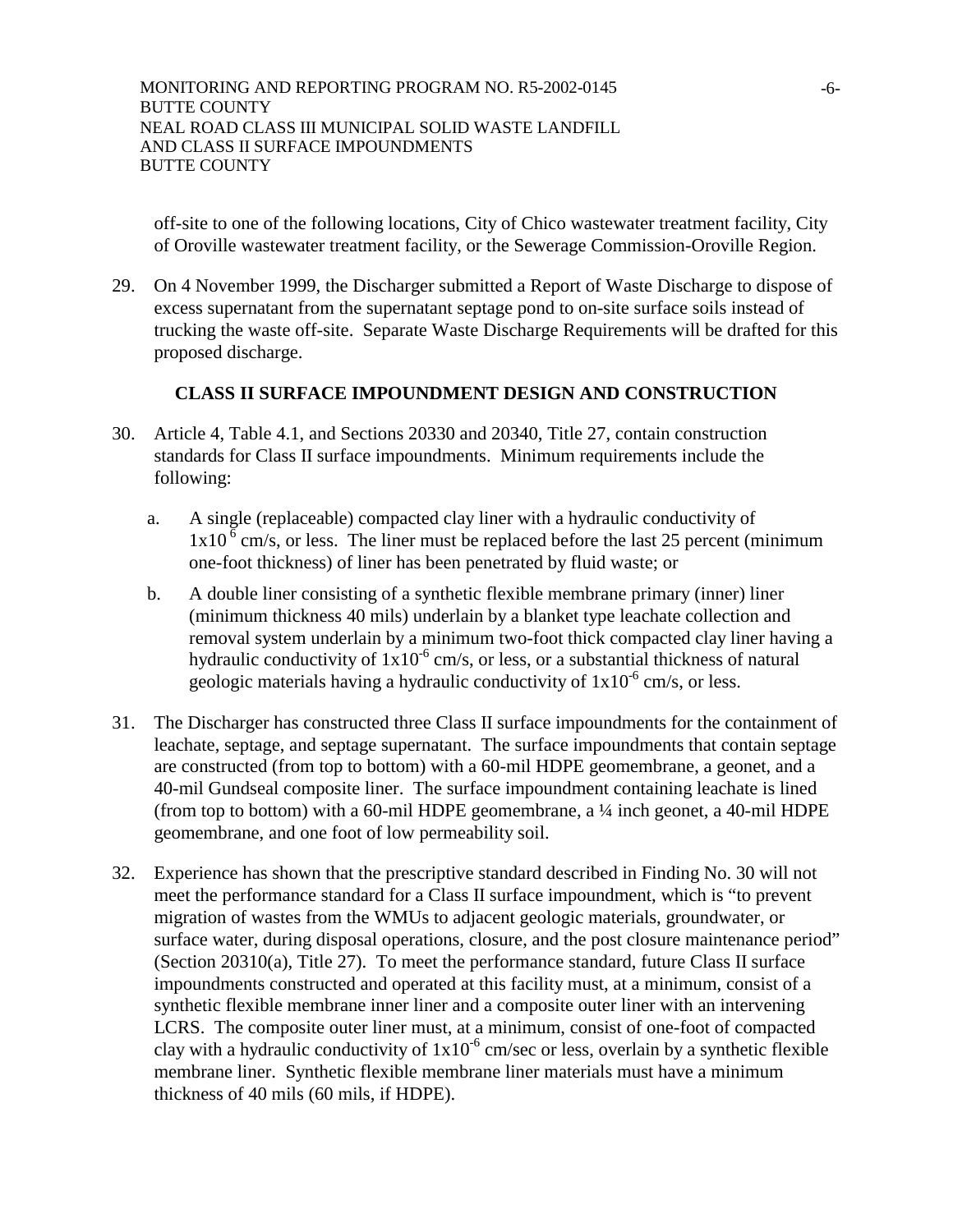## **LANDFILL DESIGN AND CONSTRUCTION**

- 33. On 17 June 1993 the State Water Resources Control Board adopted Resolution No. 93-62 implementing a State Policy for the construction, monitoring, and operation of municipal solid waste landfills that is consistent with the federal municipal solid waste regulations promulgated under Subtitle D.
- 34. Resolution No. 93-62 requires the construction of a prescribed composite liner system at new municipal solid waste landfills, or expansion areas of existing municipal solid waste landfills, that receive wastes after 9 October 1993.
- 35. Resolution No. 93-62 also allows the Regional Board to consider the approval of engineered alternatives to the prescriptive standard. Section III (A)(b) of Resolution No. 93-62 requires that the engineered alternative liner systems be of a composite design similar to the prescriptive standard.
- 36. Section 20080(b) of Title 27 allows the Regional Board to consider the approval of an engineered alternative to the prescriptive standard. In order to approve an engineered alternative in accordance with  $\S 20080(c)(1)$  and (2), the Discharger must demonstrate that the prescriptive design is unreasonably and unnecessarily burdensome and will cost substantially more than an alternative that will meet the criteria contained in §20080(b), or would be impractical and would not promote attainment of applicable performance standards. The Discharger must also demonstrate that the proposed engineered alternative liner system(s) {*is/are*} consistent with the performance goal addressed by the particular prescriptive standard, and provides protection against water quality impairment equivalent to the prescriptive standard in accordance with §20080(b)(2) of Title 27.
- 37. Section 13360(a)(1) of the California Water Code allows the Regional Board to specify the design, type of construction, and/or particular manner in which compliance must be met in Waste Discharge Requirements or Orders for the discharge of waste at solid waste disposal facilities.
- 38. On 26 November 2001, the Discharger submitted a Report of Waste Discharge requesting approval of an engineered alternative to liner requirements for Module 4.
- 39. The Discharger proposes a liner system beneath Module 4, which will be designed, constructed, and operated to prevent degradation of waters of the state as set forth in Title 27 for a Class III landfill, and the provisions in State Water Resources Control Board Resolution No. 93-62 for municipal solid wastes.
- 40. The engineered alternative proposed by the Discharger consists of a double composite liner on the floor and a single composite liner on the side slopes. On the landfill base the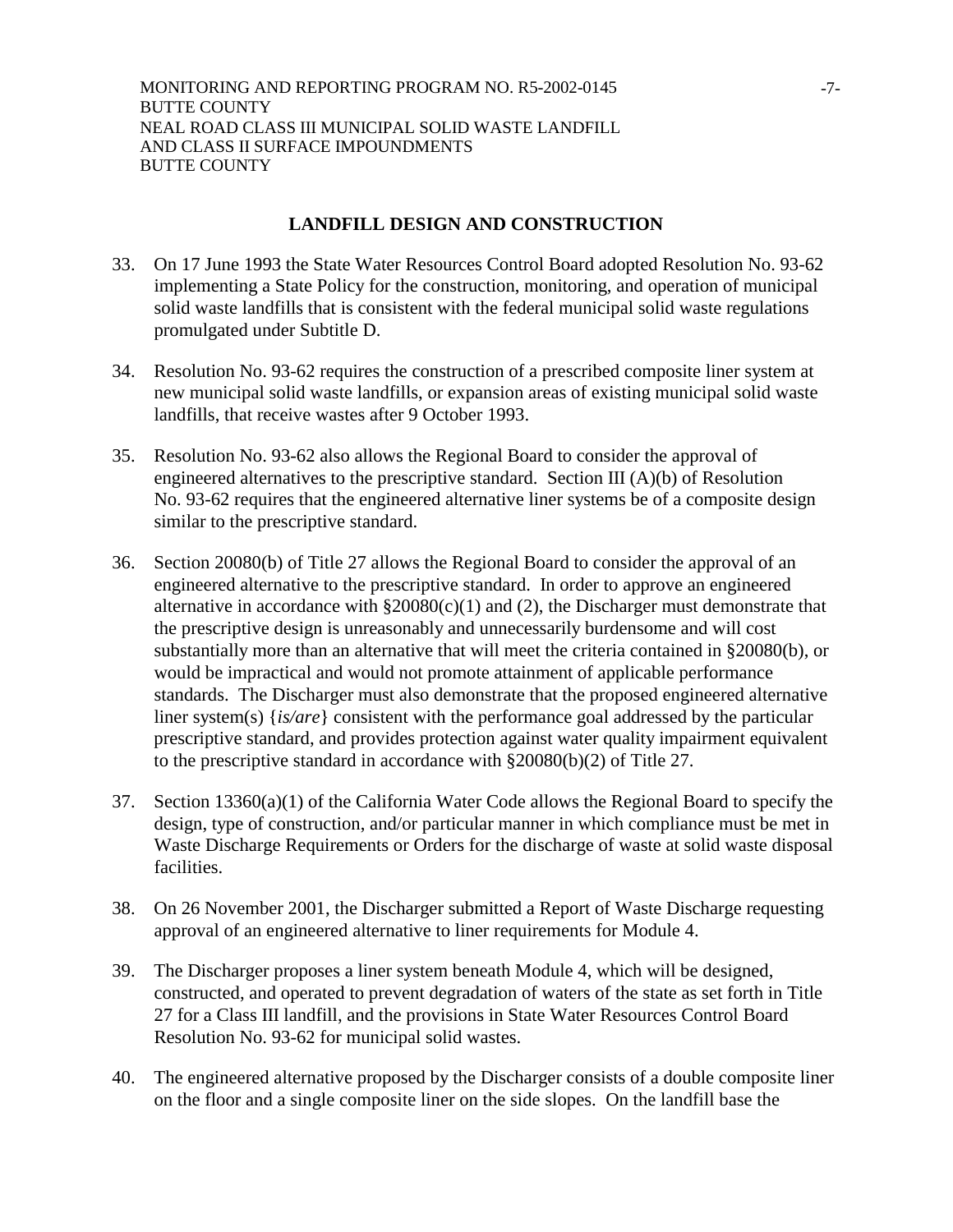containment system consists of the following components, from top to bottom: 12 inches of operations soil, 8-oz. non-woven geotextile filter, 12 inches of LCRS gravel (permeability greater than or equal to 1 cm/s) with LCRS piping, 60-mil HDPE geomembrane (doublesided textured), Geosynthetic Clay Liner (GCL), Geocomposite leak detection layer, 60-mil HDPE geomembrane (double-sided textured), GCL, 12 inches of low-permeability soil liner (permeability less than or equal to  $1x10^{-6}$  cm/s), and native subgrade (sandstone and lahar).

- 41. Side slope liners are proposed to be constructed of, from top to bottom: 24 inches of operations soil, LCRS geocomposite drainage layer, 60-mil HDPE geomembrane (singlesided textured, textured side down), GCL, and native subgrade (sandstone, or lahar) with surface improvements as necessary to provide support to the overlying geosynthetic liner system. The side slopes range from 2H:1V to 1.75H:1V (horizontal:vertical).
- 42. The Discharger has demonstrated that the proposed engineered alternative is consistent with the performance goals of the prescriptive standard and affords equivalent protection against water quality impairment.
- 43. Leachate will be drained by gravity from Module 4 to the low point of the LCRS at the western end of the proposed landfill expansion, where it will be pumped through a riser pipe and conveyed to the leachate surface impoundment for disposal. Along the floor of the landfill, the LCRS will consist of a one-foot thick layer of 3/8-inch minus gravel. A perforated 6-inch diameter HDPE pipe will be located centerline of the landfill with lateral HDPE pipe drains spaced approximately every 200 feet. Along the side slopes, the LCRS will consist of a geocomposite drainage layer. At the tie-in between Module 4 and Modules 1 and 3, a geocomposite drainage layer will be constructed at the toe of the existing refuse fill to collect lateral leachate migration from Modules 1 and 3. This leachate will be conveyed to the floor of Module 4 where it will tie into the main LCRS collection pipe. During interim landfill development, a temporary sump will be located on the western end of the initial cell (Phase A), where leachate will be pumped from a temporary riser pipe to the permanent leachate pond. A small lined, 5- to 10-foot high berm will be located along the western edge of Module 4 to provide leachate containment. The peak design leachate generation rate of 500 gallons/acre/day is estimated for the short-term development conditions.
- 44. Construction will proceed only after all applicable construction quality assurance plans have been approved by Executive Officer. Construction of Module 4 and closure of Modules 1, 2, 3, and 3A will proceed as described in Section 4.2.3 of the *Corrective Action Program, Neal Road Landfill, Butte County*, dated 18 March 2002. The closure schedule for Modules 1, 2, 3, and 3A is described in Provision L.13 of this Order.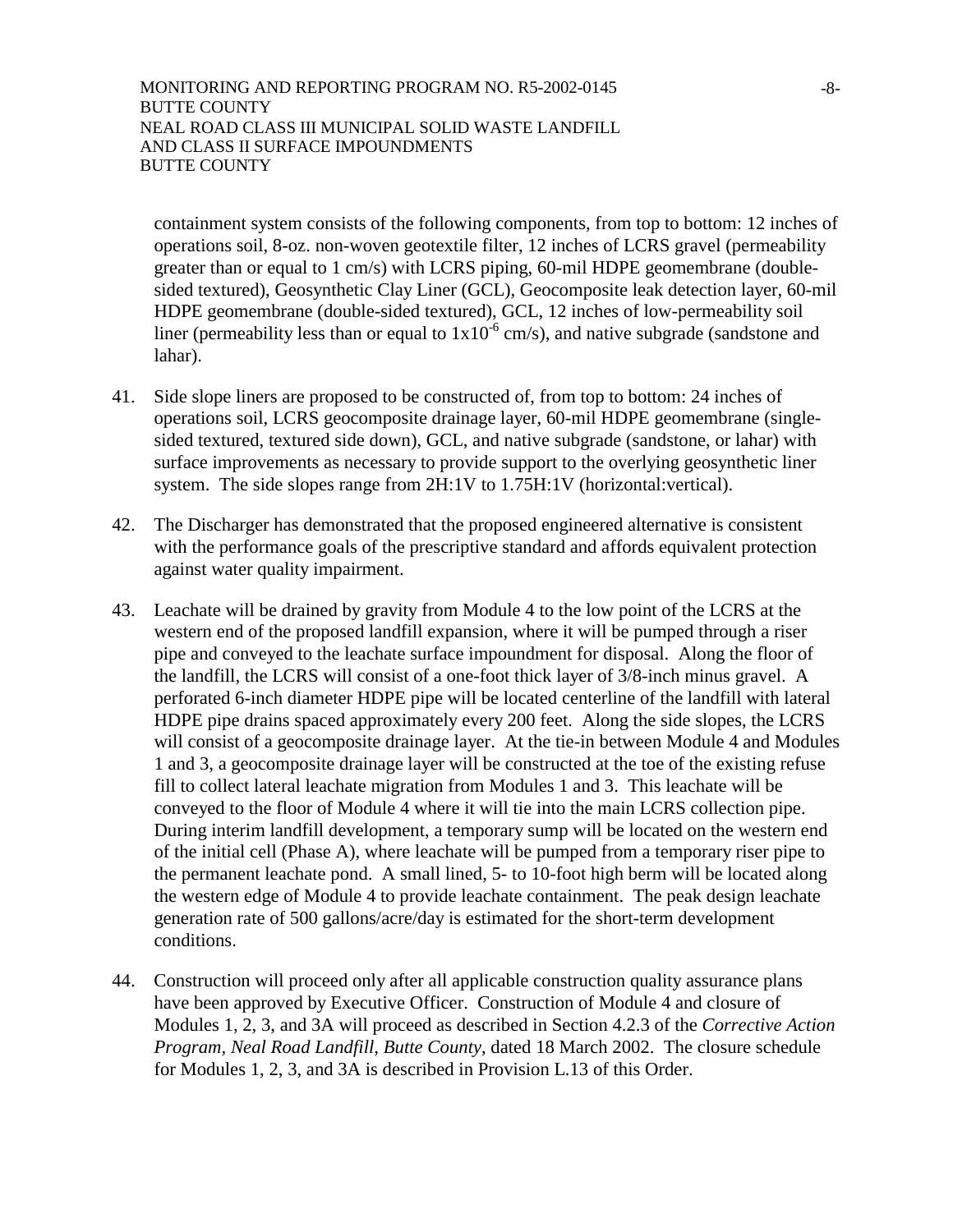### **STORM WATER MONITORING**

- 45. Undiverted precipitation falling on the landfill units that contacts waste is collected and handled by the leachate collection and removal system or otherwise kept on-site in accordance with Section 20365(b) of Title 27 and the *Standard Provisions and Reporting Requirements for Title 27 (27 CCR section 20005, et seq.) and Subtitle D (40 CFR 258)*, dated April 2000 (Standard Provisions)*.*
- 46. Precipitation that falls on the site without contacting waste (storm water) is diverted off-site by a system of drainage structures and holding facilities. Storm water runoff, which does not contact waste, is directed to peripheral channels and discharged into an ephemeral drainage that is tributary to Hamlin Slough.
- 47. Discharge of storm water to a water of the United States requires a federal permit under the National Pollutant Discharge Elimination System (NPDES). The facility operates under State Water Resources Control Board (SWRCB) Order No. 97-03-DWQ (General NPDES Permit No. CAS000001) and has an approved Storm Water Pollution Prevention Plan. This Order requires the Discharger to maintain and comply with General NPDES Permit No. CAS000001.

#### **UNSATURATED ZONE AND GROUNDWATER MONITORING**

- 48. The Discharger has installed an unsaturated zone and groundwater monitoring network, as shown on Attachment B. Unsaturated zone monitoring consists of 11 suction lysimeters. Lysimeters U1, U2, U3, and U4 are located in the active areas of the landfill. Lysimeters U1 and U2 will be abandoned to allow for the construction of Module 4. Lysimeter U5 is the designated "background" point and is located near the landfill entrance. Lysimeter U6 is located beneath the leachate collection pond. Lysimeters U7, U8, U9, U10L, and U10S are placed beneath the septage pond and/or septage supernatant pond.
- 49. The groundwater monitoring network consists of 10 monitoring wells. MW-4 is the designated background well. The down gradient monitoring wells include MW-1, MW-2, MW-6, MW-7, MW-8a and 8b, MW-9, and MW-10. MW-3 is located at the gate entrance to the landfill, cross gradient of the active areas. MW-5 has been decommissioned. One additional background well, MW-12, and one additional downgradient well, MW-11, are proposed for future installation.
- 50. The Discharger's Detection Monitoring Program for groundwater at the facility does not satisfy the requirements contained in Title 27. This Order requires the Discharger to submit a groundwater detection monitoring program for Module 4, and any other Unit expansion, and specifies additional unsaturated zone monitoring.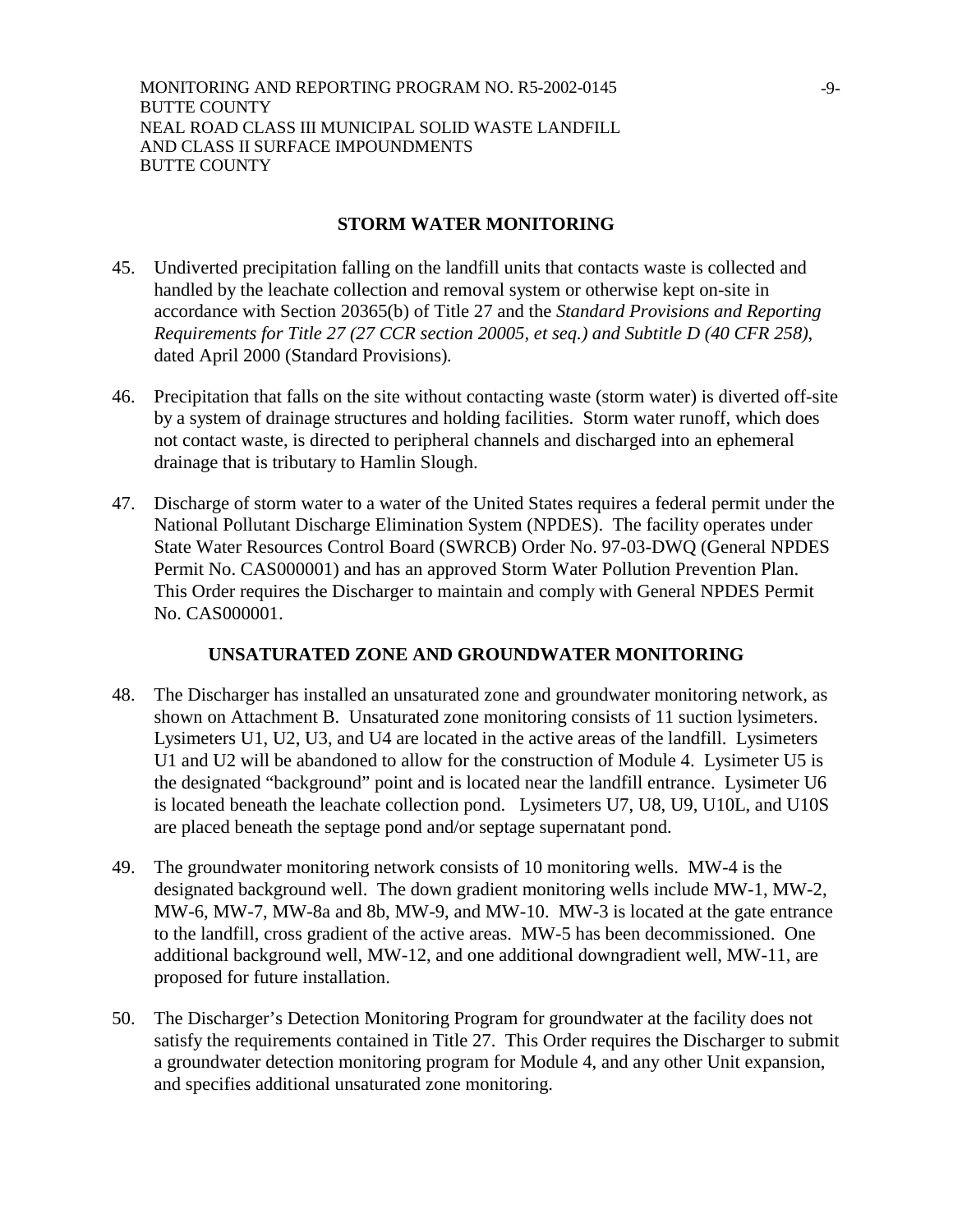## **GROUNDWATER DEGRADATION**

- 51. Volatile organic compounds (VOCs) and soluble salts are often detected in a release from a landfill, and are the primary waste constituents detected in groundwater beneath a municipal solid waste landfill. Since VOCs are not naturally occurring and thus have no background value, they are not amenable to the statistical analysis procedures contained in Title 27 for the determination of a release of wastes from a Unit.
- 52. Sections 20415(e)(8) and (9) of Title 27 provide for the non-statistical evaluation of monitoring data that will provide the best assurance of the earliest possible detection of a release from a Unit in accordance with §20415(b)(1)(B)2-4 of Title 27. However, Title 27 does not specify a specific method for non-statistical evaluation of monitoring data.
- 53. The Regional Board may specify a non-statistical data analysis method pursuant to Section 20080(a)(1) of Title 27. Section 13360(a)(1) of the California Water Code allows the Regional Board to specify requirements to protect underground or surface waters from leakage from a solid waste site, which includes a method to provide the best assurance of determining the earliest possible detection of a release.
- 54. In order to provide the best assurance of the earliest possible detection of a release of nonnaturally occurring waste constituents from a Unit, this Order specifies a non-statistical method for the evaluation of monitoring data.
- 55. The specified non-statistical method for evaluation of monitoring data provides two criteria (or triggers) for making the determination that there has been a release of non-naturally occurring waste constituents from a Unit. The presence of two non-naturally occurring waste constituents above their respective method detection limits (MDLs), or one nonnaturally occurring waste constituent detected above its practical quantitation limit (PQL), indicates that a release of waste from a Unit has occurred. Following an indication of a release, verification testing will be conducted to determine whether there has been a release from the Unit, if there is a source of the detected constituents other than the landfill, or if the detection was a false detection. Although the detection of one non-naturally occurring waste constituent above its MDL is sufficient to provide for the earliest possible detection of a release, the detection of two non-naturally occurring waste constituents above the MDL as a trigger is appropriate due to the higher risk of false-positive analytical results and the corresponding increase in sampling and analytical expenses from the use of one nonnaturally occurring waste constituent above its MDL as a trigger.
- 56. Groundwater and soil-pore liquid have been monitored on a quarterly basis since 1989. The analytical results indicate evidence of a release, as shown by elevated concentrations of several monitoring parameters in down gradient compliance wells when compared to

-10-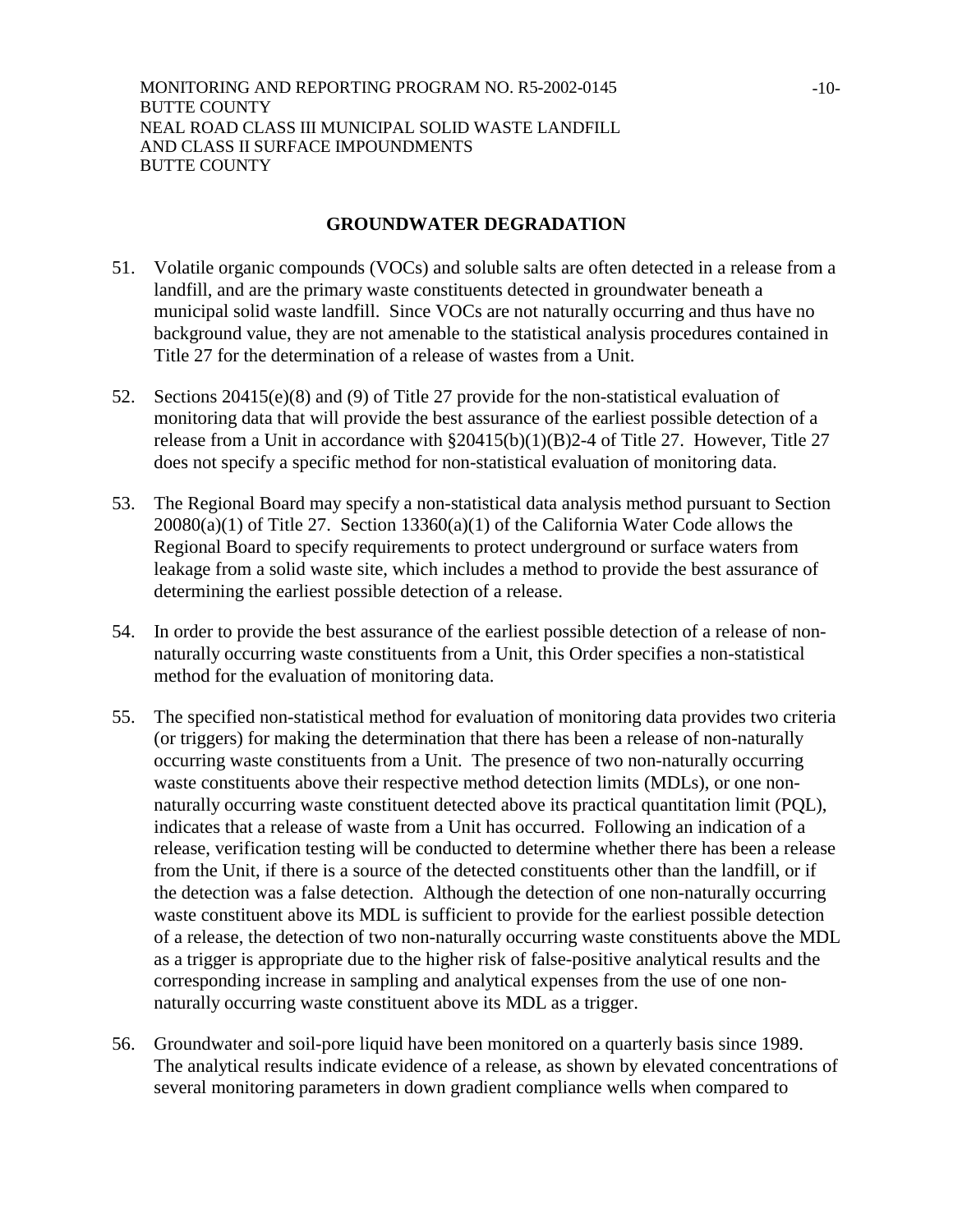background wells. Higher concentrations in down gradient compliance wells of specific conductance, total dissolved solids, chlorides, sulfate, and nitrate, indicate a release of waste constituents from the landfill to groundwater. A statistical analysis of these constituents showed significant concentration increases compared to background levels.

## **CORRECTIVE ACTION PROGRAM**

- 57. The detection of waste constituents in the unsaturated zone and groundwater requires the implementation of a Corrective Action Program (CAP) to remediate the discharge pursuant to §20430 in Title 27. The initial corrective action measures implemented in the early 1990's included covering the inactive portions of the landfill with temporary tarps to help shed precipitation. A review of the ground water data showed this action was ineffective; the concentrations of the noted waste constituents increased during this time period. Reasons the original CAP failed include: lack of adequate slope on the top of the landfill to facilitate runoff, the highly permeable nature of the earthen cover material and the need to expose portions of the site during waste disposal operations, and increased difficulty in managing storm water runoff.
- 58. On 18 March 2002 the Discharger submitted a second CAP that includes final closure of Modules 1, 2, 3, and 3A by 2006. Closure will consist of covering these Units with a flexible membrane liner and vegetative cover to exclude all precipitation. A gas control system will be employed to remove gas and moisture created by the decomposing waste. Trend analyses of groundwater monitoring data from the down gradient compliance wells will be evaluated to determine the effectiveness of the CAP.

## **CEQA AND OTHER CONSIDERATIONS**

- 59. The Butte County Board of Supervisors certified the Final Environmental Impact Report for the facility on 12 February 2002. Butte County Department of Public Works filed a Notice of Determination on 15 February 2002 in accordance with the California Environmental Quality Act (Public Resources Code Section 21000 et seq.) and CEQA Guidelines (14 CCR Section 15000 et seq.). The Regional Board considered the Environmental Impact Report and incorporated mitigation measures from the Environmental Impact Report into these Waste Discharge Requirements designed to prevent potentially significant impacts to design facilities and to wastewater quality.
- 60. The Environmental Impact Report classified impacts to surface water and groundwater as potentially significant. Surface water quality may be potentially impacted from storm water runoff containing wastes from soil excavation and disturbances during construction activities. Proposed mitigation for these impacts includes diversion of offsite surface water runoff around the landfill and directing onsite storm water into a sedimentation basin.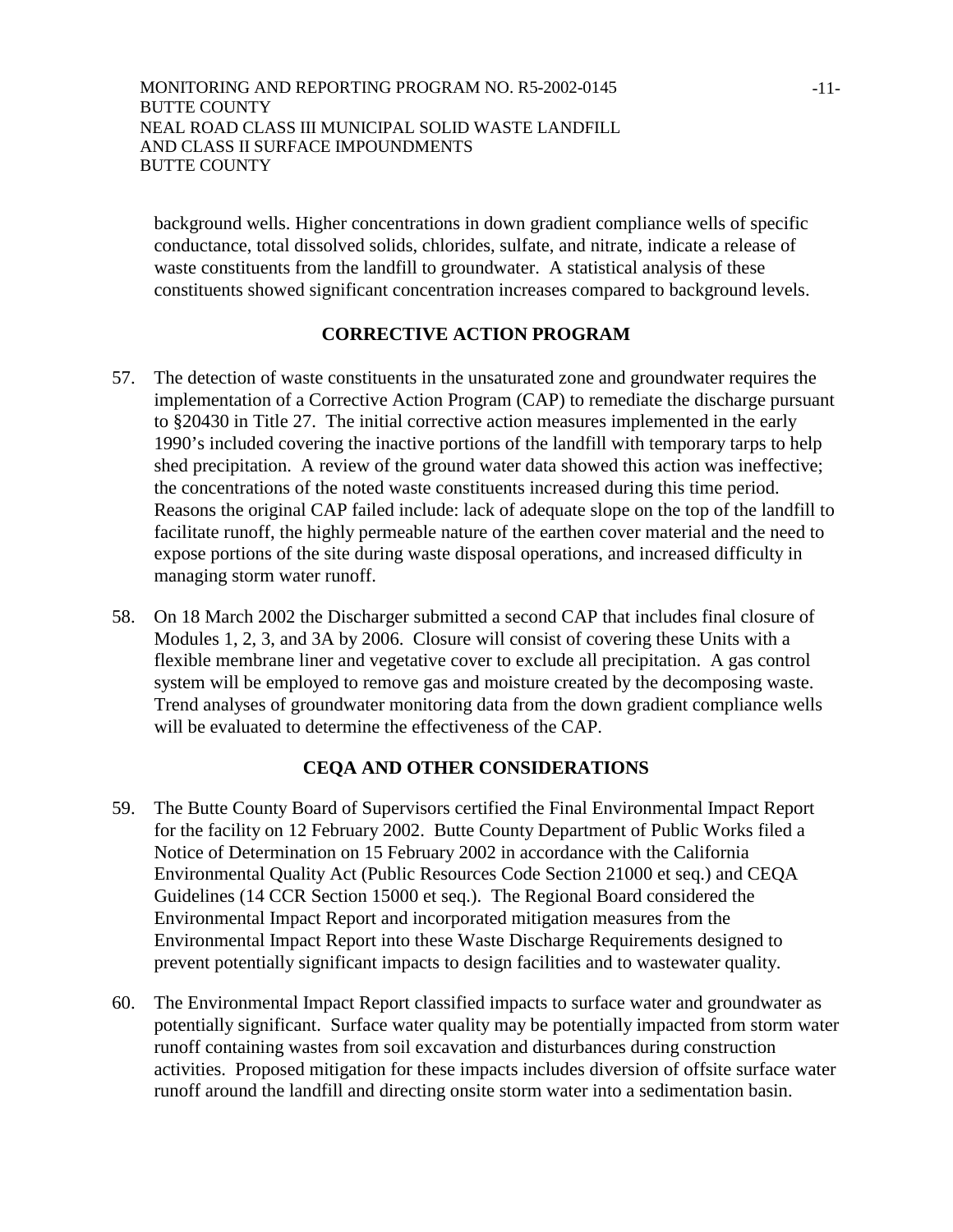Additional measures include re-contouring drainage patterns using a series of temporary and permanent drainage ditches and berms routed to a sedimentation/storm water retention basin. Groundwater quality may potentially be impacted as excavation brings disposed waste closer to the water table. Groundwater may also be affected by landfill gas migration. Proposed mitigation efforts include the installation of a low permeability liner system, a gas and leachate collection system, and tire pit monitoring as part of the evaluation monitoring program.

## **PROCEDURAL REQUIREMENTS**

- 61. All local agencies with jurisdiction to regulate land use, solid waste disposal, air pollution, and to protect public health have approved the use of this facility for the discharges of waste to land stated herein.
- 62. The Regional Board has considered the information in the attached Information Sheet in developing the findings in this Order. The attached Information Sheet is part of this Order.
- 63. The Regional Board notified the Discharger and interested agencies and persons of its intent to prescribe Waste Discharge Requirements for this discharge, and has provided them with an opportunity for a public hearing and an opportunity to submit their written views and recommendations.
- 64. The Regional Board, in a public meeting, heard and considered all comments pertaining to the discharge.
- 65. Any person adversely affected by this action of the Regional Board may petition the State Water Resources Control Board to review the action. The petition must be received by the State Board within 30 days of the date of issuance of this Order. Copies of the law and regulations applicable to filing the petition will be provided on request.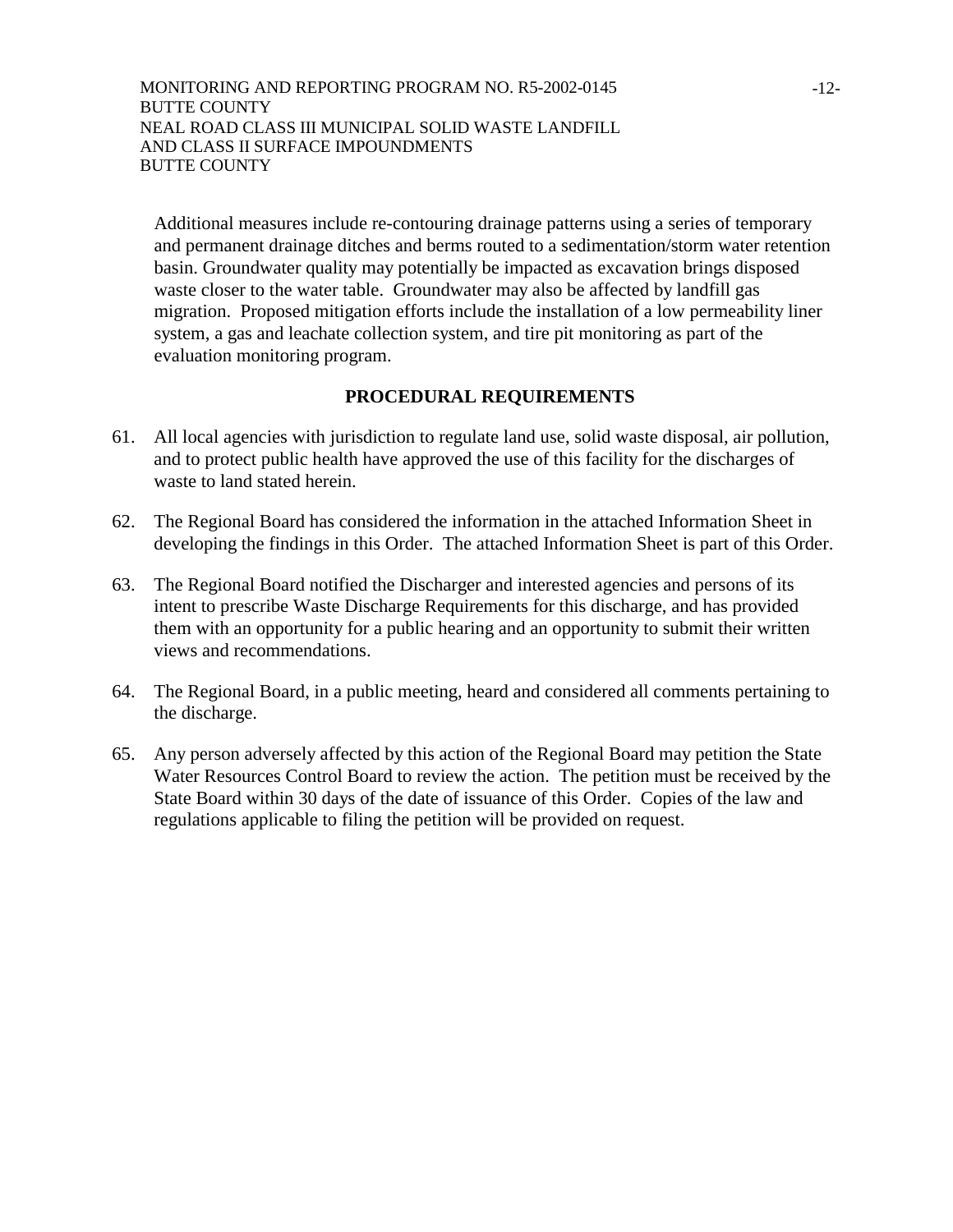**IT IS HEREBY ORDERED** that Order No. 88-190 is rescinded and Attachment 1 of Order No. 93-200 is amended to delete line No. 36, Butte County and Parrott Ranch Company, Neal Road Class III Landfill and Class II Surface Impoundments, and that Butte County, Neal Road Class III Municipal Solid Waste Landfill and Class II Surface Impoundments, its agents, successors, and assigns, in order to meet the provisions of Division 7 of the California Water Code and the regulations adopted thereunder, shall comply with the following:

# **A. PROHIBITIONS**

- 1. The discharge of 'hazardous waste' is prohibited except for the discharge of non-friable asbestos to the landfill. The discharge of 'designated waste' is prohibited except for the discharge of leachate to the designated Class II surface impoundment. For the purposes of this Order, the term 'hazardous waste' is as defined in Title 23, California Code of Regulations, Section 2510 et seq., and 'designated waste' is as defined in Section 13173 of the California Water Code.
- 2. The discharge of wastes outside of a Unit or portions of a Unit specifically designed for their containment is prohibited.
- 3. The discharge of waste to a closed Unit is prohibited.
- 4. The discharge shall not cause the release of pollutants, or waste constituents in a manner that could cause a condition of nuisance, degradation, contamination, or pollution of groundwater to occur, as indicated by the most appropriate statistical or non-statistical data analysis method and retest method listed in this Order, the Monitoring and Reporting Program, or the Standard Provisions and Reporting Requirements.
- 5. The discharge of solid or liquid waste or leachate to surface waters, surface water drainage courses, or groundwater is prohibited.
- 6. The discharge shall not cause any increase in the concentration of waste constituents in soil-pore gas, soil-pore liquid, soil, or other geologic materials outside of the Unit if such waste constituents could migrate to waters of the State in either the liquid or the gaseous phase and cause a condition of nuisance, degradation, contamination, or pollution.
- 7. The discharge of wastes, other than septage, to the septage pond Class II surface impoundment is prohibited.
- 8. The discharge of wastes, other than septage supernatant, to the septage supernatant Class II surface impoundment is prohibited.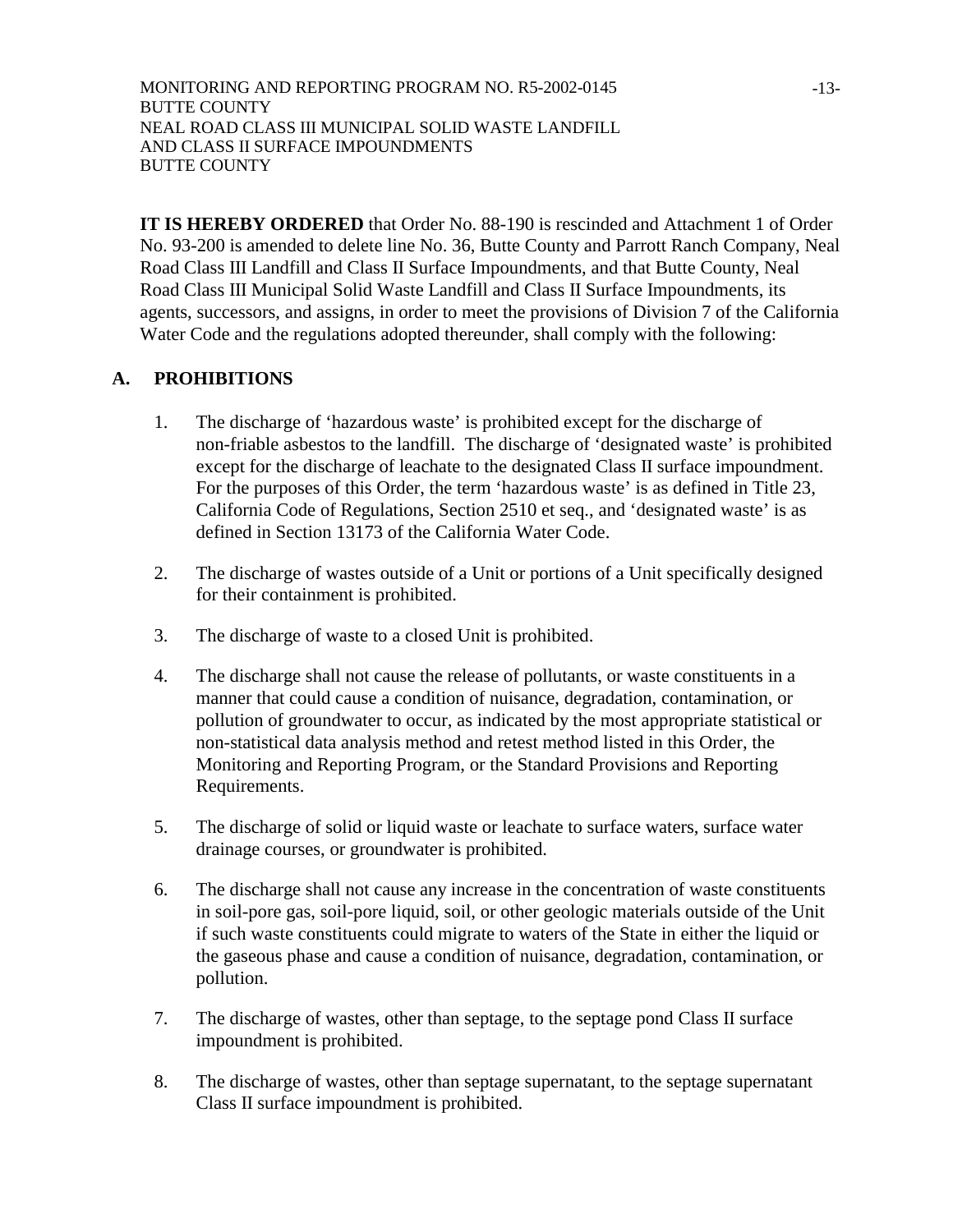# **B. DISCHARGE SPECIFICATIONS**

- 1. Non-hazardous solid wastes shall be discharged to either:
	- a. The active portions of Modules 1, 2, 3, or 3A until 15 October 2006, when these unlined portions of the landfill will receive final closure; or
	- b. To Module 4, which is designed and constructed with a composite liner containment system that meets the requirements for both liners and leachate collection and removal systems described in General Construction Specifications D in this Order.
- 2. The discharge shall remain within the designated disposal area at all times.
- 3. Class II surface impoundments shall be operated and maintained to sustain a freeboard of at least two feet at all times.
- 4. Public contact with the septage pond and septage supernatant pond shall be precluded through fences, signs, or other means.
- 5. Collected screenings, sludges, and other solids removed from the septage pond and septage supernatant pond shall be disposed of in a manner that is consistent with Title 27 and approved by the Executive Officer.

## **C. FACILITY SPECIFICATIONS**

- 1. The Discharger shall, in a timely manner, remove and relocate any wastes discharged at this facility in violation of this Order.
- 2. The Discharger shall immediately notify the Regional Board of any flooding, unpermitted discharge of waste off-site, equipment failure, slope failure, or other change in facility conditions that could impair the integrity of waste or leachate containment facilities or precipitation and drainage control structures.
- 3. Water used for facility maintenance shall be limited to the minimum amount necessary for dust control and construction.
- 4. The Discharger shall maintain in good working order any facility, control system, or monitoring device installed to achieve compliance with the Waste Discharge Requirements.
- 5. Methane and other landfill gases shall be adequately vented, removed from the Unit, or otherwise controlled to prevent the danger of adverse health effects, nuisance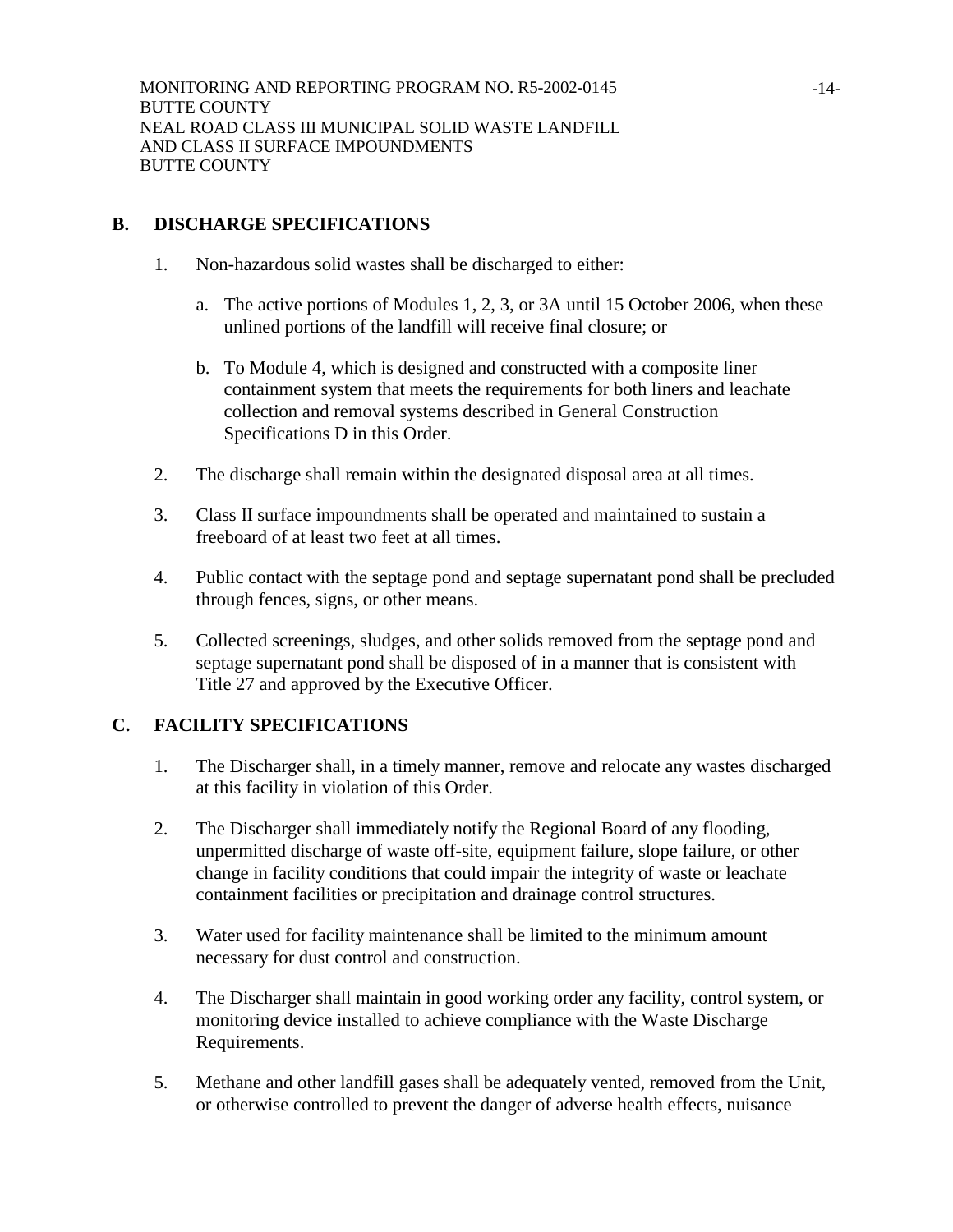conditions, or the impairment of the beneficial uses of surface water or groundwater due to migration through the unsaturated zone.

- 6. Surface drainage within the waste management facility shall either be contained on-site or be discharged in accordance with applicable storm water regulations.
- 7. The Discharger shall maintain a *Storm Water Pollution Prevention Plan* and *Monitoring Program and Reporting Requirements* in accordance with State Water Resources Control Board Order No. 97-03-DWQ, or retain all storm water on-site.

## **D. GENERAL CONSTRUCTION SPECIFICATIONS**

- 1. The Discharger shall submit for Executive Officer review and approval **prior to** construction, design plans and specifications for new Units and expansions of existing Units, that include the following:
	- a. A Construction Quality Assurance (CQA) Plan meeting the requirements of §20324 of Title 27; and
	- b. A geotechnical evaluation of the area soils, evaluating their use as the base layer; and
	- c. An unsaturated zone monitoring system that is demonstrated to remain effective throughout the active life, closure, and postclosure maintenance periods of the Unit shall be installed beneath the composite liner system in accordance with §20415(d) of Title 27.
- 2. The Discharger may propose changes to the liner system design prior to construction, provided that approved components are not eliminated, the engineering properties of the components are not substantially reduced, and the proposed liner system results in the protection of water quality equal to or greater than the design prescribed by Title 27 and this Order. The proposed changes may be made following approval by the Executive Officer. Substantive changes to the design require reevaluation as an engineered alternative and approval by the Regional Board.
- 3. If the Discharger proposes to construct a liner system in which a GCL is placed on top of a subgrade, the subgrade for the bottom and the side slopes of the Unit shall be prepared in an appropriate manner using accepted engineering and construction methods so as to provide a smooth surface that is free from rocks, sticks, or other debris that could damage or otherwise limit the performance of the GCL.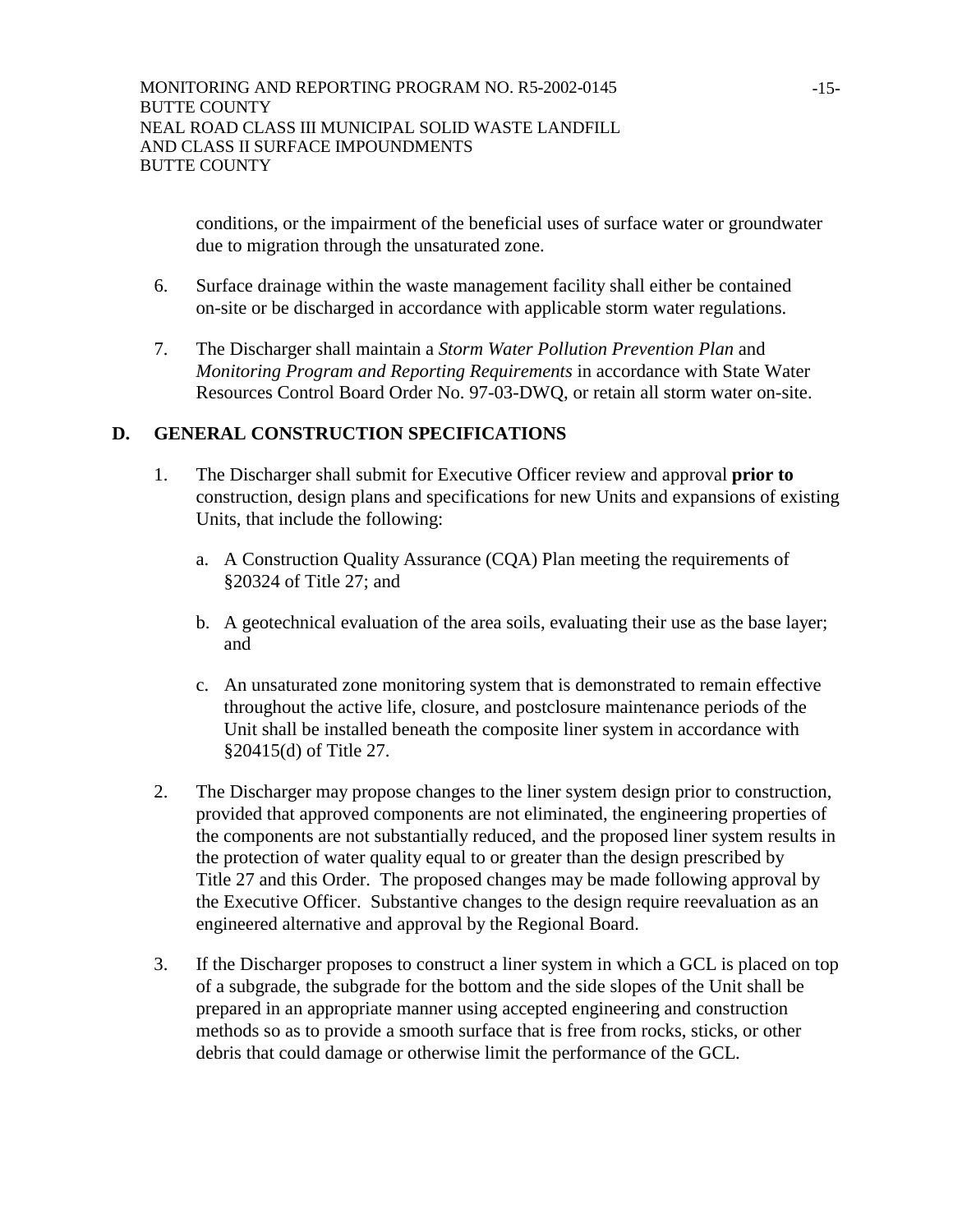- 4. Construction shall proceed only after all applicable construction quality assurance plans have been approved by Executive Officer.
- 5. The composite liner system shall be prepared in an appropriate manner using accepted engineering and construction methods so as to provide a surface that is smooth and free from rocks, sticks, and other debris that could damage or otherwise limit the performance of the geosynthetic clay layer and/or geomembrane, and certified in accordance with this Order and the approved CQA Plan.
- 6. Following the completion of construction of a Unit or portion of a Unit, and prior to discharge onto the newly constructed liner system, the final documentation required in §20324(d)(1)(C) of Title 27 shall be submitted to the Executive Officer for review and approval. The report shall be certified by a registered civil engineer or a certified engineering geologist. It shall contain sufficient information and test results to verify that construction was in accordance with the design plans and specifications, and with the prescriptive standards and performance goals of Title 27.
- 7. A third party independent of both the Discharger and the construction contractor shall perform all of the construction quality assurance monitoring and testing during the construction of a liner system.
- 8. If monitoring reveals substantial or progressive increases of leachate generation above the design leachate flow volume of 500 gallons/acre/day by the Unit or portion of the Unit, such that the depth of fluid on any portion of the LCRS (excluding the leachate removal pump sump) exceeds 30 cm, the Discharger shall immediately notify the Regional Board in writing within seven days. The notification shall include a timetable for remedial or corrective action necessary to achieve compliance with the leachate depth limitation.
- 9. Closure of Module 4 shall not proceed in the absence of closure Waste Discharge Requirements.

## **E. CLASS III LANDFILL CONSTRUCTION SPECIFICATIONS**

1. The engineered alternative for Module 4 shall be constructed as a double composite liner on the floor and a single composite liner on the side slopes. On the landfill base, the containment system consists of the following components from top to bottom: 12 inches of operations soil, 8-oz. non-woven geotextile filter, 12 inches of LCRS gravel (permeability greater than or equal to 1 cm/s) with LCRS piping, 60-mil HDPE geomembrane (double-sided textured), Geosynthetic Clay Liner (GCL), Geocomposite leak detection layer, 60-mil HDPE geomembrane (double-sided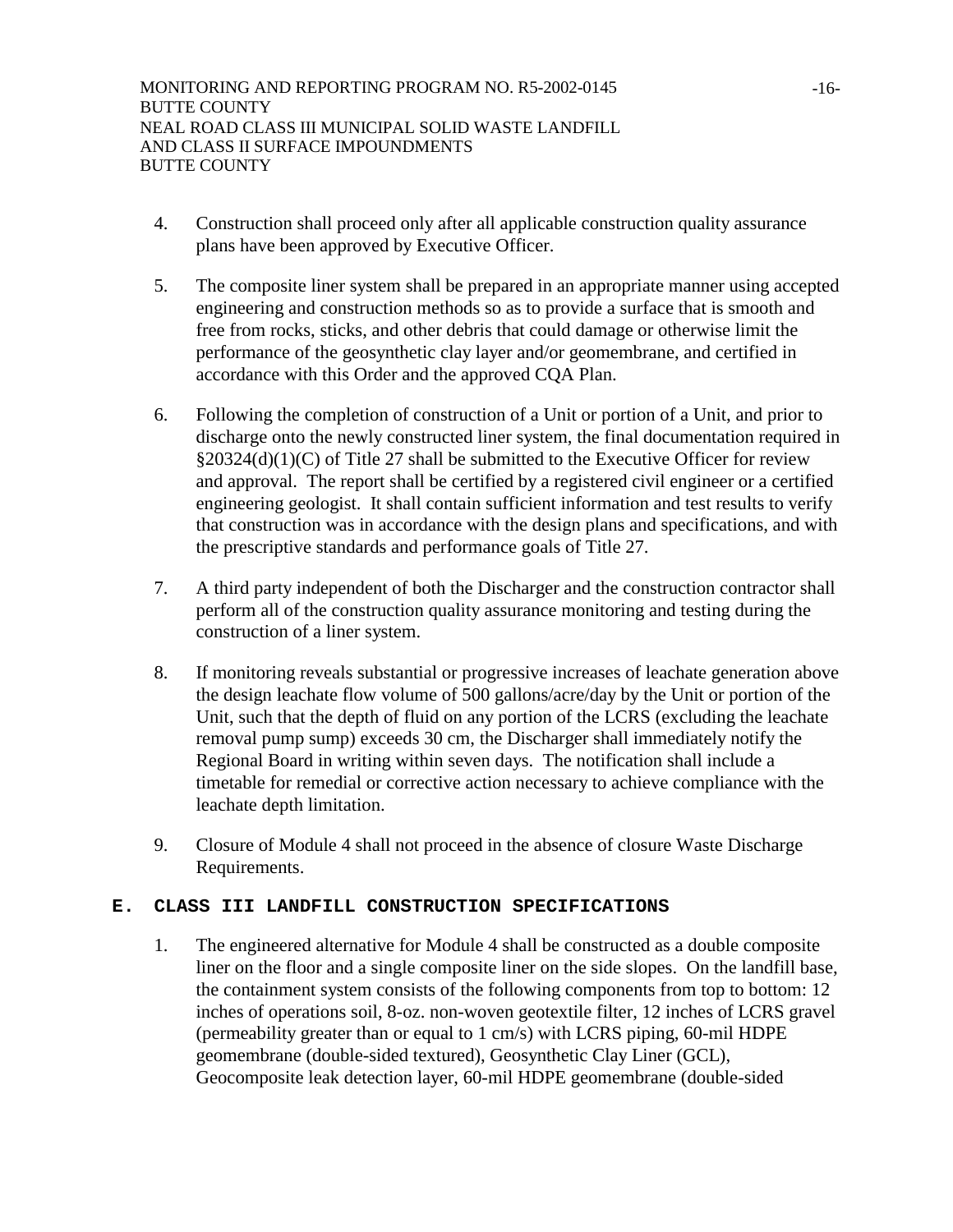textured), GCL, 12 inches of low-permeability soil liner (permeability less than or equal to  $1x10^{-6}$  cm/s), and native subgrade (sandstone and lahar).

2. Side slope liners shall be constructed of, from top to bottom: 24-inches of operations soil, LCRS geocomposite drainage layer, 60-mil HDPE geomembrane (single-sided textured, textured side down), GCL, and native subgrade (sandstone, or lahar) with surface improvements as necessary to provide support to the overlying geosynthetic liner system. The side slopes range from 2H:1V to 1.75H to 1V (horizontal:vertical).

# **F. CLASS II SURFACE IMPOUNDMENT CONSTRUCTION SPECIFICATIONS**

- 1. Future Class II surface impoundments shall be constructed with a double liner with a blanket-type LCRS between the inner and outer liners. The inner liner shall be a synthetic flexible membrane at least 40-mil thick (60 mils, if HDPE). The outer liner, under the LCRS, shall be a composite, consisting of an upper synthetic flexible membrane at least 40-mil thick (60-mil, if HDPE), underlain by at least one foot of compacted clay having a hydraulic conductivity of  $1x10^{-6}$  cm/s or less.
- 2. Class II surface impoundments and related containment structures shall be constructed and maintained to prevent, to the greatest extent possible, inundation, erosion, slope failure, washout, and overtopping under 1000-year, 24-hour precipitation conditions, and shall be designed to contain the 100-year wet season precipitation.
- 3. Class II surface impoundments and related containment structures shall be designed and constructed to withstand a maximum credible earthquake.
- 4. LCRSs shall be designed, constructed, and maintained to collect twice the anticipated daily volume of leachate generated by the WMU and to prevent the buildup of hydraulic head on the underlying liner. The depth of fluid in any collection sump shall be kept at or below the minimum needed to ensure efficient pump operation.
- 5. Fluid leaking through the inner liner of a Class II surface impoundment shall be collected and returned to the impoundment or otherwise disposed of in a manner approved by the Executive Officer. Flow through the inner liner shall be measured and expressed in units of gallons/minute/acre.

# **G. UNSATURATED ZONE MONITORING SPECIFICATIONS**

1. The Discharger shall maintain and sample the unsaturated zone monitoring system as described in Monitoring and Reporting Program Order No. R5-2002-0145.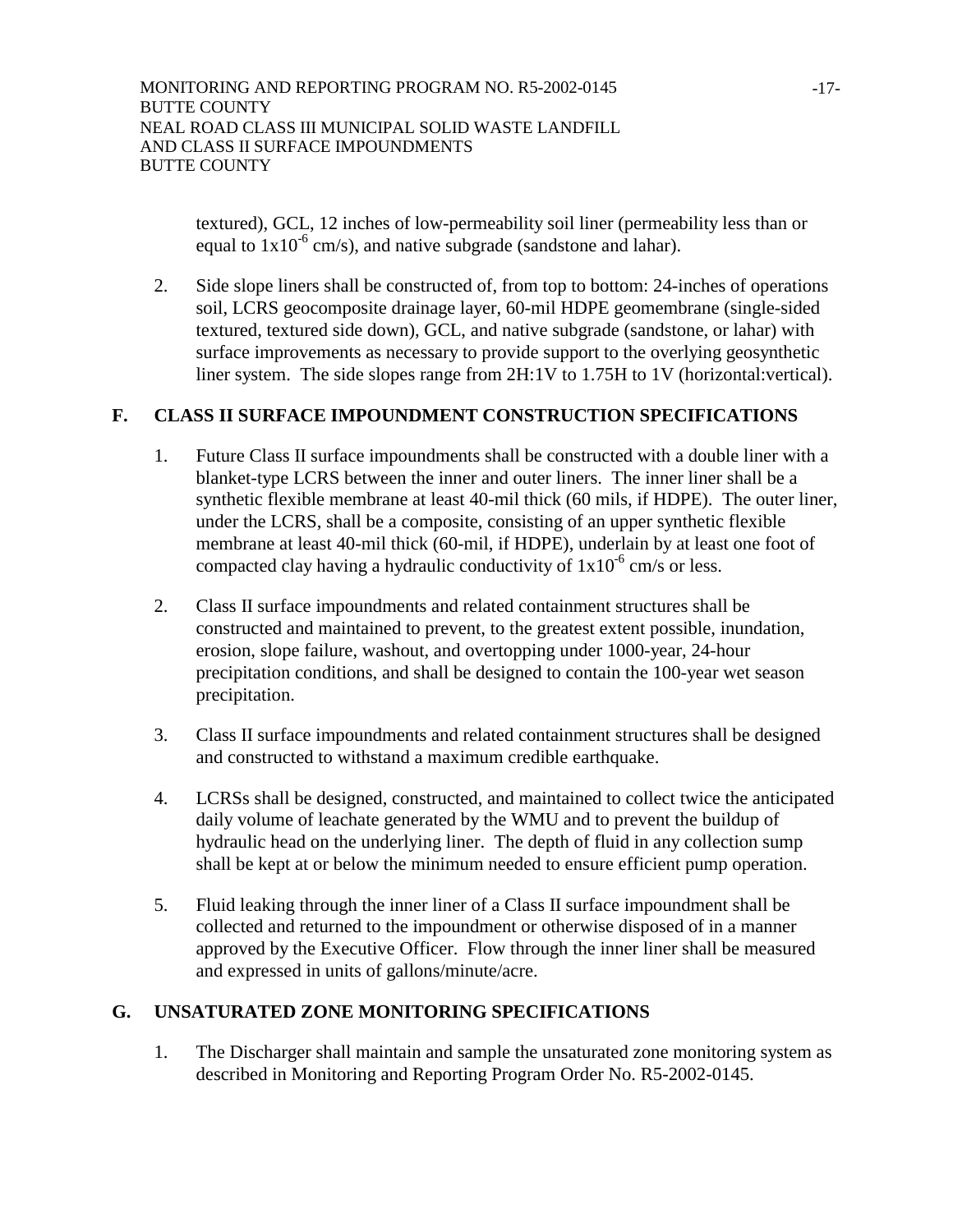2. A pan lysimeter shall be installed beneath the liner system of each newly constructed Unit and surface impoundment for the purposes of unsaturated zone monitoring as approved by the Executive Officer.

# **H. DETECTION MONITORING SPECIFICATIONS**

- 1. The Discharger shall submit for Executive Officer review and approval a groundwater detection monitoring program demonstrating compliance with Title 27 for any Unit expansion.
- 2. The Discharger shall comply with the detection monitoring program provisions of Title 27 for groundwater, surface water, and the unsaturated zone, and in accordance with Monitoring and Reporting Program No. R5-2002-0145. A detection monitoring program for a new Unit shall be installed, operational, and one year of monitoring data collected prior to the discharge of wastes [27 CCR §20415(e)(6)].
- 3. The Discharger shall provide Regional Board staff a minimum of **one week** notification prior to commencing any field activities related to the installation, repair, or abandonment of monitoring devices, and a minimum 48 hour notification prior to the collection of samples associated with a detection monitoring program, evaluation monitoring program, or corrective action program.
- 4. The Discharger shall comply with the Water Quality Protection Standard as specified in this Order, Monitoring and Reporting Program No. R5-2002-0145, and the Standard Provisions and Reporting Requirements, dated April 2000.
- 5. The Water Quality Protection Standard for organic compounds that are not naturally occurring and not detected in background groundwater samples shall be taken as the detection limit of the analytical method used (i.e., USEPA methods 8260 and 8270). The presence of non-naturally occurring organic compounds in samples above the Water Quality Protection Standard from detection monitoring wells is evidence of a release from the Unit.
- 6. The concentrations of the constituents of concern in waters passing the Point of Compliance shall not exceed the concentration limits established pursuant to Monitoring and Reporting Program No. R5-2002-0145.
- 7. For each monitoring event, the Discharger shall determine whether the landfill is in compliance with the Water Quality Protection Standard using procedures specified in Monitoring and Reporting Program No. R5-2002-0145 and §20415(e) of Title 27.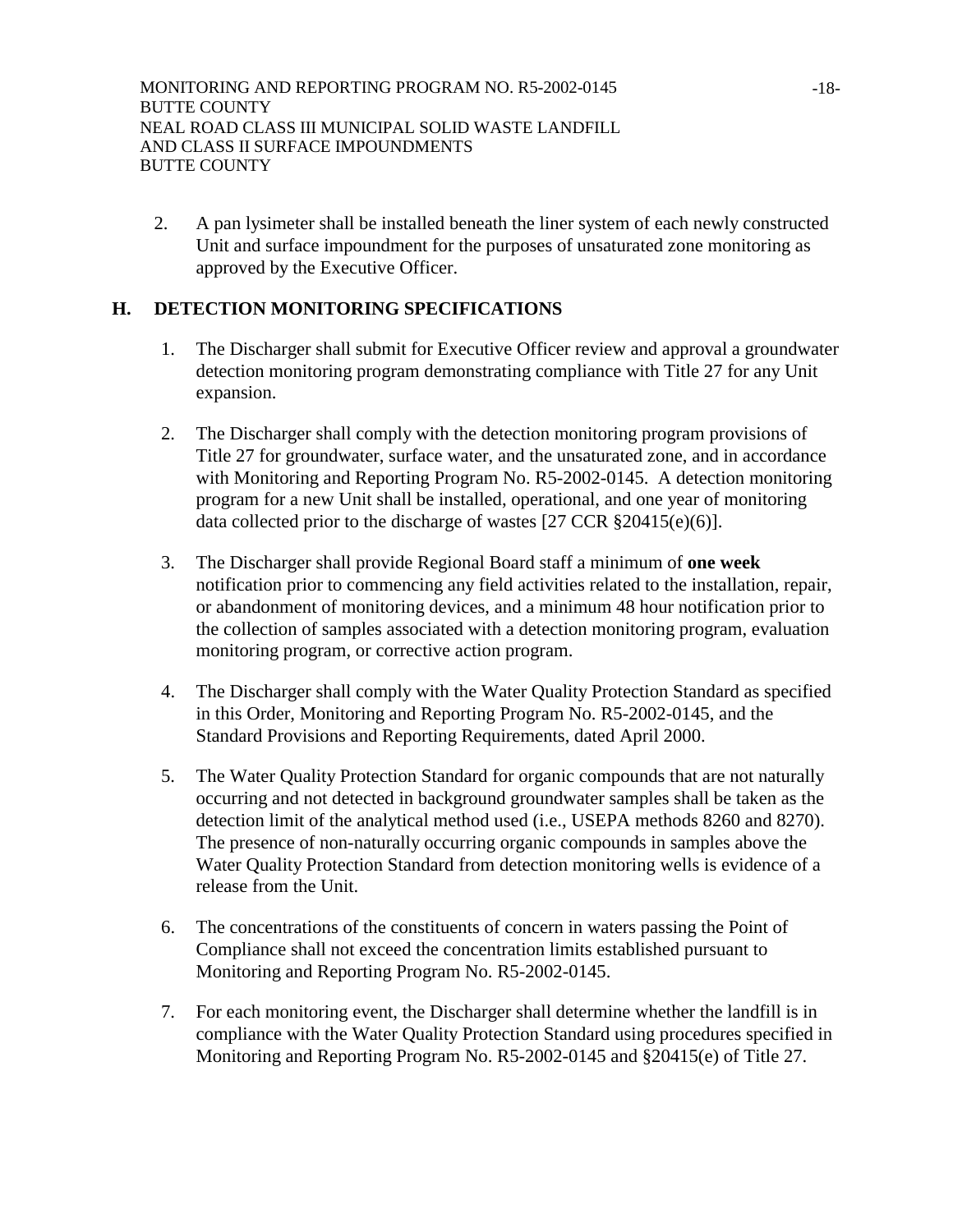- 8. For any given monitored medium, the samples taken from all monitoring points and background monitoring points to satisfy the data analysis requirements for a given reporting period shall all be taken **within a span not to exceed 30 days**, unless the Executive Officer approves a longer time period, and shall be taken in a manner that ensures sample independence to the greatest extent feasible.
- 9. The Discharger shall submit for Executive Officer review and approval a Sample Collection and Analysis Plan. The Sample Collection and Analysis Plan shall at a minimum include:
	- a. Sample collection procedures describing purging techniques, sampling equipment, and decontamination of sampling equipment;
	- b. Sample preservation information and shipment procedures;
	- c. Sample analytical methods and procedures;
	- d. Sample quality assurance/quality control (QA/QC) procedures; and
	- e. Chain of Custody control.
- 10. Specific methods of collection and analysis must be identified. Sample collection, storage, and analysis shall be performed according to the most recent version of USEPA Methods, such as the latest editions, as applicable, of: (1) *Methods for the Analysis of Organics in Water and Wastewater* (USEPA 600 Series), (2) *Test Methods for Evaluating Solid Waste* (SW-846, latest edition), and (3) *Methods for Chemical Analysis of Water and Wastes* (USEPA 600/4-79-020), and in accordance with the approved Sample Collection and Analysis Plan.
- 11. If methods other than USEPA-approved methods or Standard Methods are used, the exact methodology shall be submitted for review and approval by the Executive Officer prior to use.
- 12. The **methods of analysis and the detection limits** used must be appropriate for the expected concentrations. For the monitoring of any constituent or parameter found in concentrations that produce more than 90% non-numerical determinations (i.e., "trace" or "ND") in data from background monitoring points for that medium, the analytical method having the lowest method detection limit (MDL) shall be selected from among those methods that would provide valid results in light of any matrix effects or interferences.
- 13. **"Trace" results** results falling between the MDL and the practical quantitation limit (PQL) shall be reported as such, and shall be accompanied both by the estimated MDL and PQL values for that analytical run.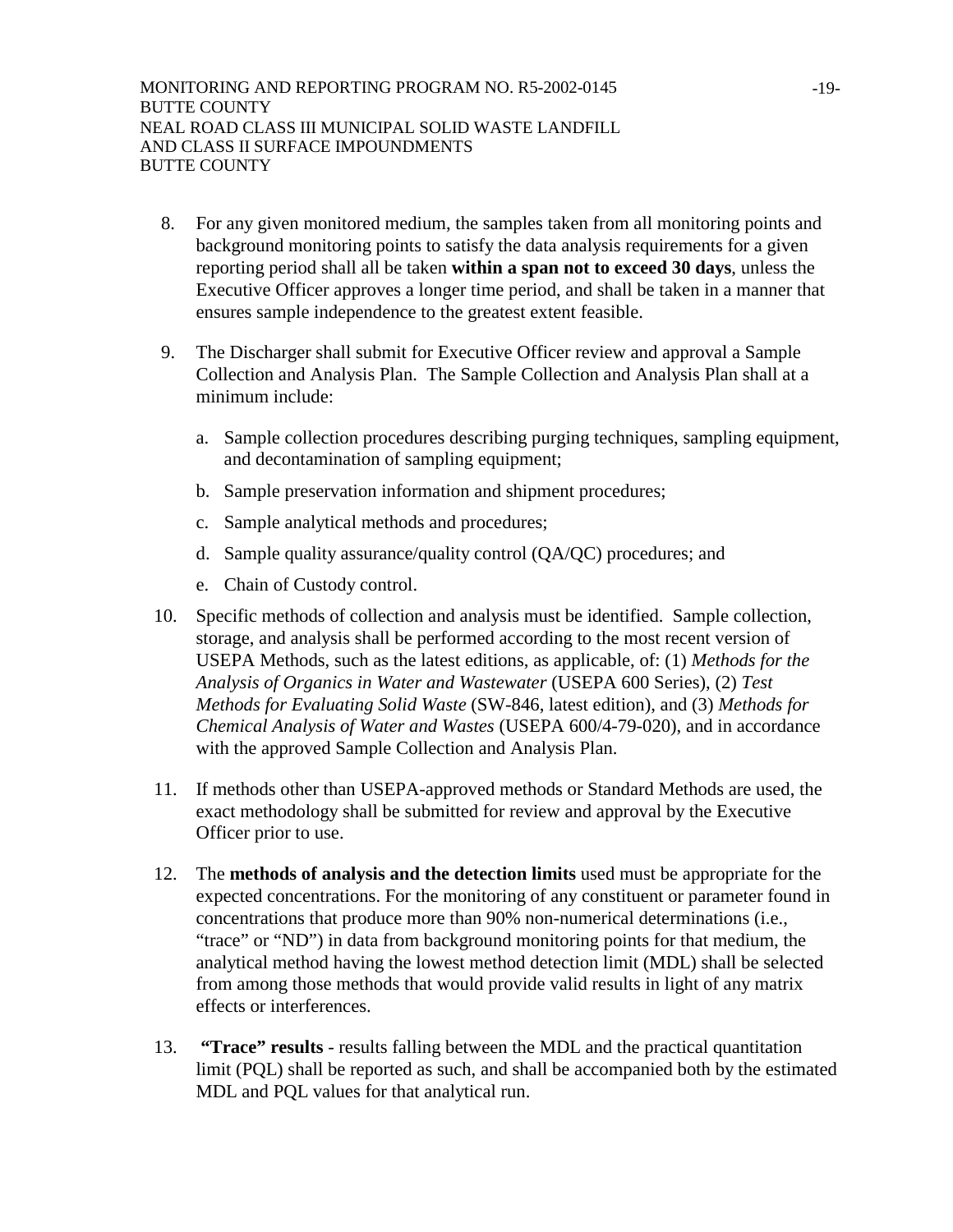- 14. **MDLs and PQLs** shall be derived by the laboratory for each analytical procedure, according to State of California laboratory accreditation procedures. These MDLs and PQLs shall reflect the detection and quantitation capabilities of the specific analytical procedure and equipment used by the lab, rather than simply being quoted from USEPA analytical method manuals. In relatively interference-free water, laboratory-derived MDLs and PQLs are expected to closely agree with published USEPA MDLs and PQLs.
- 15. If the laboratory suspects that, due to a change in matrix or other effects, the true detection limit or quantitation limit for a particular analytical run differs significantly from the laboratory-derived MDL/PQL values, the results shall be flagged accordingly, along with estimates of the detection limit and quantitation limit actually achieved. The **MDL shall always be calculated such that it represents the lowest achievable concentration associated with a 99% reliability of a nonzero result**. The PQL shall always be calculated such that it represents the lowest constituent concentration at which a numerical value can be assigned with reasonable certainty that it represents the constituent's actual concentration in the sample. Normally, PQLs should be set equal to the concentration of the lowest standard used to calibrate the analytical procedure.
- 16. All **QA/QC data** shall be reported along with the sample results to which they apply, including the method, equipment, analytical detection and quantitation limits, the percent recovery, an explanation for any recovery that falls outside the QC limits, the results of equipment and method blanks, the results of spiked and surrogate samples, the frequency of quality control analysis, and the name and qualifications of the person(s) performing the analyses. Sample results shall be reported unadjusted for blank results or spike recoveries. In cases where contaminants are detected in QA/QC samples (i.e., field, trip, or lab blanks), the accompanying sample results shall be appropriately flagged.
- 17. Unknown chromatographic peaks shall be reported, flagged, and tracked for potential comparison to subsequent unknown peaks that may be observed in future sampling events. Identification of unknown chromatographic peaks that recur in subsequent sampling events may be required.
- 18. The statistical method shall account for data below the practical quantitation limit (PQL) with one or more statistical procedures that are protective of human health and the environment. Any PQL validated pursuant to  $\S20415(e)(7)$  of Title 27 that is used in the statistical method shall be **the lowest concentration (or value) that can be reliably achieved** within limits of precision and accuracy specified in the WDRs for routine laboratory operating conditions that are available to the facility. The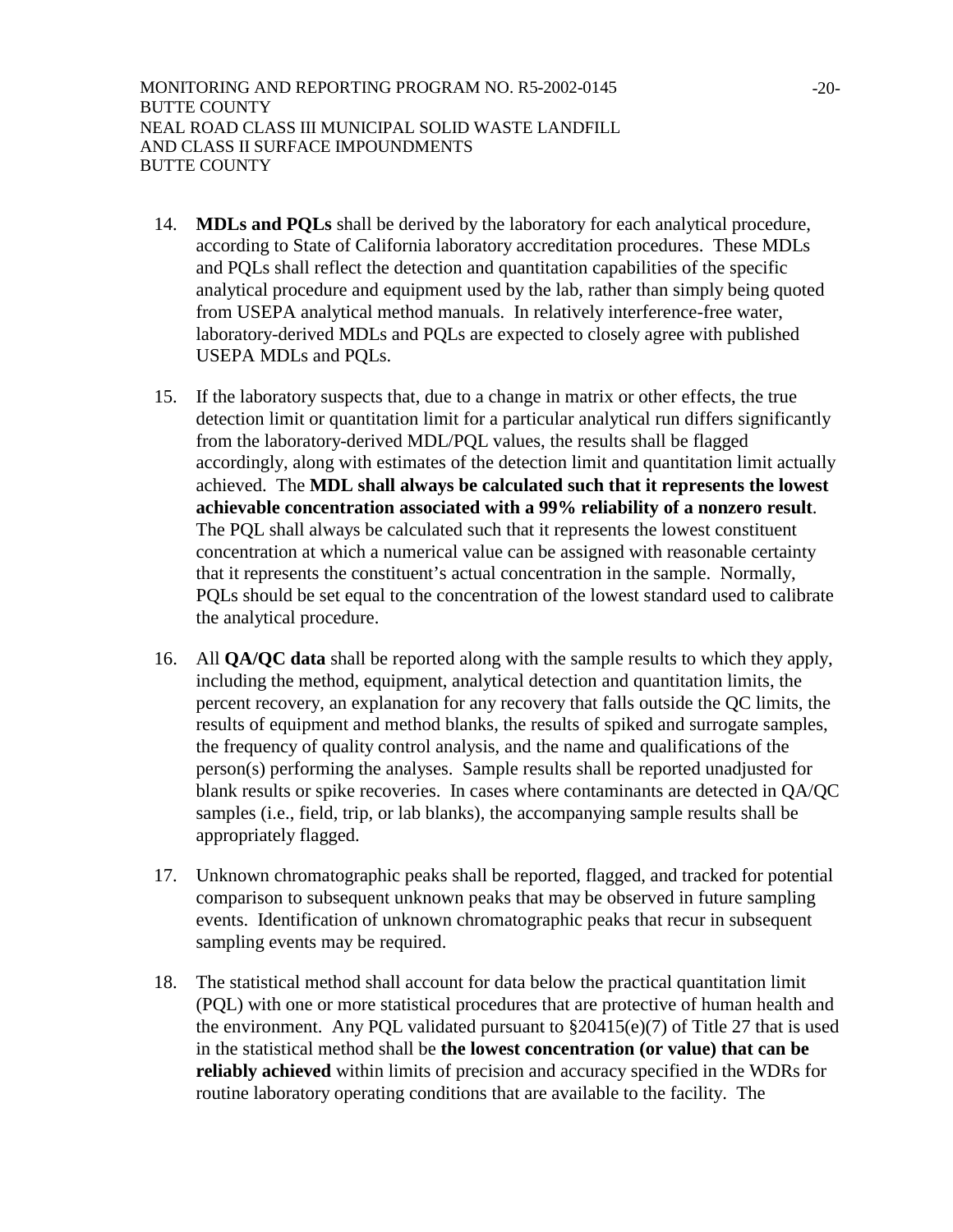Discharger's technical report, pursuant to  $\S 20415(e)(7)$  of Title 27, shall consider the PQLs listed in Appendix IX to Chapter 14 of Division 4.5 of Title 22, California Code of Regulations, for guidance when specifying limits of precision and accuracy. For any given constituent monitored at a background or downgradient monitoring point, an indication that falls between the MDL and the PQL for that constituent (hereinafter called a "trace" detection) shall be identified and used in appropriate statistical or non-statistical tests. Nevertheless, for a statistical method that is compatible with the proportion of censored data (trace and ND indications) in the data set, the Discharger can use the laboratory's concentration estimates in the trace range (if available) for statistical analysis, in order to increase the statistical power by decreasing the number of "ties".

- 19. The Discharger may propose an alternate statistical method [to the methods listed under 27 CCR  $\S 20415(e)(8)(A-D)$ ] in accordance with  $\S 20415(e)(8)(E)$  of Title 27, for review and approval by the Executive Officer. Upon receiving written approval from the Executive Officer, alternate statistical procedures may be used for determining the significance of analytical results for common laboratory contaminants (i.e., methylene chloride, acetone, diethylhexyl phthalate, and di-n-octyl phthalate). Nevertheless, analytical results involving detection of these analytes in any background or downgradient sample shall be reported and flagged for easy reference by Regional Board staff.
- 20. The Discharger shall use the following non-statistical method for the Volatile Organic Compounds in water (VOC<sub>water</sub>) and Volatile Organic Compounds in soil pore gas  $(VOC<sub>spg</sub>)$  monitoring parameters and for all Constituents of Concern (COC) that are not amenable to the statistical tests above (i.e., less than 10% of the data from background samples that equal or exceed their respective MDL). Each qualifying constituent at a monitoring point shall be determined based on either:
	- a. The data from a single sample for that constituent, taken during that reporting period from that monitoring point; or
	- b. The data from the sample that contains the largest number of qualifying constituents, where several independent samples have been analyzed for that constituent at a given monitoring point.

Background for water samples or soil-pore gas samples shall be represented by the data from all samples taken from applicable background monitoring points during that reporting period (at least one sample from each background monitoring point). The Discharger may propose an alternate statistical method [to the methods listed under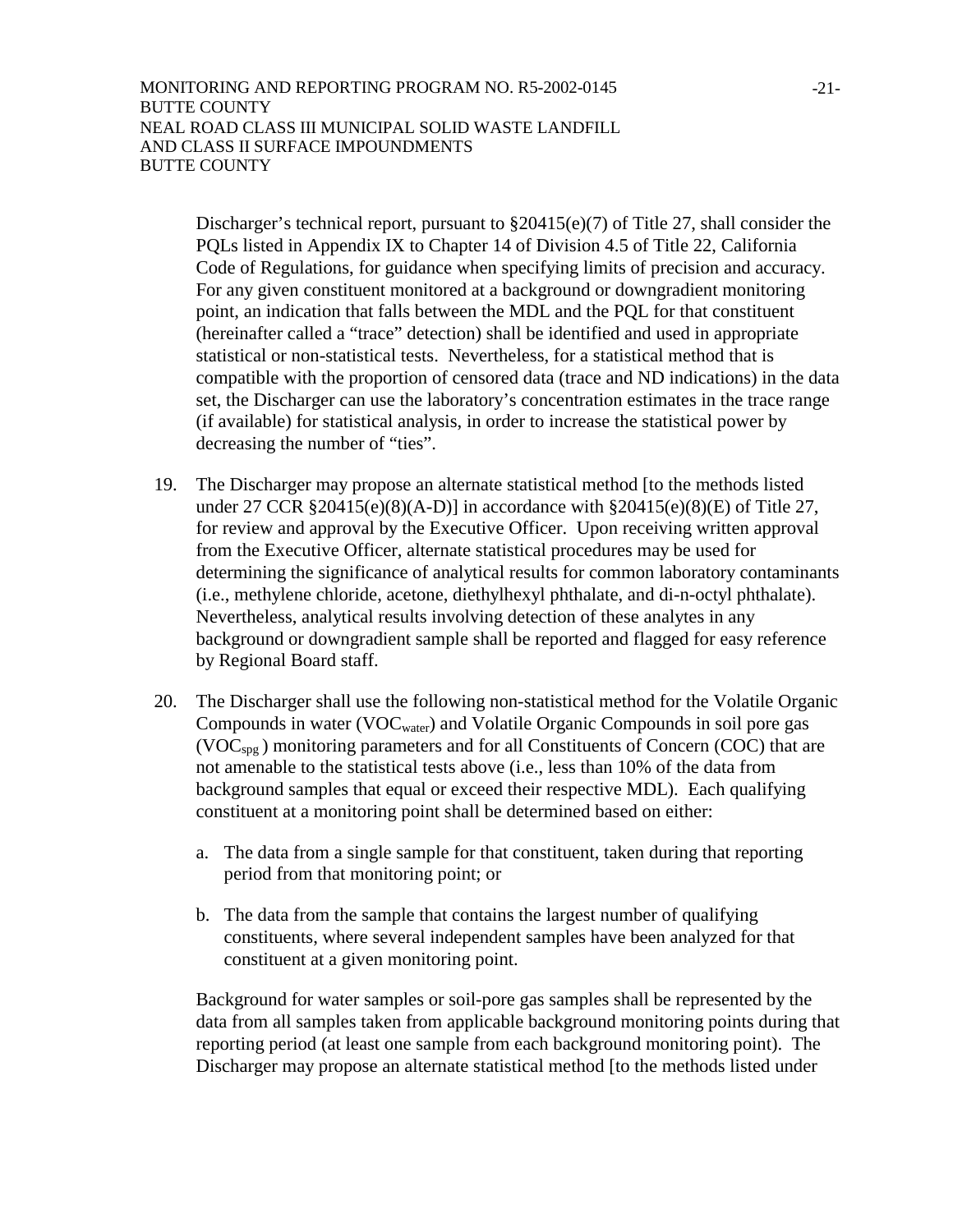27 CCR §20415(e)(8)(A-D)] in accordance with §20415(e)(8)(E) of Title 27, for review and approval by the Executive Officer.

- 21. The method shall be implemented as follows:
	- a. *For the Volatile Organic Compounds Monitoring Parameter For Water Samples [VOC<sub>water</sub>]*: For any given monitoring point, the VOC<sub>water</sub> monitoring parameter is a composite parameter addressing all "qualifying VOCs" (in this case, VOCs that are detected in less than 10% of background samples).

The Discharger shall conduct verification testing to determine whether a release of VOCwater monitoring parameter has occurred if the data for any monitoring point meets either of the following triggering conditions:

- 1. The data contains two or more qualifying VOCs that equal or exceed their respective MDLs; or
- 2. The data contains one qualifying VOC that equals or exceeds its PQL.
- b. *For the Volatile Organic Compounds Monitoring Parameter For Soil Pore Gas Samples [VOC<sub>spg</sub>]*: the VOC<sub>spg</sub> Monitoring Parameter is a composite parameter for soil pore gas addressing all "qualifying VOCs" detectable using either GC or GC/MS analysis for at least a ten liter sample of soil pore gas (e.g., collected in a vacuum canister). It involves the same scope of VOCs as does the  $VOC_{water}$ Monitoring Parameter. For the  $VOC<sub>spg</sub>$  test, "qualifying  $VOCs$ " consist of all those VOCs that are detectable in less than 10% of background soil pore gas samples.

The Discharger shall conduct verification testing to determine whether a release of VOCspg monitoring parameter has occurred if the data for any monitoring point meets either of the following triggering conditions:

- 1. The data contains two or more qualifying VOCs that equal or exceed their respective MDLs; or
- 2. The data contains one qualifying VOC that equals or exceeds its PQL.
- c. *For Constituents of Concern:* For five-yearly testing of all COCs, the "qualifying constituents" consist of COCs that are detected in less than 10% of applicable background samples.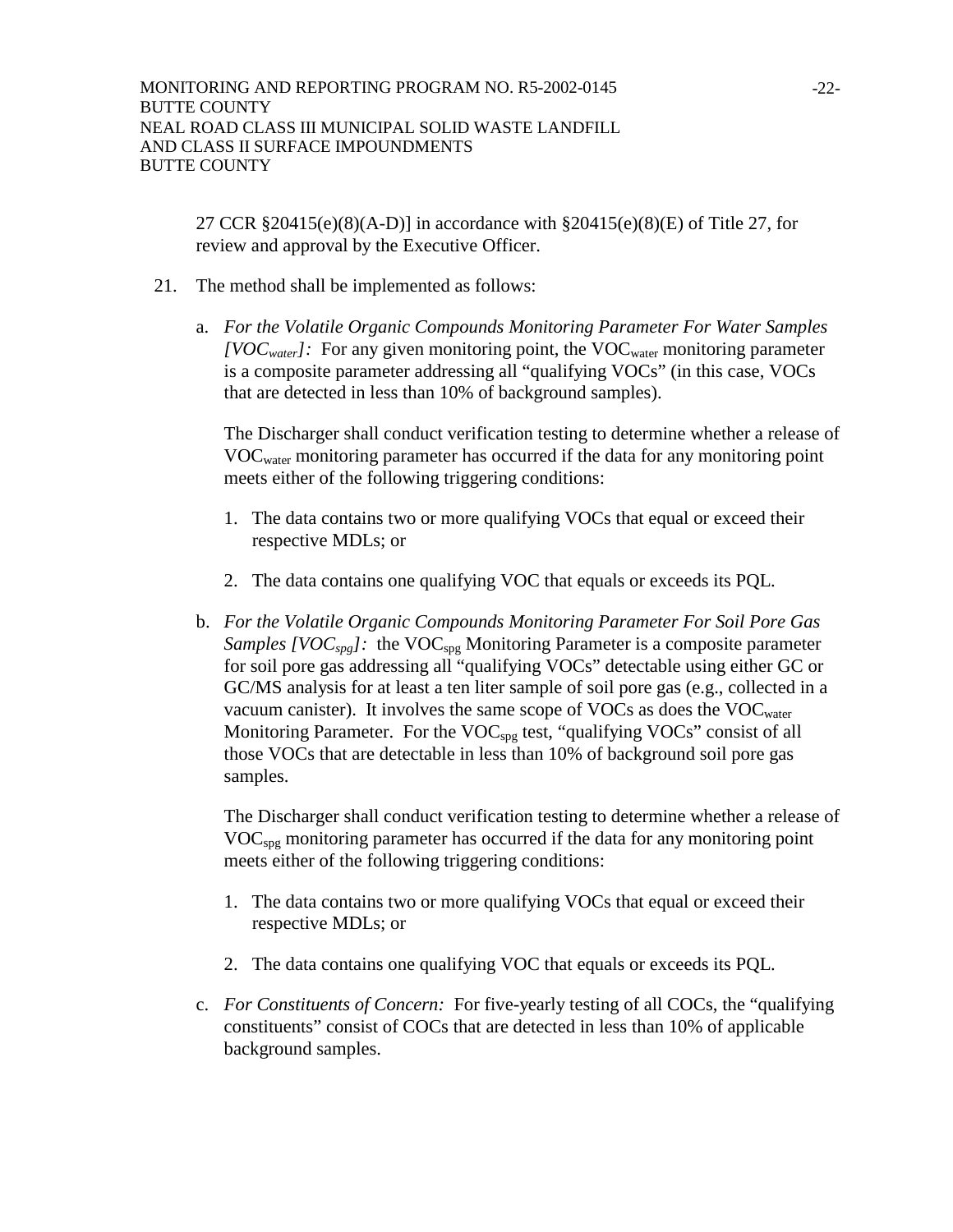The Discharger shall conduct verification testing to determine whether a release of COCs has occurred if the data for any monitoring point meets either of the following triggering conditions:

- 1. The data contains two or more qualifying constituents that equal or exceed their respective MDLs; or
- 2. The data contains one qualifying constituent that equals or exceeds its PQL.
- 22. **Non-Statistical Method Retest**. A non-statistical test method may be used by the Discharger to analyze the monitoring data for which it is impractical to conduct a statistical analysis. A non-statistical test method shall include a procedure to verify that there is "measurably significant" evidence of a release from the Unit. For the VOCwater, VOCspg, and non-statistical COC test, the Discharger shall use a discrete retest consisting of two new samples from each indicating monitoring point. The Discharger shall conduct the retest for the standard non-statistical method as follows:
	- a. **For VOCwater and VOCspg** . Because the VOC composite Monitoring Parameter (for water or soil pore gas) is a single parameter that addresses an entire family of constituents likely to be present in any landfill release, **the scope of the laboratory analysis for each of the two retest samples shall include all VOCs detectable in that retest sample**. Therefore, a confirming retest, in accordance with Detection Monitoring Specification E.21.a. and b., above, for either triggering condition in either of the two retest samples, shall have validated the original indication even if the detected constituents in the confirming retest sample(s) differs from those detected in the sample which initiated the retest.
	- b. **For Constituents of Concern**. Because all COC that are jointly addressed in the non-statistical test above, remain as individual Constituents of Concern, **the scope of the laboratory analysis for the non-statistical retest of COC shall address only those constituents detected in the sample which initiated the retest**. Therefore, the list of "qualifying constituents" for use in the retest, under Detection Monitoring Specification E.21.c., shall consist of those constituents that provided the original indication at that monitoring point. If the retest meets either triggering condition in either of the two retest samples, the retest shall have validated the original indication.
- 23. **Response to Detection in Background of VOCs** (or any other constituent which is not naturally in the background and thus is not amenable to statistical analysis):
	- a. Any time the laboratory analysis of a sample from a background monitoring point, sampled for VOCs, shows either: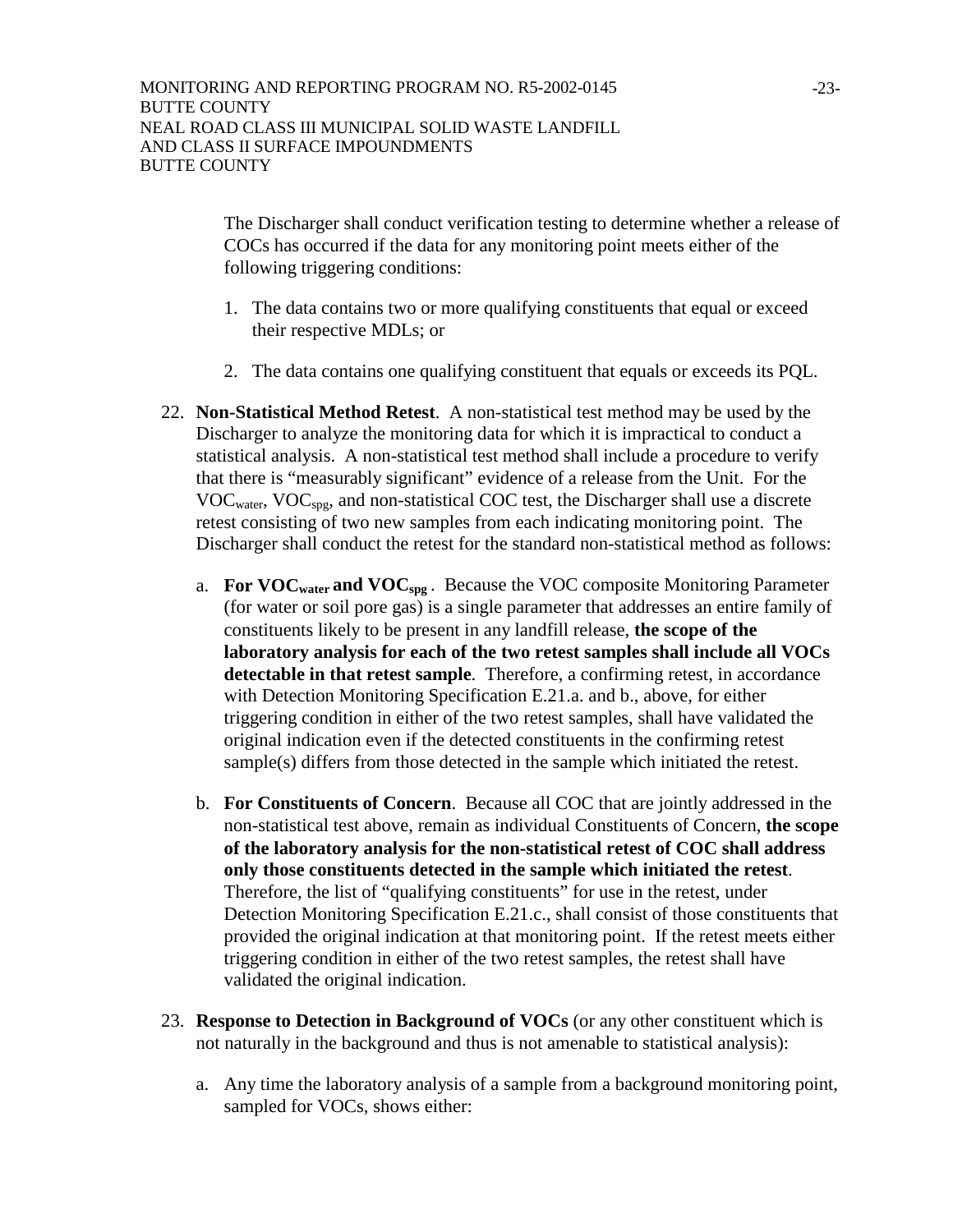- 1. Two or more VOCs at or above their respective MDLs; or
- 2. One VOC at or above its respective PQL.

Then the Discharger shall:

- a. **Immediately** notify the Regional Board by phone;
- b. Follow up with written notification by certified mail **within seven days**;
- c. Obtain **two** new independent VOC samples from that background monitoring point; and
- d. Send such samples for laboratory analysis of all detectable VOCs **within thirty days**.
- b. If either or both the new samples validates the presence of  $VOC(s)$ , using the above criteria, the Discharger shall:
	- 1. **Immediately** notify the Regional Board about the VOC(s) verified to be present at that background monitoring point, and follow up with written notification submitted by certified mail **within seven days** of validation; and
	- 2. If the Discharger believes that the VOC(s) in background is from a source other than the Unit, then:
		- a. **Within seven days** of determining "measurably significant" evidence of a release, submit to the Regional Board by certified mail a Notification of Intent to make such a demonstration pursuant to  $\S 20420(k)(7)$  of Title 27; and
		- b. **Within 90 days** of determining "measurably significant" evidence of a release, submit a report to the Regional Board that demonstrates that a source other than the Unit caused the evidence, or that the evidence resulted from error in sampling, analysis or evaluation, or from natural variation in groundwater, surface water, or the unsaturated zone.
- c. If the Executive Officer determines, after reviewing the submitted report(s), that the VOC(s) detected originated from a source other than the Unit(s), the Executive Officer shall make appropriate changes to the monitoring program.
- 24. If the Executive Officer determines, after reviewing the submitted report, that the detected VOC(s) most likely originated from the Unit(s), the Discharger shall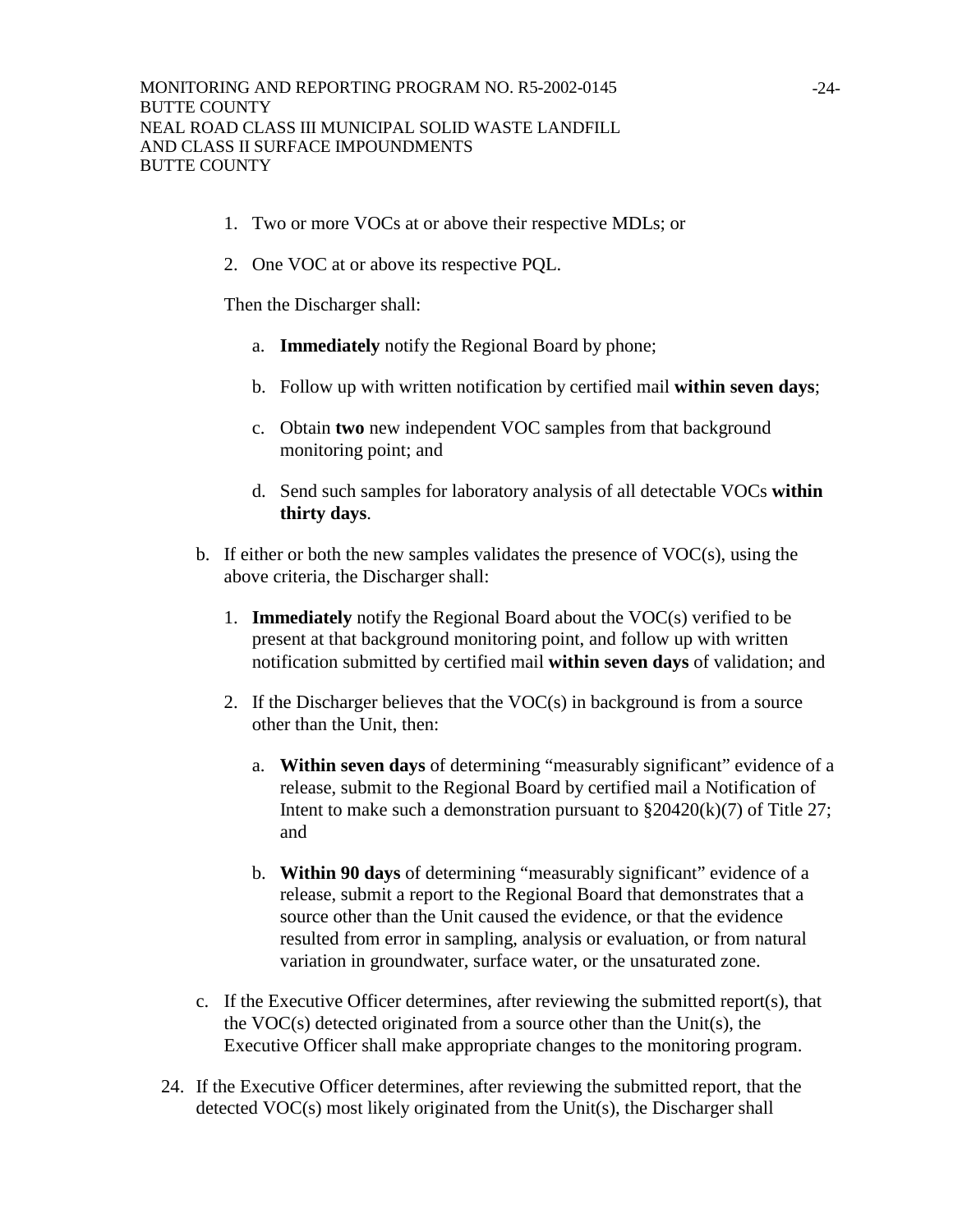**immediately** implement the requirements of Item XI. Response To A Release, Section C. Release Has Been Verified, contained in the Standard Provisions and Reporting Requirements.

# **I. CORRECTIVE ACTION PROGRAM**

- 1. The Discharger shall implement a Corrective Action Program as specified in Section 20430 of Title 27. That program shall remediate releases from the Unit and achieve compliance with the water quality protection standards that consist of background concentrations of the COC.
- 2. The Corrective Action Program is scheduled to occur in phases over the course of four years to allow for construction of Module 4 and use of the unlined modules during seasonal dry periods (May through November). However, the unlined modules will be used during seasonal wet periods until Module 4 is ready to receive waste. During this period, use of interim cover on the top deck and side slopes will be maximized. The cap will be constructed over the five-year period leading to complete closure of Modules 1, 2, 3, and 3A by 2006. The compliance date for closure of Module 1 and 2 is 15 October 2003. Modules 3 and 3A shall be closed by 15 October 2006.
- 3. Completed landfill Modules 1, 2, 3, and 3A shall be covered with a final cap to minimize water infiltration. The conceptual final cover design consists of: a minimum 1-foot thick foundation layer, which shall be placed as intermediate cover during landfill operations, a minimum 1-foot thick low permeability layer  $(1x10^{-5})$ cm/sec or less), a geomembrane (40-mil HDPE), and a minimum 1-foot thick vegetative layer. The proposed design for the cap system will be submitted to the Regional Board for approval prior to installation.
- 4. Closure actions shall not take place without submittal and approval of detailed plans and specifications, including a Construction Quality Assurance/Construction Quality Control Plan.
- 5. Each newly constructed Unit shall include a landfill gas management system, consisting of gas extraction wells to convey landfill gas away from the Unit.

# **J. CORRECTIVE ACTION MONITORING**

1. The Corrective Action Monitoring Program shall be used to assess the nature and extent of the release from the landfill and to evaluate the effectiveness of the corrective action program and the landfill cover.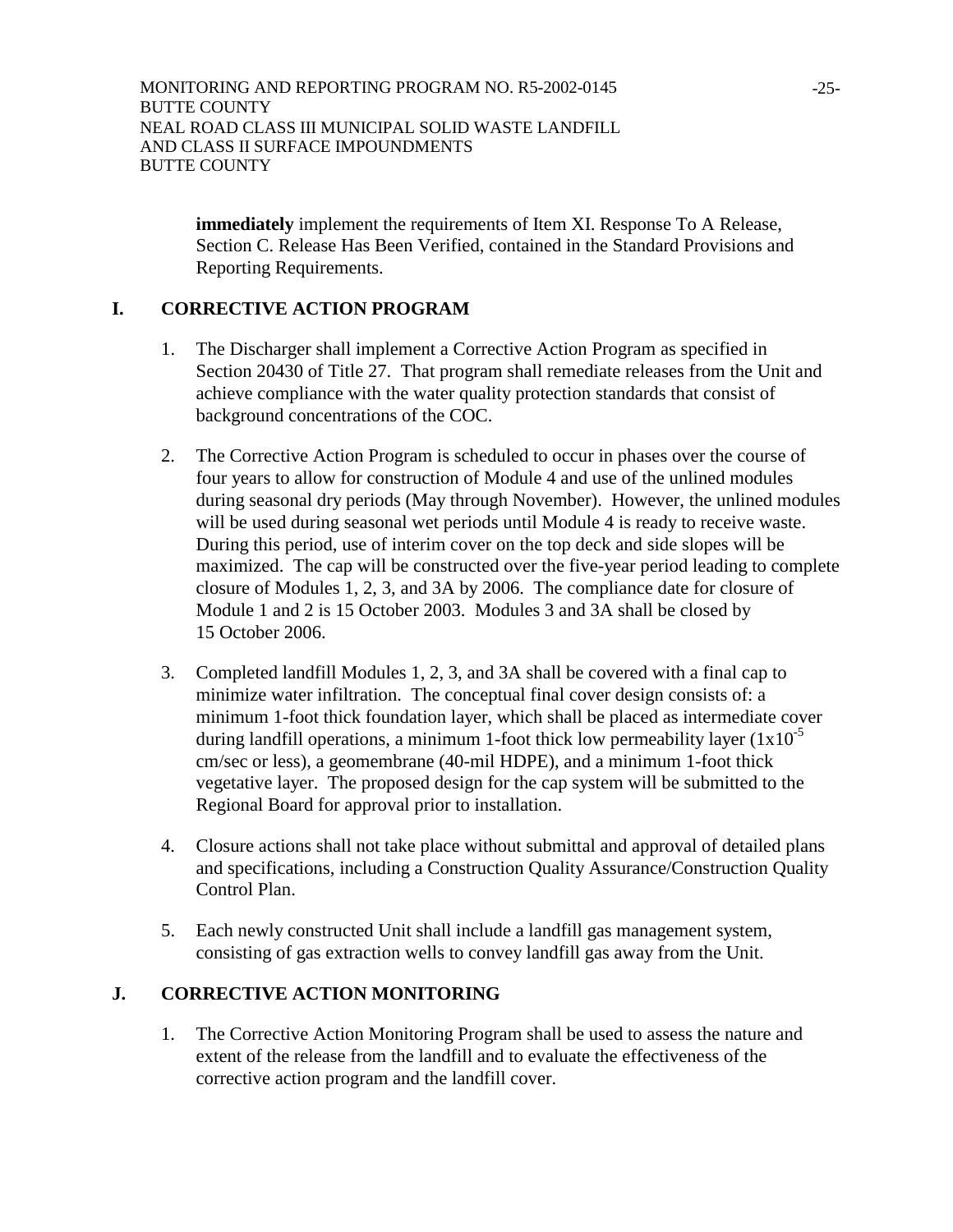- 2. In accordance with the Corrective Action Monitoring Program, the Discharger shall collect and analyze all data necessary to assess the effectiveness of the Corrective Action in reducing the impacts of the release on groundwater quality. A sufficient number of monitoring wells shall be installed to delineate the release.
- 3. The Discharger shall comply with the monitoring provisions for the Corrective Action Program as described in Section 20430(d) of Title 27. The program shall include the detection monitoring requirements as well as an annual report evaluating the ground water and unsaturated data of the past year(s) in an effort to demonstrate the effectiveness of the CAP.

# **K. REPORTING REQUIREMENTS**

- 1. In the event the Discharger does not comply or will be unable to comply with any prohibition or limitation of this Order for any reason, the Discharger shall notify the appropriate Regional Board office by telephone **as soon as** it or its agents have knowledge of such noncompliance or potential for noncompliance, and shall confirm this notification in writing **within two weeks**. The written notification shall state the nature, time, and cause of noncompliance, and shall describe the measures being taken to prevent recurrences and shall include a timetable for corrective actions.
- 2. The Discharger shall retain records of all monitoring information, including all calibration and maintenance records, all original strip chart recordings of continuous monitoring instrumentation, copies of all reports required by this Order, and records of all data used to complete the application for this Order. Records shall be maintained throughout the life of the facility including the postclosure period.

Such legible records shall show the following for each sample:

- a. Sample identification and the monitoring point or background monitoring point from which it was taken, along with the identity of the individual who obtained the sample;
- b. Date, time, and manner of sampling;
- c. Date and time that analyses were started and completed, and the name of the personnel and laboratory performing each analysis;
- d. Complete procedure used, including method of preserving the sample, and the identity and volumes of reagents used;
- e. Calculation of results; and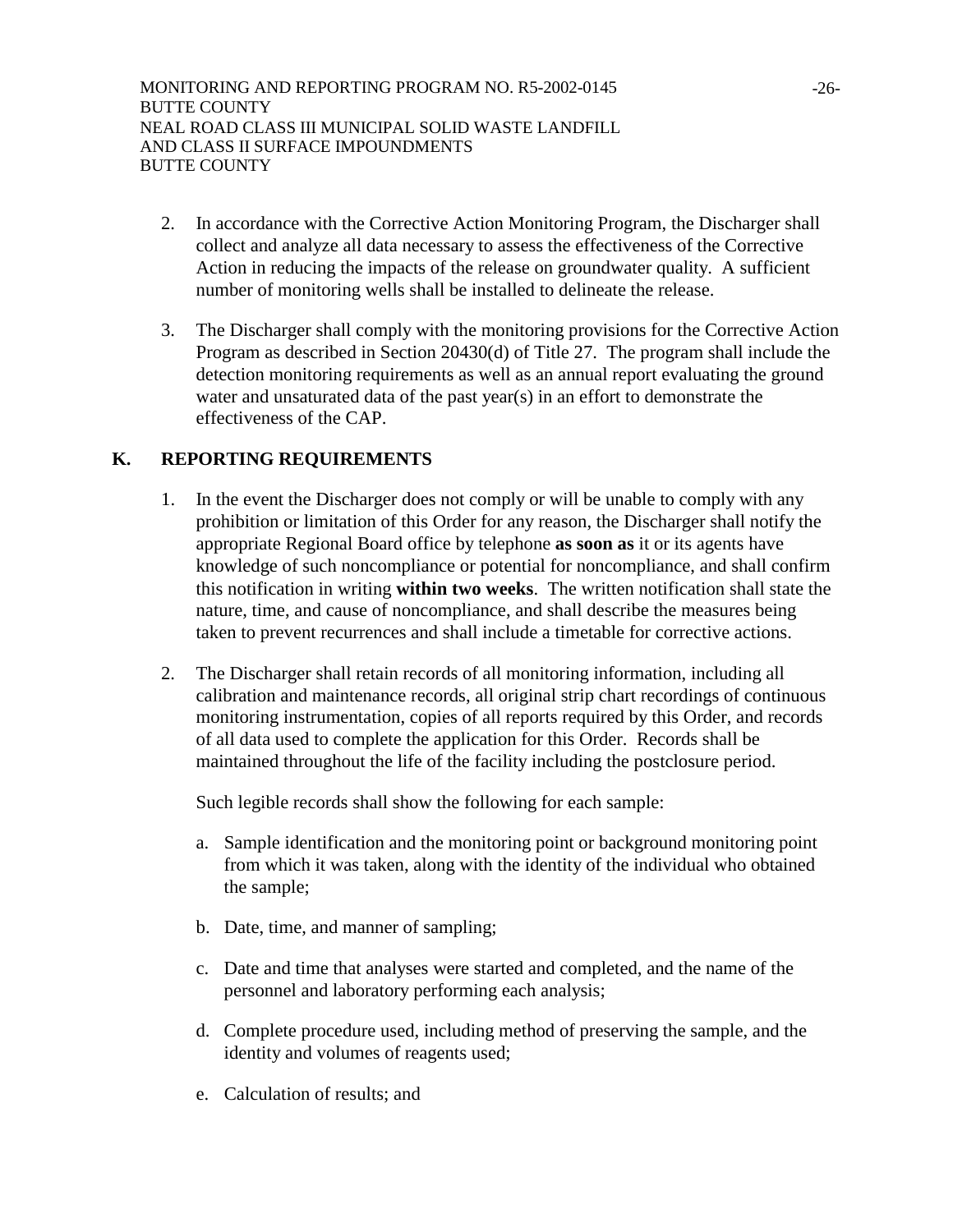- f. Results of analyses, and the MDL and PQL for each analysis.
- 3. A transmittal letter explaining the essential points shall accompany each report. At a minimum, the transmittal letter shall identify any violations found since the last report was submitted, and if the violations were corrected. If no violations have occurred since the last submittal, this shall be stated in the transmittal letter. The transmittal letter shall also state that a discussion of any violations found since the last report was submitted, and a description of the actions taken or planned for correcting those violations, including any references to previously submitted time schedules, is contained in the accompanying report.
- 4. Each monitoring report shall include a compliance evaluation summary. The summary shall contain at least:
	- a. For each monitoring point and background monitoring point addressed by the report a description of:
		- 1. The time of water level measurement;
		- 2. The type of pump or other device used for purging and the elevation of the pump intake relative to the elevation of the screened interval;
		- 3. The method of purging (the pumping rate; the equipment and methods used to monitor field pH, temperature, and conductivity during purging; the calibration of the field equipment; results of the pH, temperature, conductivity, and turbidity testing; and the method of disposing of the purge water) to remove all portions of the water that was in the well bore while the sample was being taken;
		- 4. The type of pump or other device used for sampling, if different than the pump or device used for purging; and
		- 5. A statement that the sampling procedure was conducted in accordance with the approved Sampling and Analysis Plan.
	- b. A map or aerial photograph showing the locations of observation stations, monitoring points, and background monitoring points.
	- c. For each groundwater body, a description and graphical presentation of the gradient and direction of groundwater flow under/around the Unit, and the groundwater flow rate, based upon water level elevations taken prior to the collection of the water quality data submitted in the report.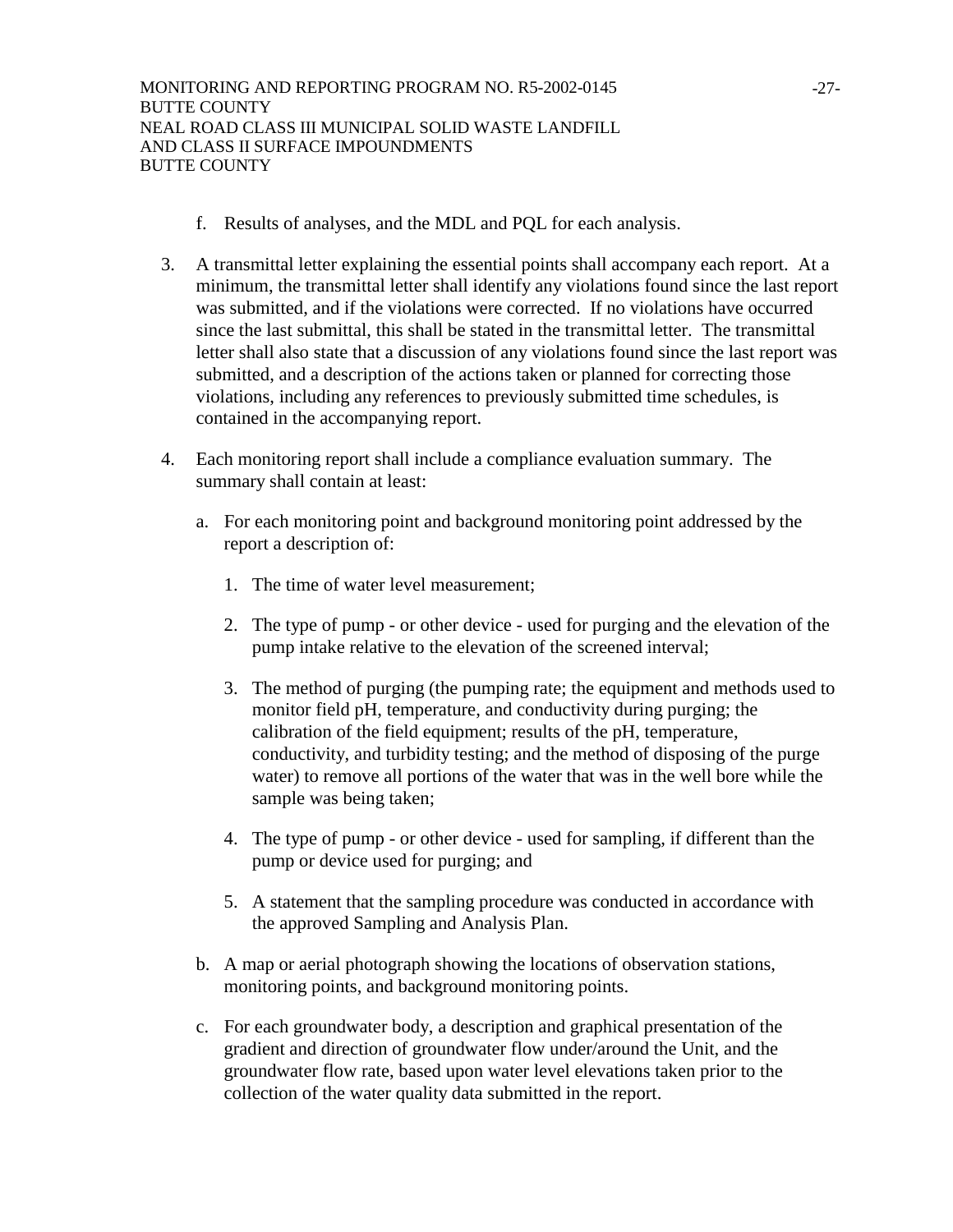- d. Laboratory statements of results of all analyses evaluating compliance with requirements.
- e. An evaluation of the effectiveness of the leachate monitoring and control facilities, and of the run-off/run-on control facilities.
- f. A summary and certification of completion of all **Standard Observations** for the Unit(s), for the perimeter of the Unit, and for the receiving waters. The Standard Observations shall include:
	- 1. For the Unit:
		- a. Evidence of ponded water at any point on the facility (show affected area on map);
		- b. Evidence of odors presence or absence, characterization, source, and distance of travel from source; and
		- c. Evidence of erosion and/or of day-lighted refuse.
	- 2. Along the perimeter of the Unit:
		- a. Evidence of liquid leaving or entering the Unit, estimated size of affected area, and flow rate (show affected area on map);
		- b. Evidence of odors presence or absence, characterization, source, and distance of travel from source; and
		- c. Evidence of erosion and/or of day-lighted refuse.
	- 3. For receiving waters:
		- a. Floating and suspended materials of waste origin presence or absence, source, and size of affected area;
		- b. Discoloration and turbidity description of color, source, and size of affected area;
		- c. Evidence of odors presence or absence, characterization, source, and distance of travel from source;
		- d. Evidence of water uses presence of water-associated wildlife;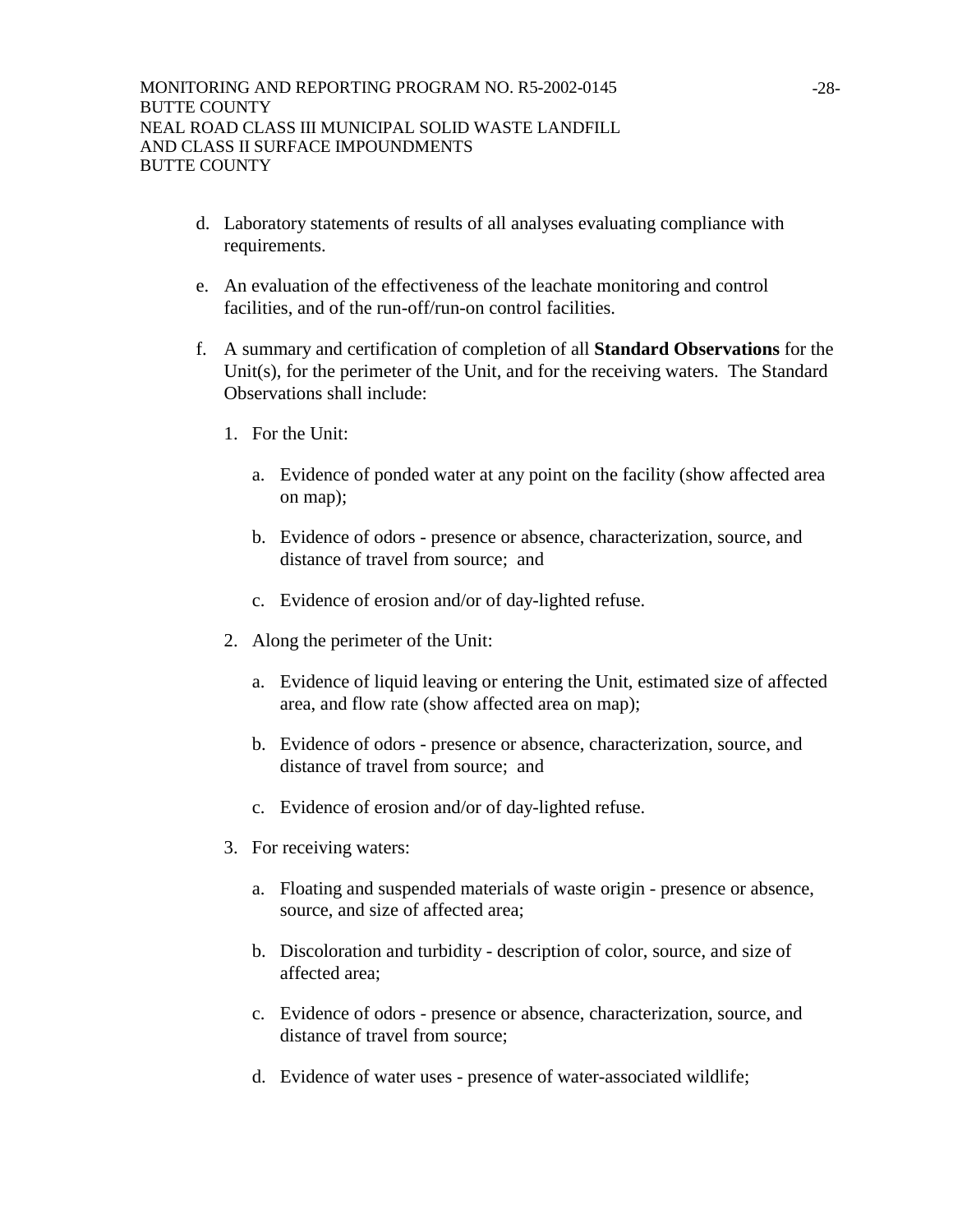- e. Flow rate; and
- f. Weather conditions wind direction and estimated velocity, total precipitation during recent days and on the day of observation.
- g. The quantity and types of wastes discharged and the locations in the Unit where waste has been placed since submittal of the last such report.
- 5. The Discharger shall report by telephone any seepage from the disposal area **immediately** after it is discovered. A written report shall be filed with the Regional Board **within seven days**, containing at least the following information:
	- a. A map showing the location(s) of seepage;
	- b. An estimate of the flow rate;
	- c. A description of the nature of the discharge (e.g., all pertinent observations and analyses);
	- d. Verification that samples have been submitted for analyses of the COC and monitoring parameters, and an estimated date that the results will be submitted to the Regional Board; and
	- e. Corrective measures underway or proposed, and corresponding time schedule.
- 6. The Discharger shall submit an **Annual Monitoring Summary Report** to the Regional Board covering the reporting period of the previous monitoring year. This report shall contain:
	- a. All monitoring parameters and constituents of concern shall be graphed so as to show historical trends at each monitoring point and background monitoring point, for all samples taken within at least the previous five calendar years. Each such graph shall plot the concentration of one or more constituents for the period of record for a given monitoring point or background monitoring point, at a scale appropriate to show trends or variations in water quality. The graphs shall plot each datum, rather than plotting mean values. For any given constituent or parameter, the scale for background plots shall be the same as that used to plot downgradient data. Graphical analysis of monitoring data may be used to provide significant evidence of a release.
	- b. Unless otherwise exempted by the Executive Officer, all monitoring analytical data obtained during the previous two six-month reporting periods, shall be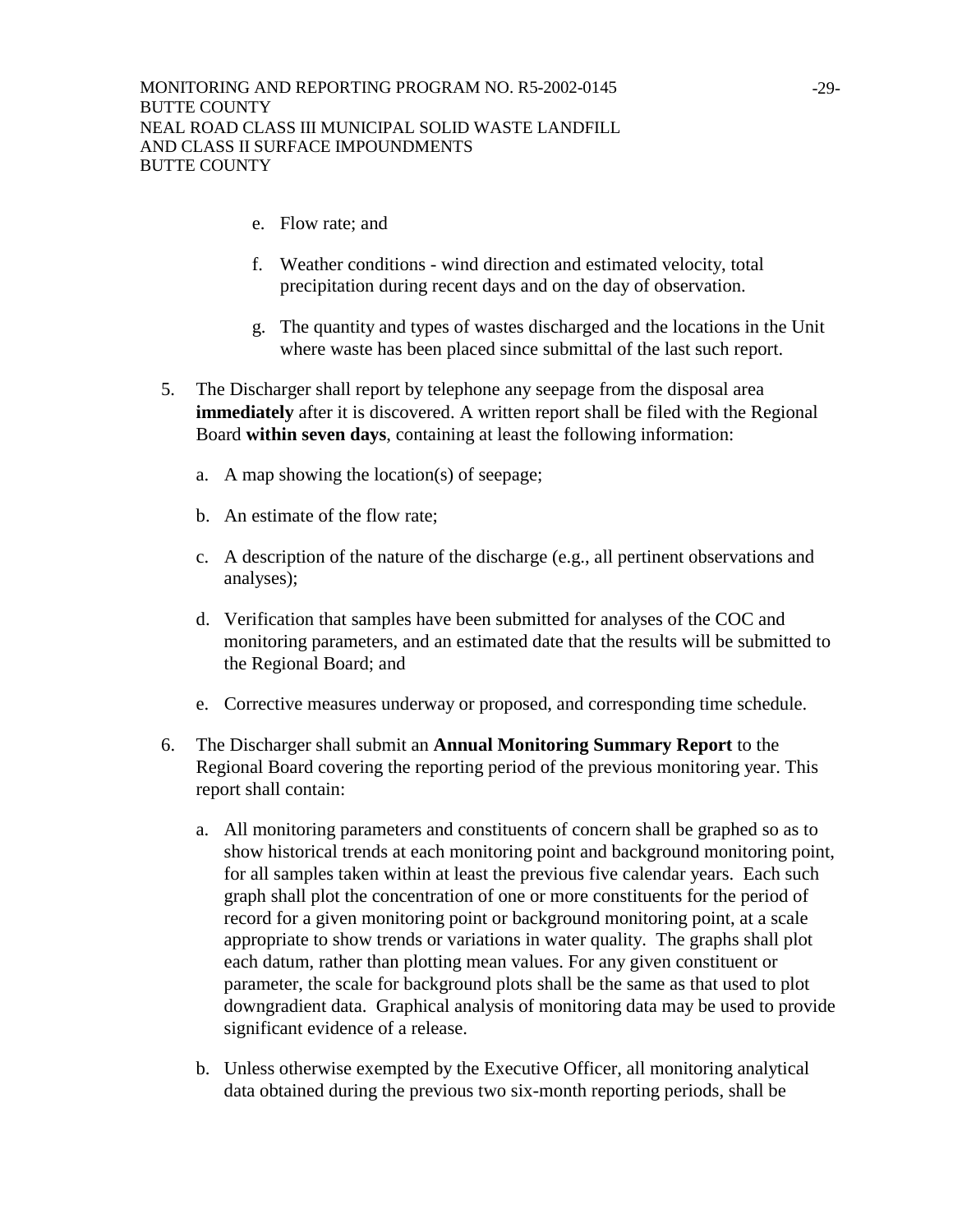submitted in tabular form as well as in a digital file format acceptable to the Executive Officer. The Regional Board regards the submittal of data in hard copy and in digital format as "...the form necessary for..." statistical analysis [§20420(h)], in that this facilitates periodic review by the Regional Board.

- c. A comprehensive discussion of the compliance record, and the result of any corrective actions taken or planned which may be needed to bring the Discharger into full compliance with the Waste Discharge Requirements.
- d. A map showing the area and elevations in which filling has been completed during the previous calendar year and a comparison to final closure design contours.
- e. A written summary of the monitoring results, indicating any changes made or observed since the previous annual report.
- f. An evaluation of the effectiveness of the leachate monitoring/control facilities.

## **L. PROVISIONS**

- 1. The Discharger shall comply with Monitoring and Reporting Program No. R5-2002-0145, which is incorporated into and made part of this Order.
- 2. The Discharger shall maintain a copy of this Order at the facility and make it available at all times to facility operating personnel, who shall be familiar with its contents, and to regulatory agency personnel.
- 3. The Discharger shall comply with all applicable provisions of Title 27 and 40 Code of Federal Regulations Part 258 (Subtitle D) that are not specifically referred to in this Order.
- 4. The Discharger shall comply with the applicable portions of the Standard Provisions and Reporting Requirements for Waste Discharge Requirements for Nonhazardous Solid Waste Discharges Regulated by Title 27 and/or Subtitle D (27 CCR §20005 et seq. and 40 CFR 258 et seq.), dated April 2000, which are hereby incorporated into this Order.
- 5. All reports and transmittal letters shall be signed by persons identified below:
	- a. For a corporation: by a principal executive officer of at least the level of senior vice-president.
	- b. For a partnership or sole proprietorship: by a general partner or the proprietor.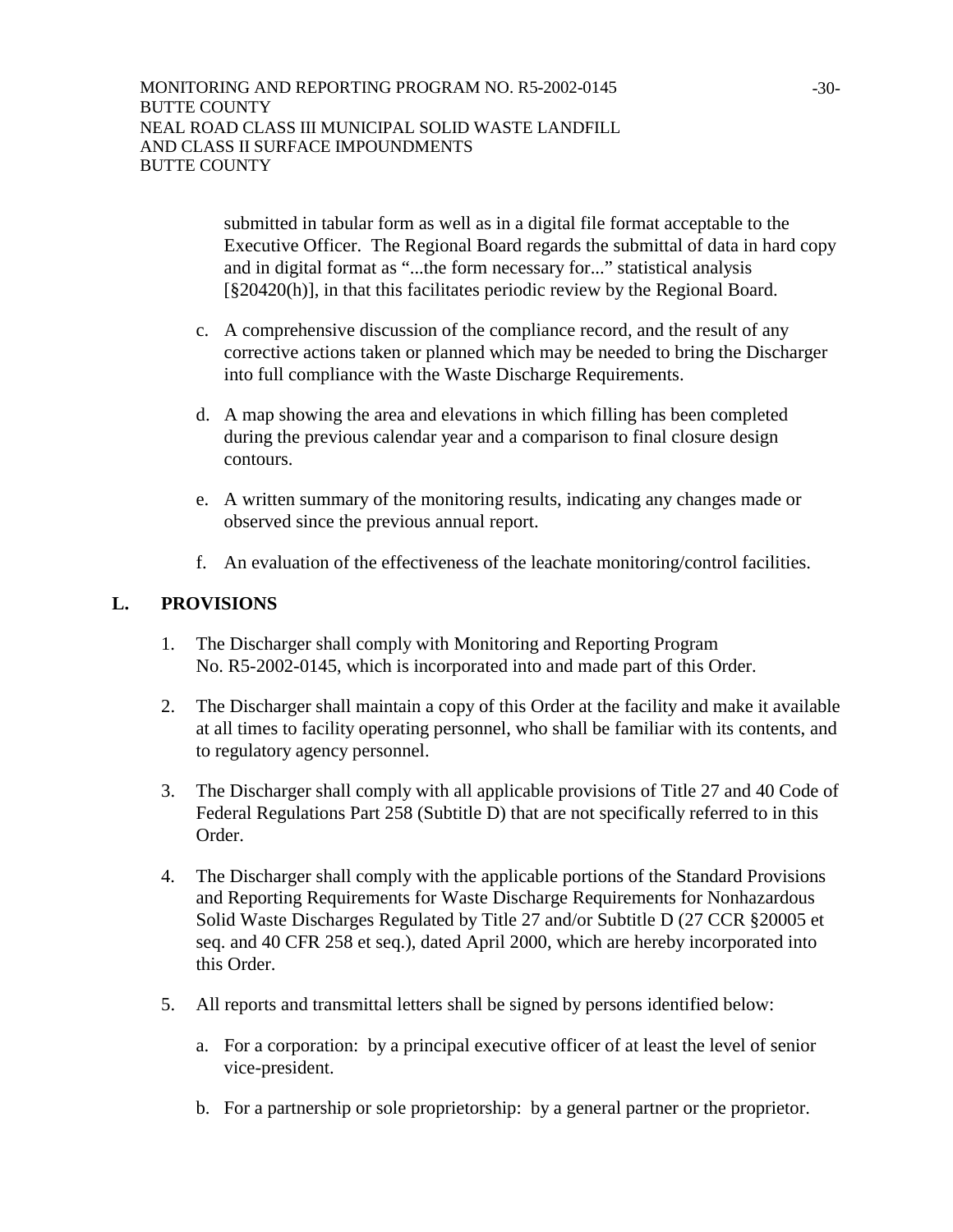- c. For a municipality, state, federal or other public agency: by either a principal executive officer or ranking elected or appointed official.
- d. A duly authorized representative of a person designated in a, b or c above if;
	- 1. The authorization is made in writing by a person described in a, b, or c of this Provision;
	- 2. The authorization specifies either an individual or a position having responsibility for the overall operation of the regulated facility or activity, such as the position of plant manager, operator of a Unit, superintendent, or position of equivalent responsibility. (A duly authorized representative may thus be either a named individual or any individual occupying a named position); and
	- 3. The written authorization is submitted to the Regional Board.
- e. Any person signing a document under this Section shall make the following certification:

"I certify under penalty of law that I have personally examined and am familiar with the information submitted in this document and all attachments and that, based on my inquiry of those individuals immediately responsible for obtaining the information, I believe that the information is true, accurate, and complete. I am aware that there are significant penalties for submitting false information, including the possibility of fine and imprisonment."

- 6. The Discharger shall take all reasonable steps to minimize any adverse impact to the waters of the State resulting from noncompliance with this Order. Such steps shall include accelerated or additional monitoring as necessary to determine the nature, extent, and impact of the noncompliance.
- 7. The owner of the facility shall have the continuing responsibility to assure protection of waters of the state from discharged wastes and from gases and leachate generated by discharged waste during the active life, closure, and postclosure maintenance period of the Unit(s) and during subsequent use of the property for other purposes.
- 8. The fact that it would have been necessary to halt or reduce the permitted activity in order to maintain compliance with this Order shall not be regarded as a defense for the Discharger's violations of the Order.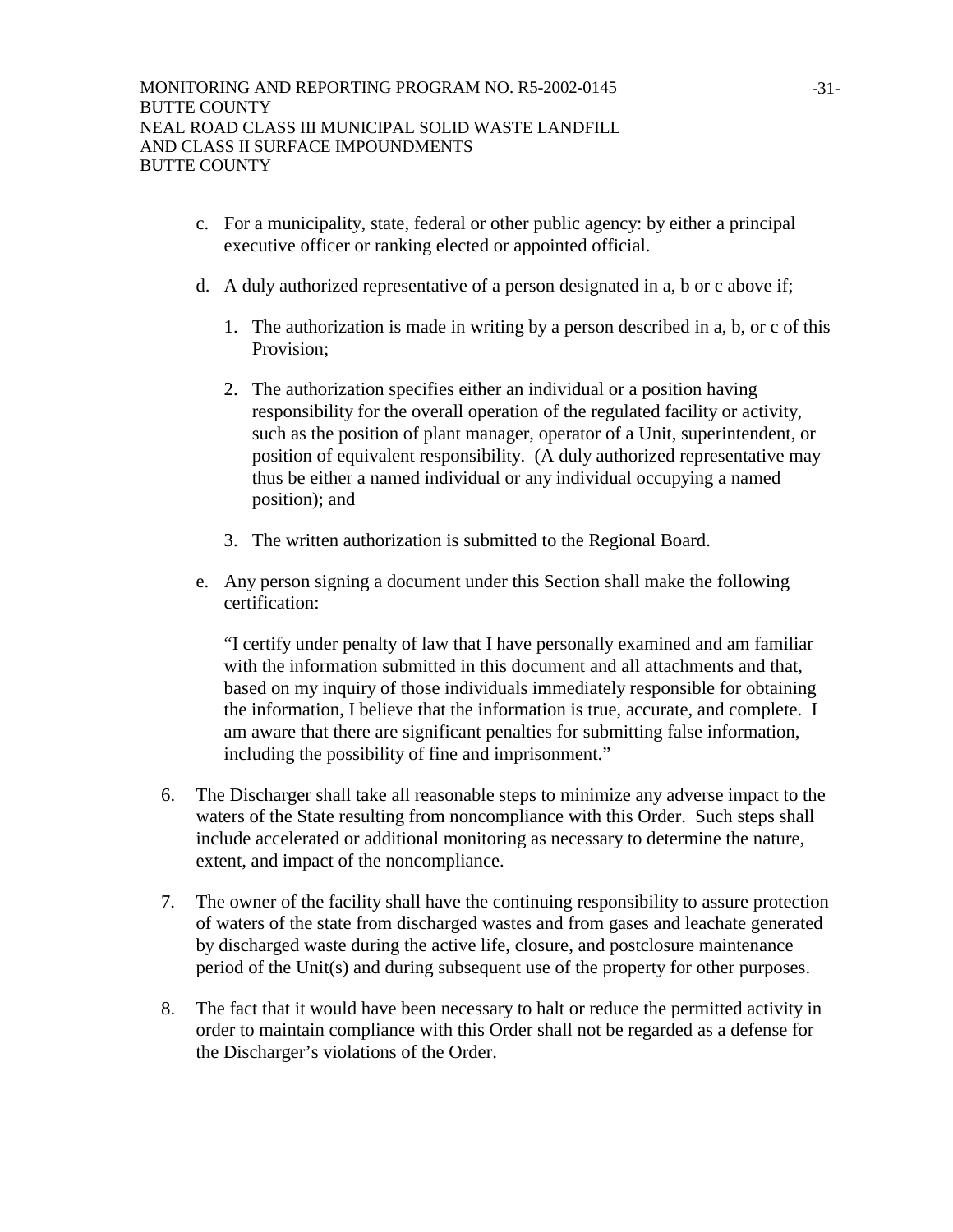- 9. To assume ownership or operation under this Order, the succeeding owner or operator must apply in writing to the Regional Board requesting transfer of the Order within 14 days of assuming ownership or operation of this facility. The request must contain the requesting entity's full legal name, the State of incorporation if a corporation, the name and address and telephone number of the persons responsible for contact with the Regional Board, and a statement. The statement shall comply with the signatory requirements contained in Provision L.5 and state that the new owner or operator assumes full responsibility for compliance with this Order. Failure to submit the request shall be considered a discharge without requirements, a violation of the California Water Code. Transfer of this Order shall be approved or disapproved by the Regional Board.
- 10. The Discharger shall establish cost estimates for initiating and completing corrective action for all known and reasonably foreseeable releases from the landfill, and submit these estimates to the Executive Officer for review and approval.
- 11. The Discharger shall obtain and maintain assurances of financial responsibility for initiating and completing corrective action for all known or reasonably foreseeable releases from the landfill in an mount approved by the Executive Officer, and shall submit the financial assurance mechanism for review and approval to the Financial Assurances Section of the California Integrated Waste Management Board.
- 12. The Discharger is required to maintain financial assurance mechanisms for closure and post closure maintenance costs as specified in Chapter 6 of Title 27. The Discharger is required to submit the financial assurance mechanism to the Financial Assurances Section of the California Integrated Waste Management, which determines if the mechanism meets the requirements of Chapter 6, Title 27, and if the amount of coverage is adequate.
- 13. The Discharger shall complete the tasks contained in these Waste Discharge Requirements in accordance with the following time schedule:

## TASK COMPLIANCE DATE

A. Construction Plans

Submit construction and design plans **One month prior to** for Executive Officer review and approval. **construction** (see General Construction Specification D.1)

-32-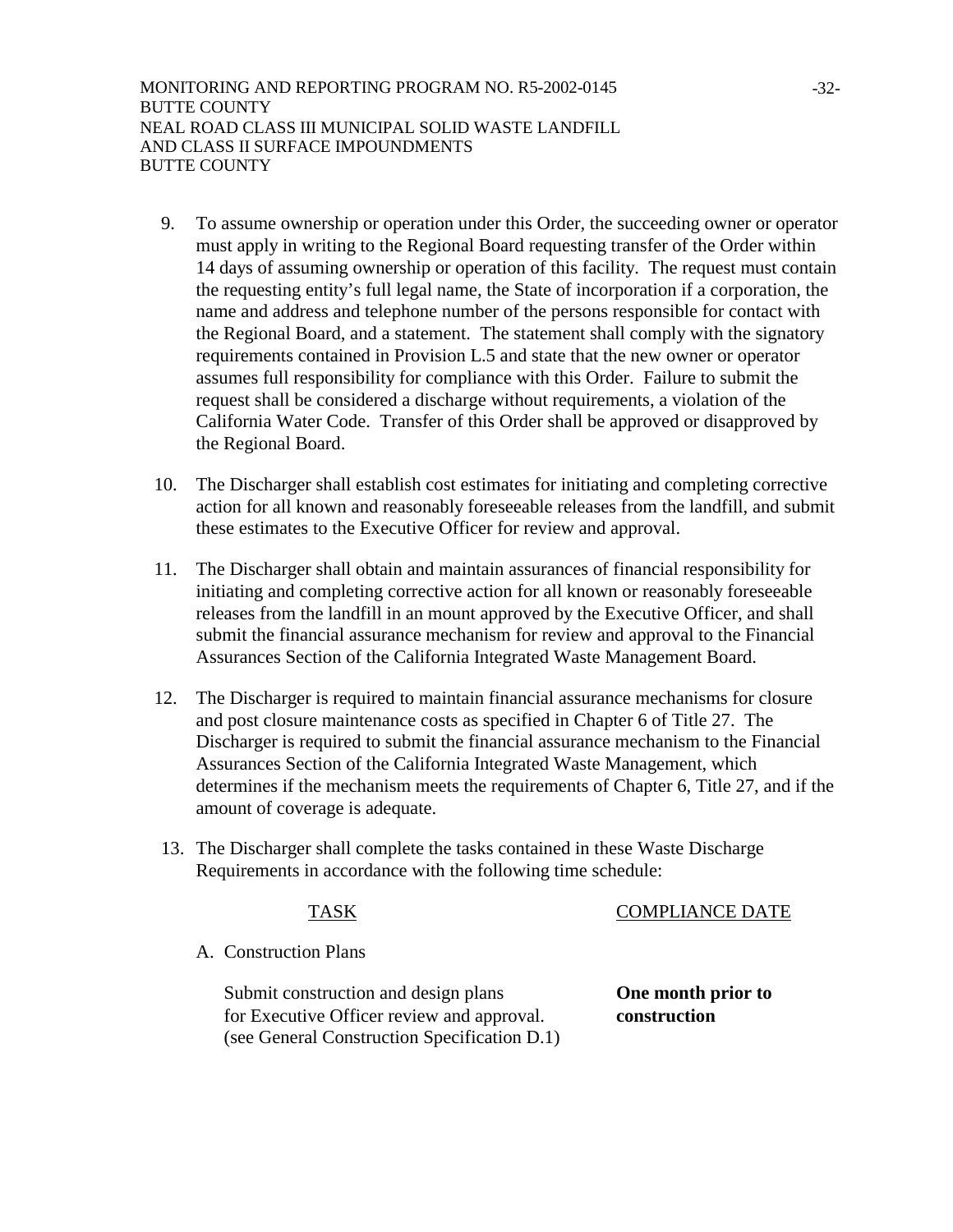B. Construction Report

Submit a construction report upon completion **Prior to discharge** demonstrating construction was in accordance with approved construction plans for Executive Officer review and approval. (see General Construction Specification D.6)

C. Corrective Action

Plans and specifications for closure shall be submitted to the Regional Board one month prior to closure activities. The landfill shall be closed and the final cover completed according to the following schedule:

| <b>Task</b>                | <b>Compliance Date</b> |
|----------------------------|------------------------|
| Closure of Module 1 and 2  | 15 October 2003        |
| Closure of Module 3 and 3A | 15 October 2006        |

D. Sample Collection and Analysis Plan

A Sample Collection and Analysis Plan shall be submitted to the Regional Board **by 31 October 2002**. (see Detection Monitoring Specification H.9)

I, Thomas R. Pinkos, Acting Executive Officer, do hereby certify that the foregoing is a full, true, and correct copy of an Order adopted by the California Regional Water Quality Control Board, Central Valley Region, on 19 July 2002.

> \_\_\_\_\_\_\_\_\_\_\_\_\_\_\_\_\_\_\_\_\_\_\_\_\_\_\_\_\_\_\_\_\_\_\_\_\_\_\_\_ THOMAS R. PINKOS, Acting Executive Officer

KB:klc: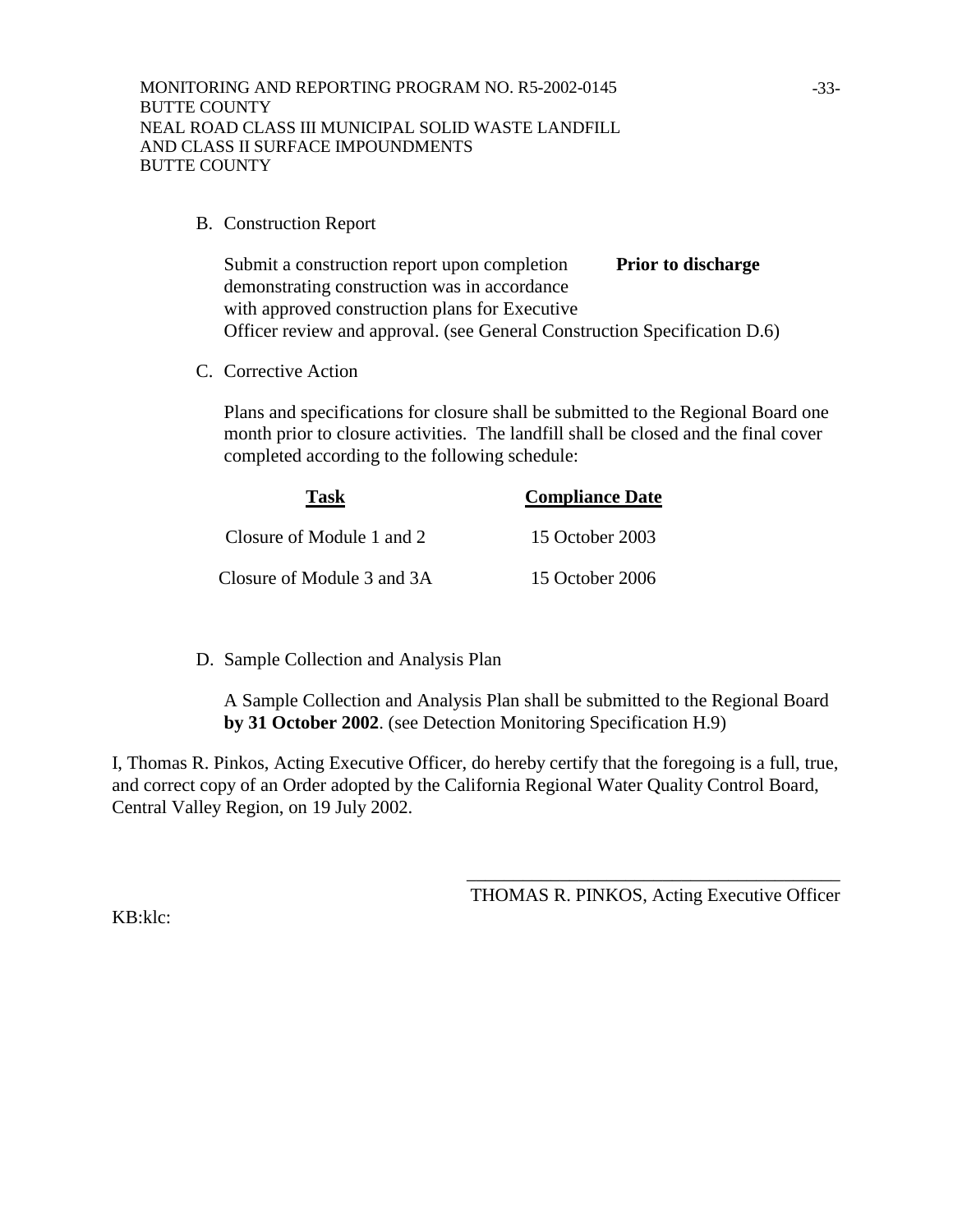#### INFORMATION SHEET

ORDER NO. R5-2002-0145 BUTTE COUNTY NEAL ROAD CLASS III MUNICIPAL SOLID WASTE LANDFILL AND CLASS II SURFACE IMPOUNDMENTS BUTTE COUNTY

The Neal Road Class III Municipal Solid Waste Landfill and Class II Surface Impoundments (hereafter "facility") is located seven miles southeast of Chico on land owned by Butte County. The facility is operated for Butte County by Neal Road Landfill Company, a division of Waste Management Inc.

The landfill operated as a burn dump from approximately 1965 to 1970 when it was converted to a landfill. The facility now serves all of Butte County and the current disposal area (Modules 1-3) is expected to reach capacity by the year 2005.

The landfill accepted 151,738 tons of waste in the year 2000, averaging 421 tons per day. Waste disposal rates in 1999 averaged 435 tons per day. The peak disposal rate is 1,200 tons per day, the maximum permitted by the Solid Waste Facility Permit. The rate increase of waste disposal is expected to be 3.3 percent per year, paralleling the projected population growth rate.

The landfill consists of existing modules 1, 2, and 3. Modules 1 and 3 were constructed without any liners. Module 2 was constructed with a two-foot thick clay liner (permeability of  $1x10^{-6}$ ) cm/sec) that is overlain by a one-foot thick granular leachate collection and recovery system (LCRS). A perimeter LCRS was constructed around the north, east, and south sides of Modules 1 through 3. Leachate collected from Module 2 and the toe of Modules 1 and 3 is discharged to a designated Class II surface impoundment.

The three Class II surface impoundments include a leachate pond, primary septage pond, and septage supernatant pond. The primary septage pond receives approximately 400,000 to 500,000 gallons per month of septage influent via trucks from septic systems throughout Butte County. The primary septage pond and an adjacent leachate pond, were retrofitted to Class II standards in 1992, following the closure of previous unlined septage impoundments. A second pond used to contain supernatant from the primary septage pond was constructed in 1996. Excess supernatant that cannot be eliminated by evaporation is currently trucked to the City of Chico Wastewater Treatment Plant for disposal.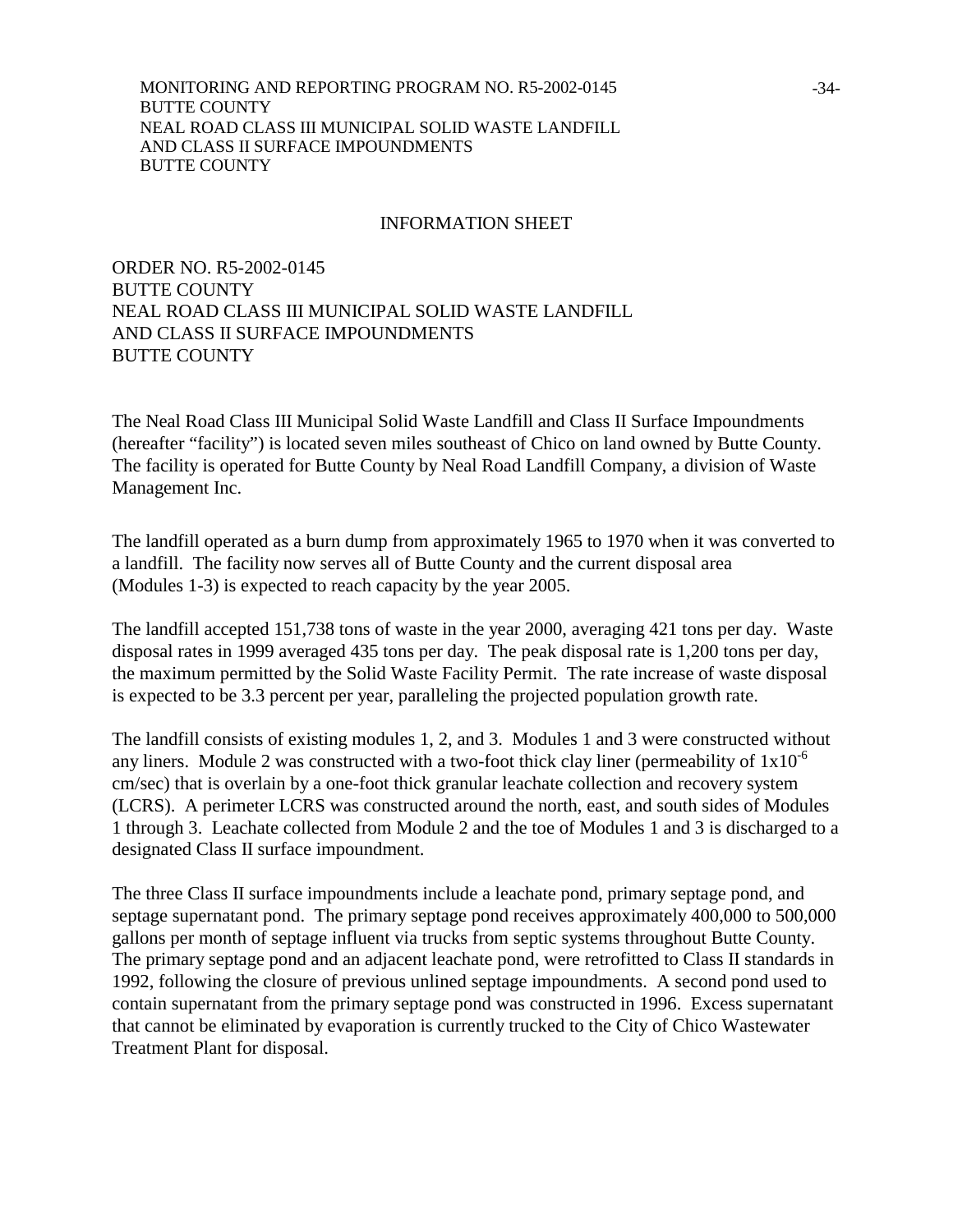# **Geology and Hydrogeology**

The facility is situated in a canyon eroded into gently rolling volcanic tablelands on the eastern fringe of the Sacramento Valley. Flows of massive volcanic tuff-breccia of the Tuscan Formation form an erosion-resistant caprock at the head of the canyon and on the ridge on both sides of the canyon. Erosion has exposed the underlying deposits of sands, gravels, silts, and volcanic sediments. The sands and gravels are pervious and are considered to be part of the recharge area for the aquifers underlying the Sacramento Valley. Groundwater is 20 to 100 feet below the lowest elevation of the existing landfill and approximately 10 feet below the base of Module 4.

The site is not within the 100-year flood plain. No major surface waters are present near the site. Storm water runoff, which does not contact waste, is directed to peripheral channels and discharged into an ephemeral drainage that is tributary to Hamlin Slough, which flows into Butte Creek, a tributary of the Sacramento River.

Average rainfall at the site is approximately 27 inches. The mean annual evaporation is approximately 67 inches.

# **Revision of Waste Discharge Requirements**

Currently 66 acres of the 229-acre facility are used for the disposal of municipal solid waste (Modules 1 through 3). Expansion of the landfill is proposed to begin in 2002, utilizing 21 acres of the disposal area for the construction of a new module (Module 4). Future expansion phases (Modules 3A, and 5 through 10) are planned following construction of Module 4. The existing leachate collection pond, septage pond, and septage supernatant pond are located in areas of proposed Modules 6, 7, 9, and 10. Currently six monitoring wells (MW-1 through MW-4, MW-6, and MW-7) are also located in these areas. MW-2 is in proposed Module 5, MW-1 and MW-7 are in proposed Module 6, MW-3 is in proposed Module 8, and MW-6 is in proposed Module 10. These ponds and monitoring wells will need to be decommissioned and replaced prior to module construction.

The design of the expansion will exceed the prescriptive requirements of Title 27 and Subtitle D, and meet the performance standard for Class III landfills as described in Section 20260 (b)(1), which ensures no impairment of beneficial uses of surface water or of ground water beneath or adjacent to the landfill. A design report for the construction of Module 4 has been submitted to the Regional Board. The liners for the base of Module 4 will consist (from the bottom) of a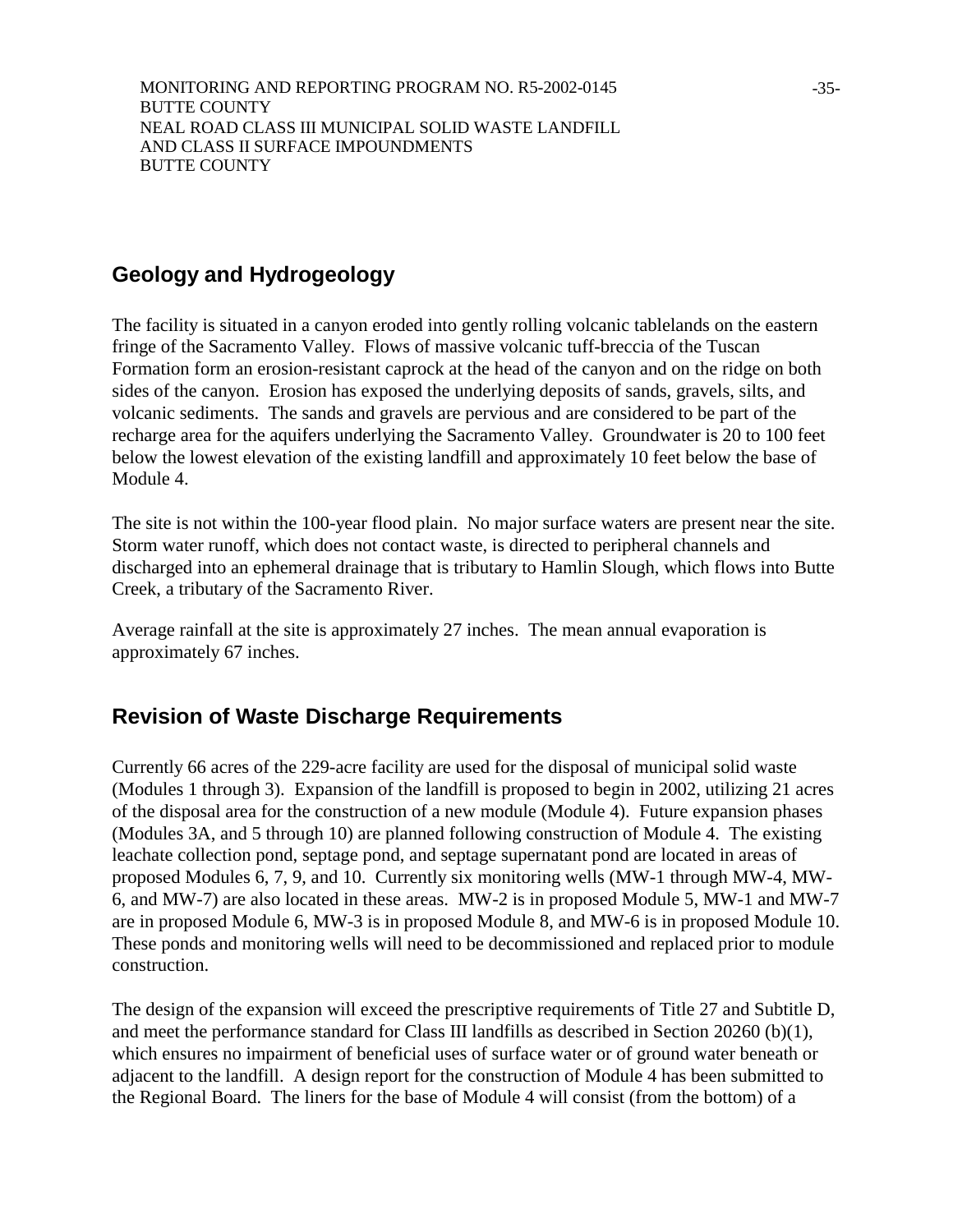double composite liner on the floor and a single composite liner on the side slopes. On the landfill base, the containment system will consist of the following components from top to bottom: 12 inches of operations soil, 8-oz. non-woven geotextile filter, 12 inches of LCRS gravel (permeability greater than or equal to 1 cm/s), 60-mil HDPE geomembrane (double-sided textured), geosynthetic clay liner (GCL), geocomposite leak detection layer, 60-mil HDPE geomembrane (double-sided textured), GCL, 12 inches of low-permeability soil liner (permeability less than or equal to  $1x10^{-6}$  cm/s), and native subgrade (sandstone and lahar). Side slopes with a steepness up to 1.75H to 1V will be lined with a single composite liner consisting, from top to bottom, of 24 inches of operations soil, LCRS geocomposite drainage layer, 60-mil HDPE geomembrane (single-sided textured, textured side down), GCL, and native subgrade (sandstone, or lahar) with surface improvements as necessary to provide support to the overlying geosynthetic liner system

Leachate will be drained by gravity from Module 4 to the low point of the LCRS at the western end of the proposed landfill expansion, where it will be pumped through a riser pipe and conveyed to the leachate surface impoundment for disposal. Along the floor of the landfill, the LCRS will consist of a one-foot thick layer of 3/8-inch minus gravel. A perforated 6-inch diameter HDPE pipe will be located centerline of the landfill with lateral HDPE pipe drains spaced approximately every 200 feet. Along the side slopes, the LCRS will consist of a geocomposite drainage layer. At the tie-in between Module 4 and Modules 1 and 3, a geocomposite drainage layer will be constructed at the toe of the existing refuse fill to collect lateral leachate migration from Modules 1 and 3. This leachate will be conveyed to the floor of Module 4 where it will tie into the main LCRS collection pipe.

# **Corrective Action**

The current groundwater monitoring system consists of one up gradient and nine downgradient "compliance" wells. Data from the ground water monitoring system shows groundwater has been impacted by waste constituents including elevated concentrations of chloride, nitrates, total dissolved solids, and specific conductance. VOCs have been detected in the unsaturated zones since 1993. Water samples from monitoring well MW-9 exceed the secondary MCL for specific conductance (900 µmhos/cm) and total dissolved solids (500 mg/L). Water quality analyses show an increasing trend of these constituents in MW-3.

The extent of the pollution has been determined through an Evaluation Monitoring Program. The initial Corrective Action Plan (CAP) implemented in the early 1990's entailed covering the inactive portions of the landfill with temporary tarps to help shed precipitation. A review of the ground water data showed this action was ineffective, the concentrations of the noted waste constituents increased during this time period. Reasons the original CAP failed include: lack of adequate slope on the top of the landfill to facilitate runoff, the highly permeable nature of the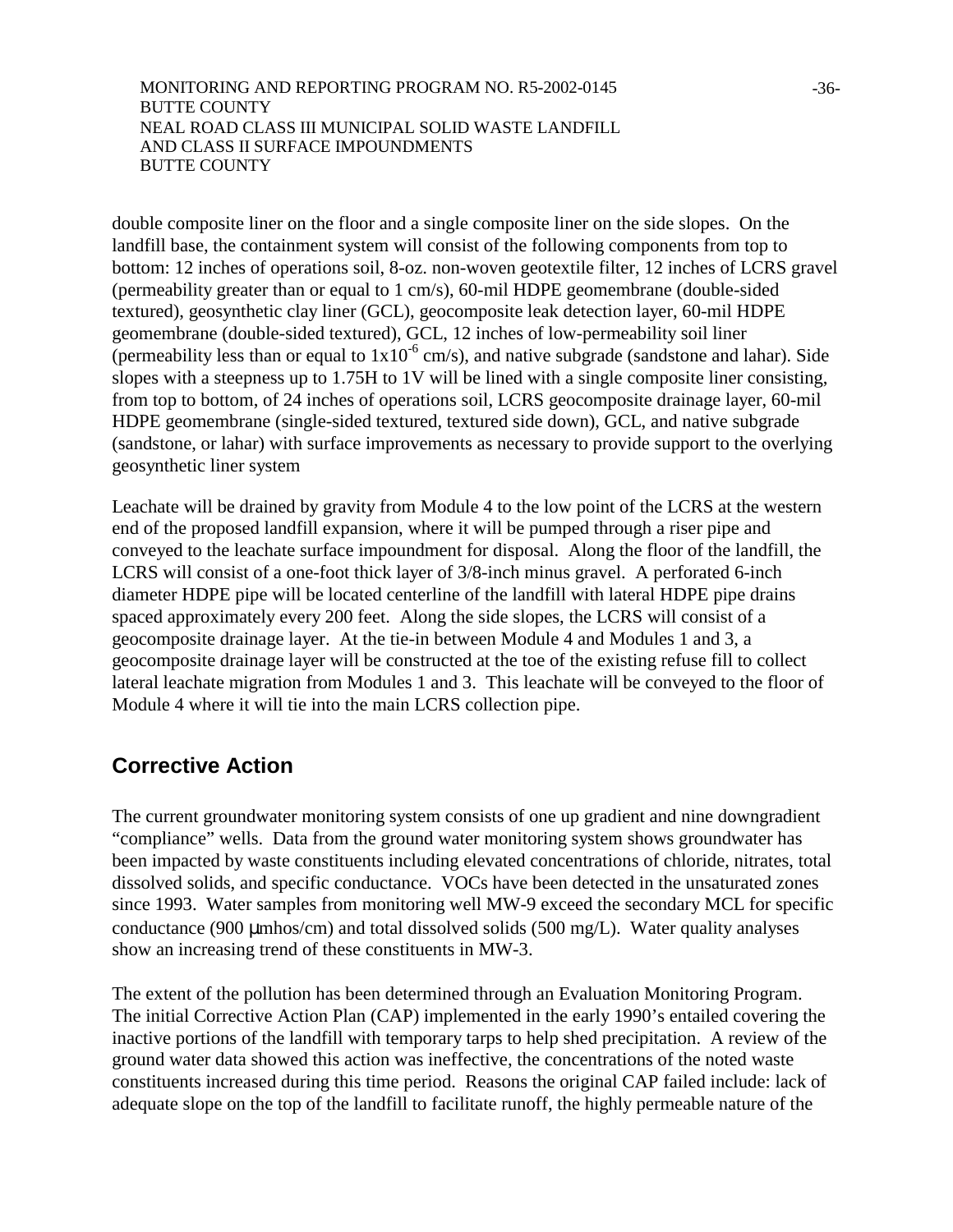earthen cover material and the need to expose portions of the site during waste disposal operations, and increased diffuculty in managing storm water runoff.

The County submitted a second CAP on 18 March 2002. This plan calls for final closure of Modules 1, 2, 3, and 3A by 2006. Closure will consist of covering the Modules with a flexible membrane liner and vegetative cover to exclude all precipitation. A gas control system will be employed to remove gas and moisture created by the decomposing waste.

KB:klc

19 July 2002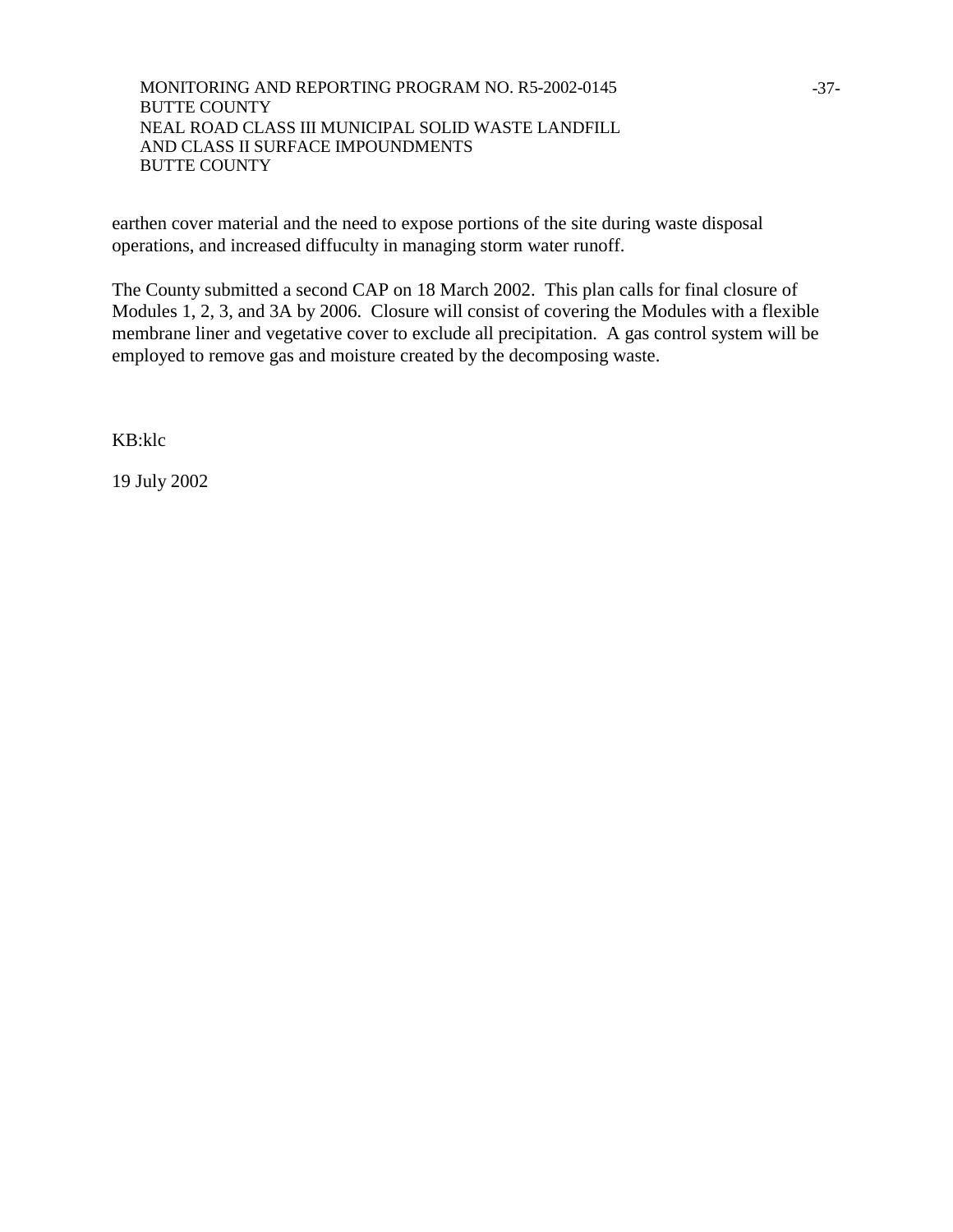## CALIFORNIA REGIONAL WATER QUALITY CONTROL BOARD CENTRAL VALLEY REGION

#### MONITORING AND REPORTING PROGRAM NO. R5-2002-0145

# BUTTE COUNTY NEAL ROAD CLASS III MUNICIPAL SOLID WASTE LANDFILL AND CLASS II SURFACE IMPOUNDMENTS BUTTE COUNTY

Compliance with this Monitoring and Reporting Program, with Title 27, California Code of Regulations, Section 20005, et seq. (hereafter Title 27), and with the *Standard Provisions and Reporting Requirements for Waste Discharge Requirements for Nonhazardous Solid Waste Discharges Regulated by Title 27 and/or Subtitle D (27 CCR §20005 et seq. and 40 CFR 258)*, dated April 2000, is ordered by Waste Discharge Requirements (WDR) Order No. R5-2002-0145.

# **A. REQUIRED MONITORING REPORTS**

|         | REPORT                                                                                                            | UE                   |
|---------|-------------------------------------------------------------------------------------------------------------------|----------------------|
| 1.      | Annual Monitoring and Corrective Action Summary Report<br>(WDR Order No. R5-2002-0145, Reporting Requirement K.6) | <b>Annually</b>      |
| $2_{-}$ | Groundwater Monitoring<br>(M&R Program No. R5-2002-0145, Section D.1)                                             | <b>See Table I</b>   |
| 3.      | <b>Unsaturated Zone Monitoring</b><br>(M&R Program No. R5-2002-0145, Section D.2)                                 | <b>See Table II</b>  |
| 4.      | <b>Leachate Monitoring</b><br>(M&R Program No. R5-2002-0145, Section D.3)                                         | <b>See Table III</b> |
| 5.      | <b>Surface Water Monitoring</b><br>(M&R Program No. R5-2002-0145, Section D.4)                                    | <b>See Table IV</b>  |
| 6.      | <b>Facility Monitoring</b><br>(M&R Program No. R5-2002-0145, Section D.5)                                         | As necessary         |
| 7.      | Response to a Release                                                                                             | As necessary         |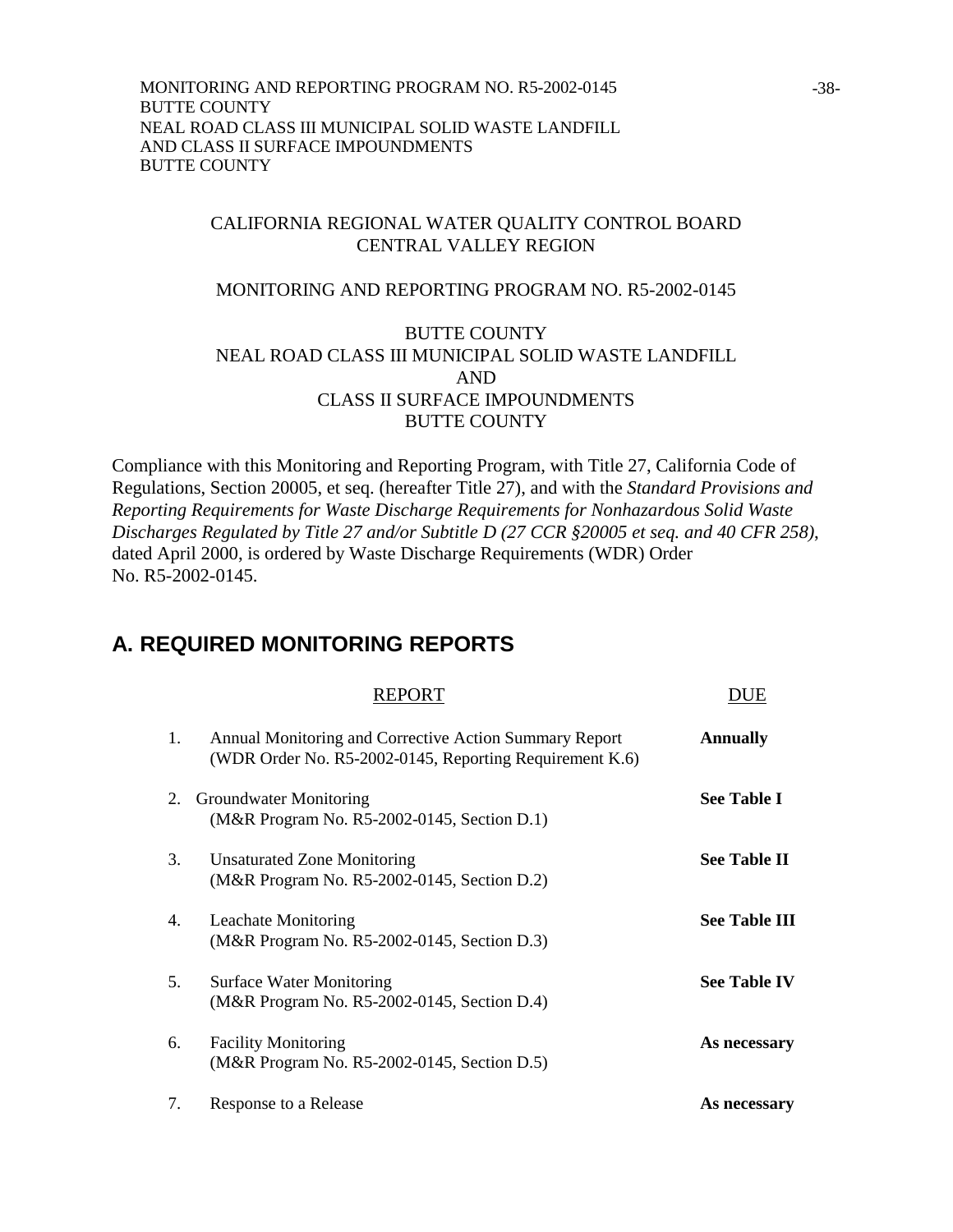(Standard Provisions and Reporting Requirements, Section XI)

# **B. REPORTING**

 The Discharger shall report monitoring data and information as required in this Monitoring and Reporting Program, in WDR Order No. R5-2002-0145 and in the Standard Provisions and Reporting Requirements. Reports which do not comply with the required format will be **REJECTED** and the Discharger shall be deemed to be in noncompliance with the Waste Discharge Requirements. In reporting the monitoring data required by this program, the Discharger shall arrange the data in tabular form so that the date, the constituents, the concentrations, and the units are readily discernible. The data shall be summarized in such a manner so as to illustrate clearly the compliance with Waste Discharge Requirements or the lack thereof. Data shall also be submitted in a digital format acceptable to the Executive Officer.

 Each monitoring report shall include a compliance evaluation summary as specified in WDR Order No. R5-2002-0145, Reporting Requirement K.4.

> Field and laboratory tests shall be reported in each monitoring report. Monthly, quarterly, semiannual, and annual monitoring reports shall be submitted to the Regional Board in accordance with the following schedule for the calendar period in which samples were taken or observations made.

| <b>SAMPLING</b>  | <b>REPORTING</b> | <b>REPORTING</b>                                   | <b>REPORT</b>                                   |
|------------------|------------------|----------------------------------------------------|-------------------------------------------------|
| <b>FREQUENCY</b> | <b>FREQUENCY</b> | PERIODS END                                        | <b>DATE DUE</b>                                 |
| Monthly          | Quarterly        | Last Day of Month                                  | by Semiannual Schedule                          |
| Quarterly        | Quarterly        | 31 March<br>30 June<br>30 September<br>31 December | 30 April<br>31 July<br>31 October<br>31 January |
| Semiannually     | Semiannually     | 30 June<br>31 December                             | 31 July<br>31 January                           |
| Annually         | Annually         | 31 December                                        | 31 January                                      |

 The Discharger shall submit an **Annual Monitoring Summary Report** to the Regional Board covering the previous monitoring year. The annual report shall contain the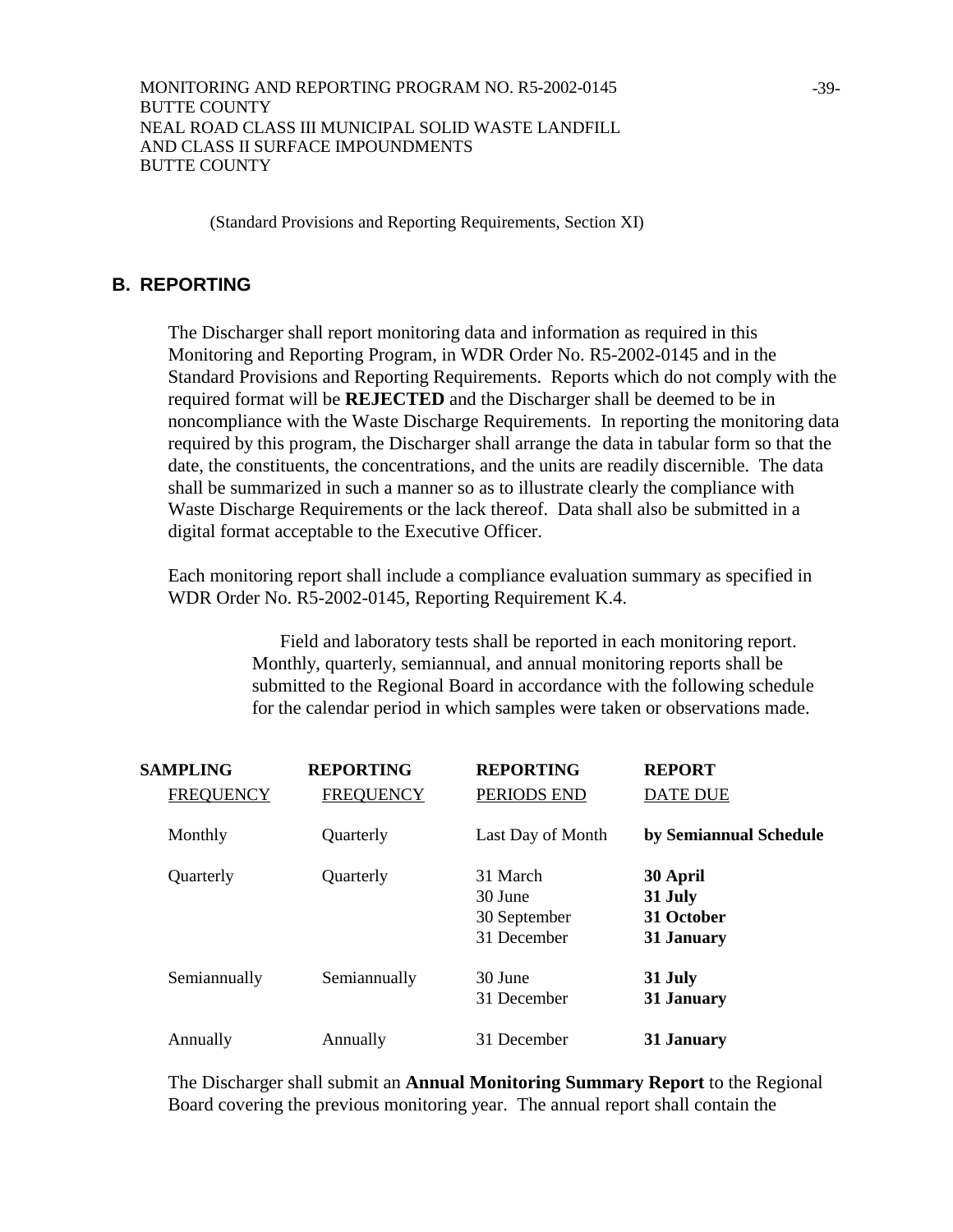information specified in WDR Order No. R5-2002-0145, Reporting Requirement K.6, and a discussion of compliance with the Waste Discharge Requirements and the Water Quality Protection Standard.

 The results of **all monitoring** conducted at the facility shall reported to the Regional Board in accordance with the reporting schedule above for the calendar period in which samples were taken or observations made.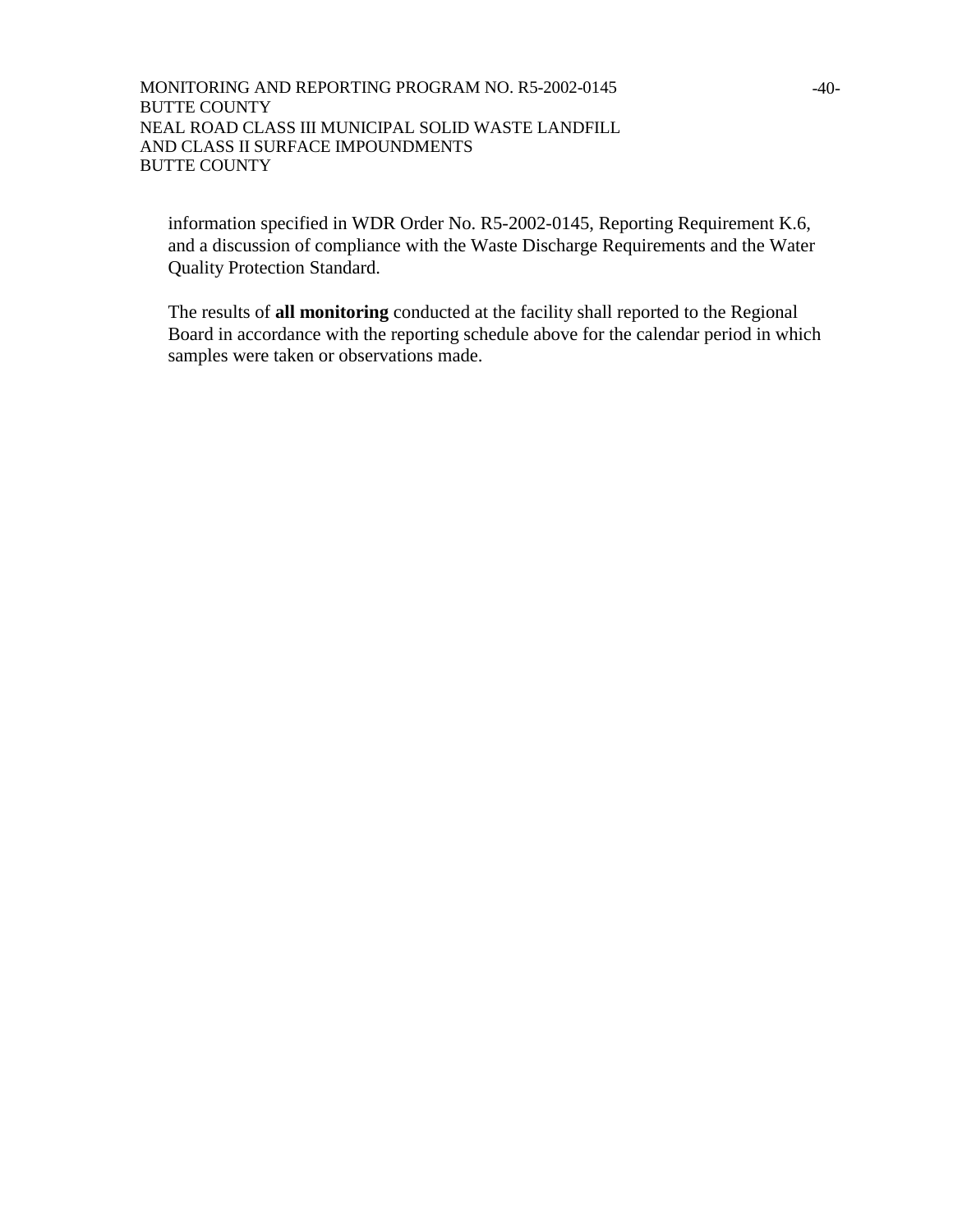# *C. WATER QUALITY PROTECTION STANDARD AND COMPLIANCE PERIOD*

### **1. Water Quality Protection Standard Report**

 For each waste management unit (Unit), the Water Quality Protection Standard shall consist of all COC, the concentration limit for each constituent of concern, the point of compliance, and all water quality monitoring points.

 The Water Quality Protection Standard for naturally occurring waste constituents consists of the COC, the concentration limits, and the point of compliance and all monitoring points. The Executive Officer shall review and approve the Water Quality Protection Standard, or any modification thereto, for each monitored medium.

The report shall:

 a. Identify **all distinct bodies of surface and ground water** that could be affected in the event of a release from a Unit or portion of a Unit. This list shall include at least the uppermost aquifer and any permanent or ephemeral zones of perched groundwater underlying the facility.

 b. Include a map showing the monitoring points and background monitoring points for the surface water monitoring program, groundwater monitoring program, and the unsaturated zone monitoring program. The map shall include the point of compliance in accordance with §20405 of Title 27.

 c. Evaluate the perennial direction(s) of groundwater movement within the uppermost groundwater zone(s).

 If subsequent sampling of the background monitoring point(s) indicates significant water quality changes due to either seasonal fluctuations or other reasons unrelated to waste management activities at the facility, the Discharger may request modification of the Water Quality Protection Standard.

#### **2. Constituents of Concern**

 The COC include all the waste constituents, their reaction products, and hazardous constituents that are reasonably expected to be in or derived from waste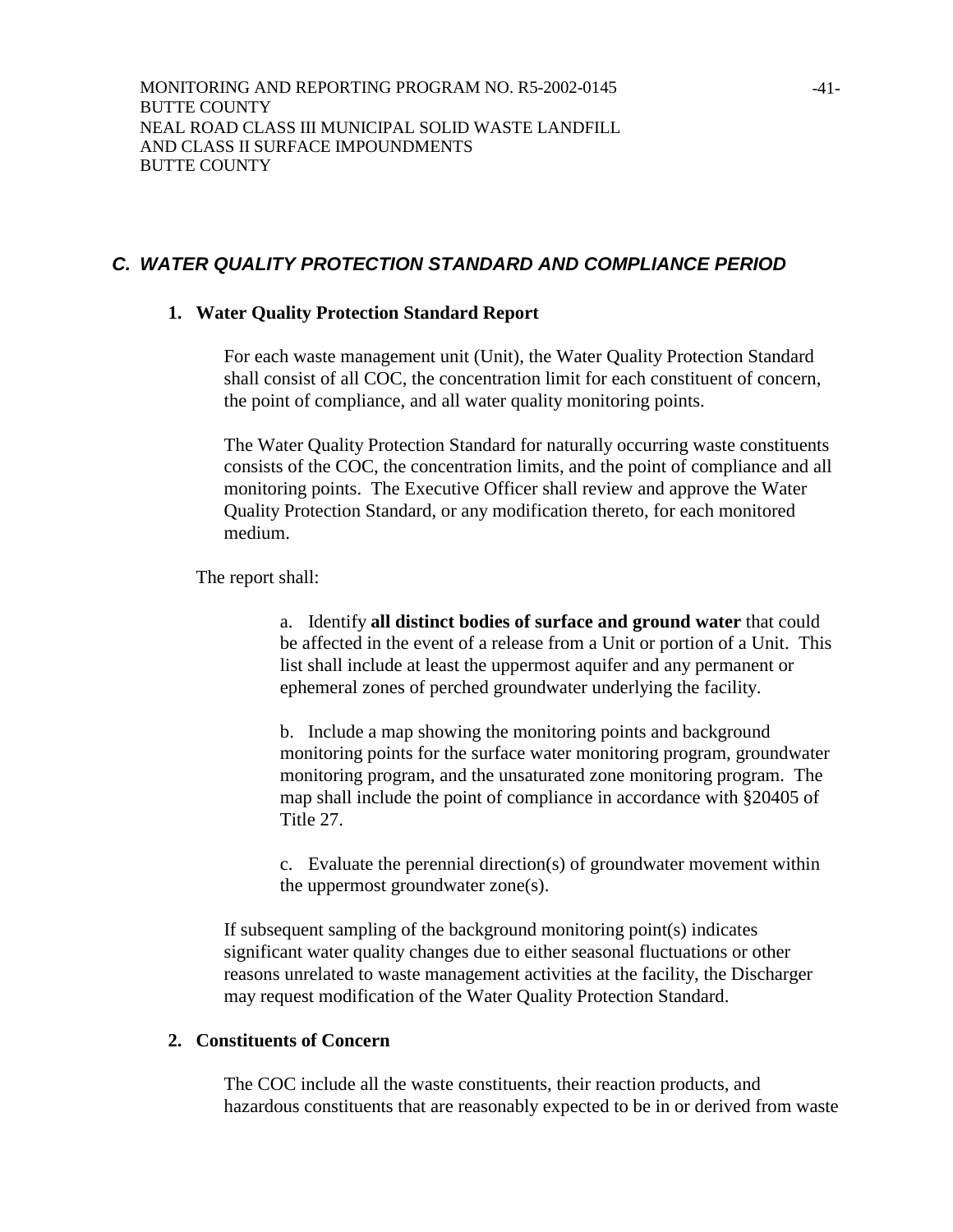contained in the Unit. The COC for all Units at the facility are those listed in Tables I through IV for the specified monitored medium, and Table VI. The Discharger shall monitor all COC every five years, or more frequently as required in accordance with a Corrective Action Program.

#### a**. Monitoring Parameters**

 Monitoring parameters are COC that are the waste constituents, reaction products, hazardous constituents, and physical parameters that provide a reliable indication of a release from a Unit. The monitoring parameters for all Units are those listed in Tables I through V for the specified monitored medium.

#### **3. Concentration Limits**

 For a naturally occurring constituent of concern, the concentration limit for each constituent of concern shall be determined as follows:

 a. By calculation in accordance with a statistical method pursuant to §20415 of Title 27; or

 b. By an alternate statistical method acceptable to the Executive Officer in accordance with §20415 of Title 27.

*{The established concentration limits for naturally occurring constituents of concern are listed in Table VI.}* 

#### **4. Point of Compliance**

 The point of compliance for the water standard at each Unit is a vertical surface located at the hydraulically downgradient limit of the Unit that extends through the uppermost aquifer underlying the Unit.

#### **5. Compliance Period**

 The compliance period for each Unit shall be the number of years equal to the active life of the Unit plus the closure period. The compliance period is the minimum period during which the Discharger shall conduct a water quality monitoring program subsequent to a release from the Unit. The compliance period shall begin anew each time the Discharger initiates an evaluation monitoring program.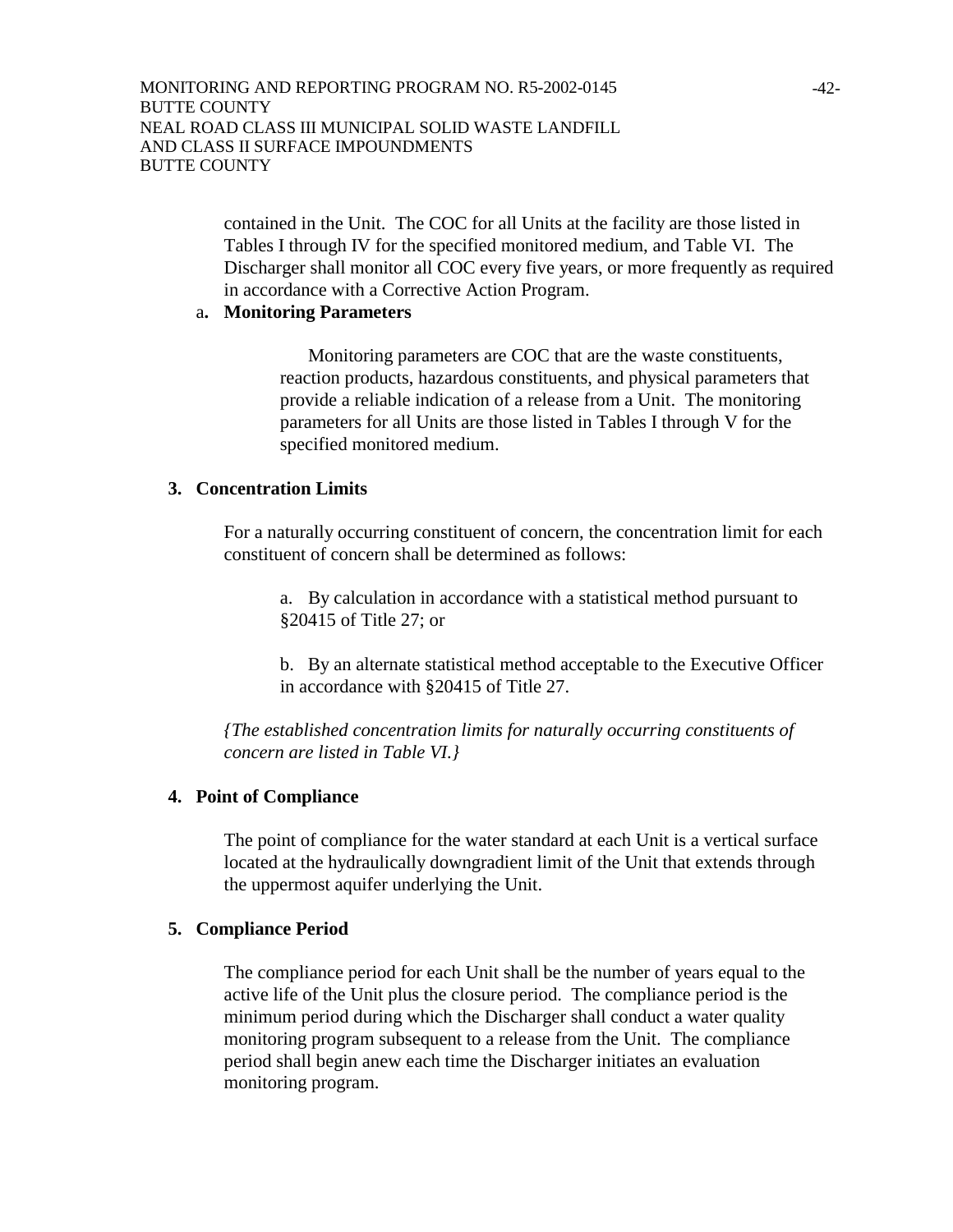# **D. MONITORING**

The Discharger shall comply with the Detection Monitoring Program and Corrective Action Monitoring Provisions of Title 27 for groundwater, surface water, and the unsaturated zone, in accordance with Detection Monitoring Specifications and Corrective Action Monitoring Specifications of Waste Discharge Requirements, Order No. R5-2002-0145. All monitoring shall be conducted in accordance with a Sample Collection and Analysis Plan, which includes quality assurance/quality control standards, that is acceptable to the Executive Officer.

All point of compliance monitoring wells established for the detection monitoring program shall constitute the monitoring points for the groundwater Water Quality Protection Standard. All detection and evaluation monitoring program groundwater monitoring wells, unsaturated zone monitoring devices, leachate, and surface water monitoring points shall be sampled and analyzed for monitoring parameters and COC as indicated and listed in Tables I through IV.

Method detection limits and practical quantitation limits shall be reported. All peaks shall be reported, including those that cannot be quantified and/or specifically identified. Metals shall be analyzed in accordance with the methods listed in Table VI.

The Discharger may, with the approval of the Executive Officer, use alternative analytical test methods, including new USEPA approved methods, provided the methods have method detection limits equal to or lower than the analytical methods specified in this Monitoring and Reporting Program.

## **1. Groundwater**

The Discharger shall operate and maintain a groundwater detection monitoring system and groundwater evaluation monitoring program that complies with the applicable provisions of §20415 and §20420 of Title 27 in accordance with a Detection Monitoring Program approved by the Executive Officer. The Discharger shall collect, preserve, and transport groundwater samples in accordance with the approved Sample Collection and Analysis Plan.

The Discharger shall determine the groundwater flow rate and direction in the uppermost aquifer and in any zones of perched water and in any additional zone of saturation monitored pursuant to this Monitoring and Reporting Program, and report the results semiannually, including the times of highest and lowest elevations of the water levels in the wells.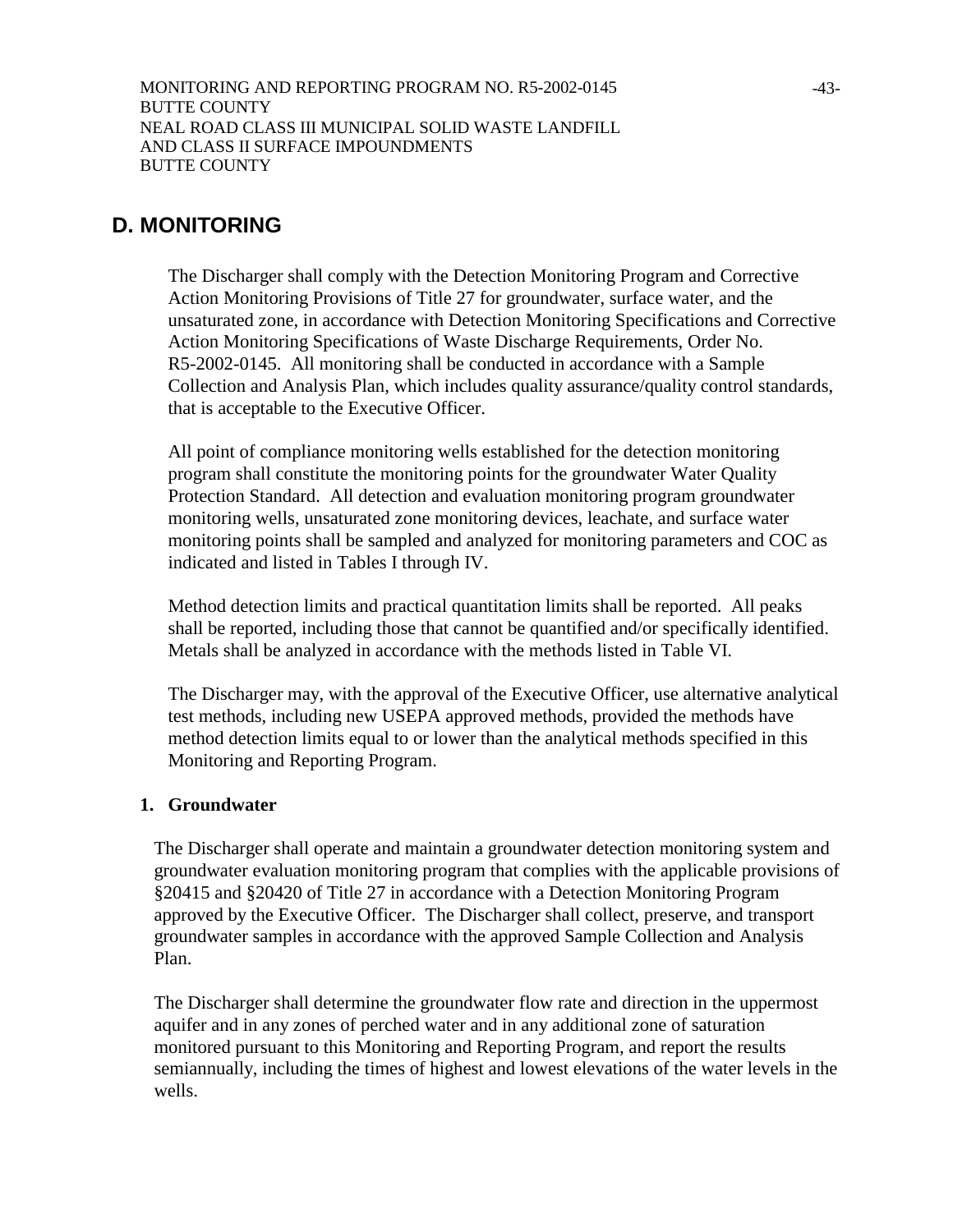Hydrographs of each well shall be submitted showing the elevations of groundwater with respect to the top and bottom of the screened interval and the elevation of the pump intake. Hydrographs of each well shall be prepared quarterly and submitted annually.

Groundwater samples shall be collected from the point-of-compliance wells, background wells, and any additional wells added as part of the approved groundwater monitoring system. Samples shall be collected and analyzed for the monitoring parameters in accordance with the methods and frequency specified in Table I.

The groundwater monitoring network currently consists of "background" monitoring well MW-4 and MW-12, and downgradient monitoring wells MW-1, MW-2, MW-6, MW-7, MW-8a and 8b, MW-9, MW-10, and MW-11. MW-3 is located at the gate entrance to the landfill, cross gradient of the active areas and MW-5 has been decommissioned. Monitoring well locations are shown on Attachment B. The existing monitoring wells are located in the new expansion area with the exception of MW-4 and MW-12. The decommissioning of these wells and the construction of five additional monitoring wells is proposed in the expanded Evaluation Monitoring Program. Four of the new wells will be located downgradient from the landfill site.

The monitoring parameters shall also be evaluated each reporting period with regards to the cation/anion balance, and the results shall be graphically presented using a Stiff diagram, a Piper graph, or a Schoeller plot. Samples for the COC specified in Table I shall be collected and analyzed in accordance with the methods listed in Table VI every five years.

## **2. Unsaturated Zone Monitoring**

The Discharger shall operate and maintain an unsaturated zone Evaluation Monitoring System and Detection monitoring system that complies with the applicable provisions of §20415 and §20420 of Title 27 in accordance with a Detection Monitoring Plan approved by the Executive Officer. The Discharger shall collect, preserve, and transport samples in accordance with the quality assurance/quality control standards contained in the approved Sample Collection and Analysis Plan.

Unsaturated zone samples shall be collected from the monitoring devices and background monitoring devices of the approved unsaturated zone monitoring system. The collected samples shall be analyzed for the listed constituents in accordance with the methods and frequency specified in Table II. All monitoring parameters shall be graphed so as to show historical trends at each monitoring point. Samples for the COC specified in Table II shall be collected and analyzed in accordance with the methods listed in Table VI every five years.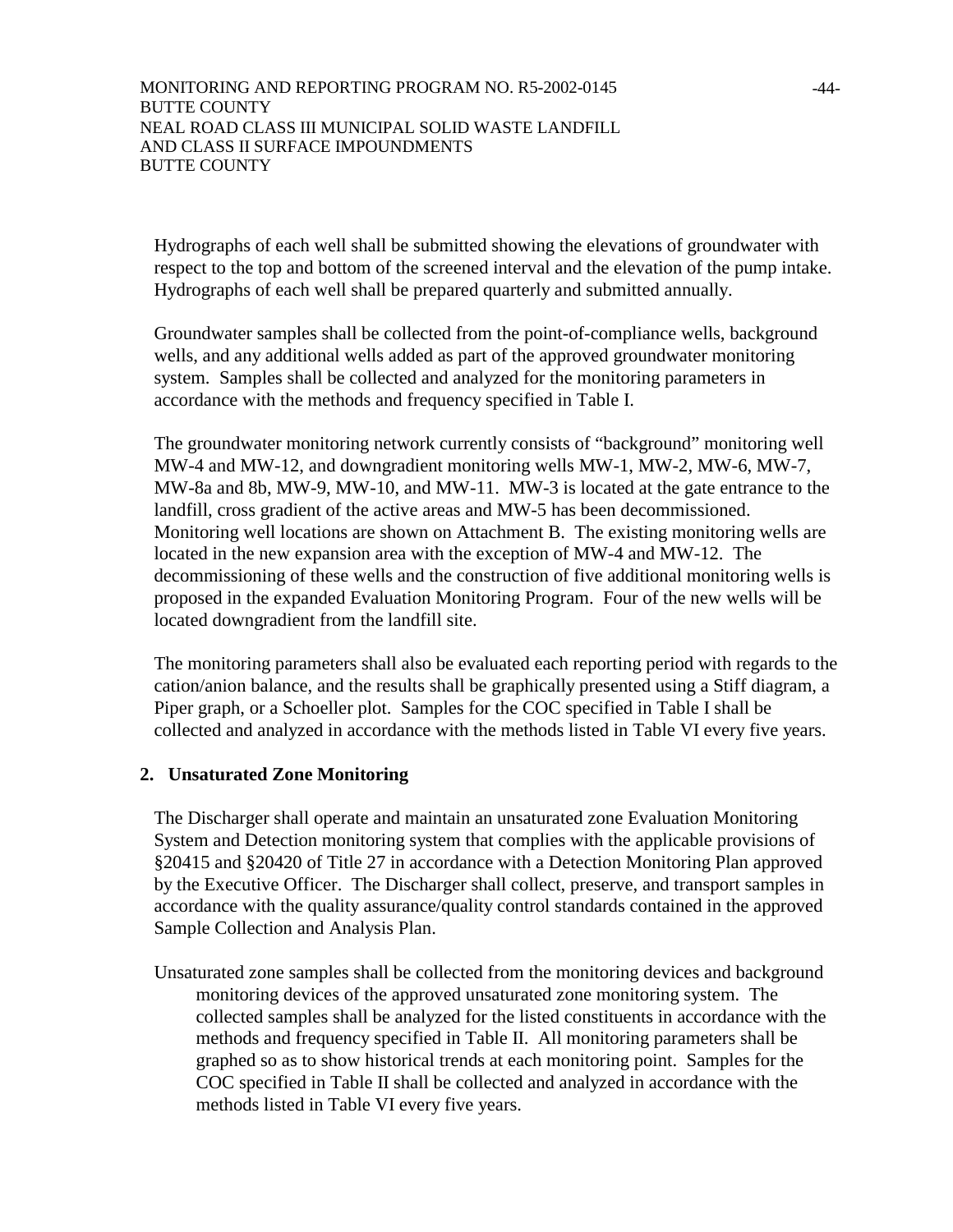Monitoring of the unsaturated zone consists of a network of 11 suction lysimeters shown on Attachment B. Lysimeters U1, U2, U3, and U4 are located in the active areas of the landfill. Lysimeters U1 and U2 will be abandoned to allow for the construction of Module 4. U5 is the designated "background" point and is located near the landfill entrance. U6 is located beneath the leachate collection pond. Lysimeters U7, U8, U9, U10L, and U10S are placed beneath the septage pond and/or septage supernatant pond.

Unsaturated zone monitoring reports shall be included with the corresponding semiannual groundwater monitoring and shall include an evaluation of potential impacts of the facility on the unsaturated zone and compliance with the Water Quality Protection Standard.

# **3. Leachate Monitoring**

All leachate collection and removal system sumps shall be inspected weekly for leachate generation. Upon detection of leachate in a previously dry leachate collection and removal system, leachate shall be sampled **immediately** and analyzed for the constituents listed in Table III. Leachate shall then be sampled and analyzed annually during the fourth quarter thereafter, with a retest during the following second quarter if constituents are detected that have not been previously detected. Leachate samples shall be collected and analyzed for the listed constituents in accordance with the methods and frequency specified in Table III. The COC list shall include all constituents listed in Table VI. The quantity of leachate pumped from each sump shall be measured and reported monthly as Leachate Flow Rate (in gallons).

Leachate that seeps to the surface from the Unit shall be sampled and analyzed for the constituents listed in Table III upon detection. The quantity of leachate shall be *estimated* and reported as Leachate Flow Rate (in gallons/day).

# **4. Surface Water Monitoring**

The Discharger shall install and operate a surface water detection monitoring system where appropriate that complies with the applicable provisions of §20415 and §20420 of Title 27 and has been approved by the Executive Officer.

For all monitoring points and background monitoring points assigned to surface water detection monitoring, samples shall be collected and analyzed for the monitoring parameters in accordance with the methods and frequency specified in Table IV. All surface water monitoring samples shall be collected and analyzed for the COC specified in Table IV every five years. All monitoring parameters shall be graphed so as to show historical trends at each sample location.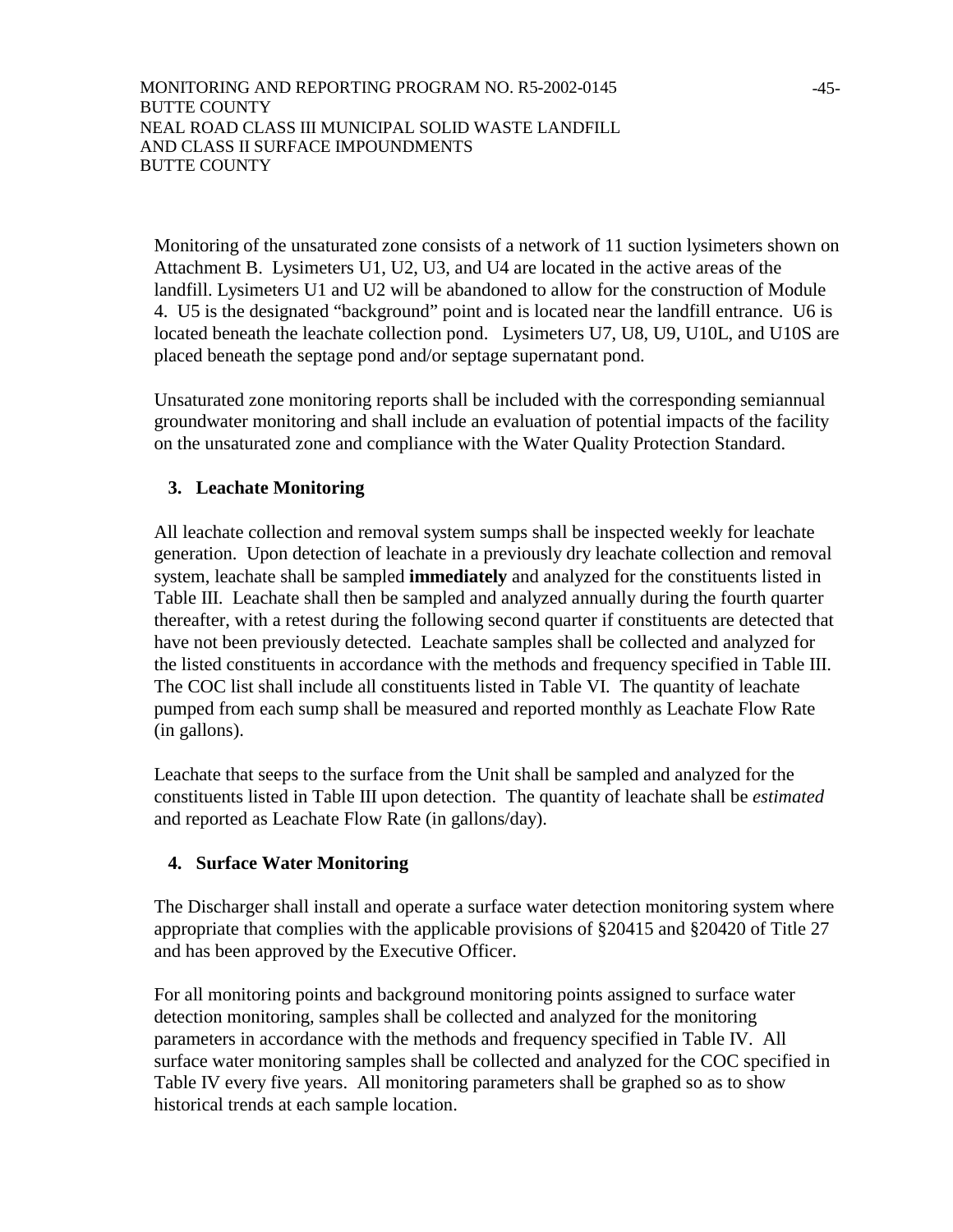### **5. Facility Monitoring**

### a. **Facility Inspection**

Annually, prior to the anticipated rainy season, but no later than **30 September**, the Discharger shall conduct an inspection of the facility. The inspection shall assess damage to the drainage control system, groundwater monitoring equipment (including wells, etc.), and shall include the Standard Observations contained in WDR Order No. R5-2002- 0145, Reporting Requirement K.4.f. Any necessary construction, maintenance, or repairs shall be completed by **31 October**. By **15 November** of each year, the Discharger shall submit an annual report describing the results of the inspection and the repair measures implemented, including photographs of the problem and the repairs.

## b. **Storm Events**

The Discharger shall inspect all precipitation, diversion, and drainage facilities for damage **within 7 days** following *major storm events*. Necessary repairs shall be completed **within 30 days** of the inspection. The Discharger shall report any damage and subsequent repairs within 45 days of completion of the repairs, including photographs of the problem and the repairs.

The Discharger shall implement the above monitoring program on the effective date of this Order.

Ordered by:

THOMAS R. PINKOS, Acting Executive Officer

19 July 2002

(Date)

KB/klc: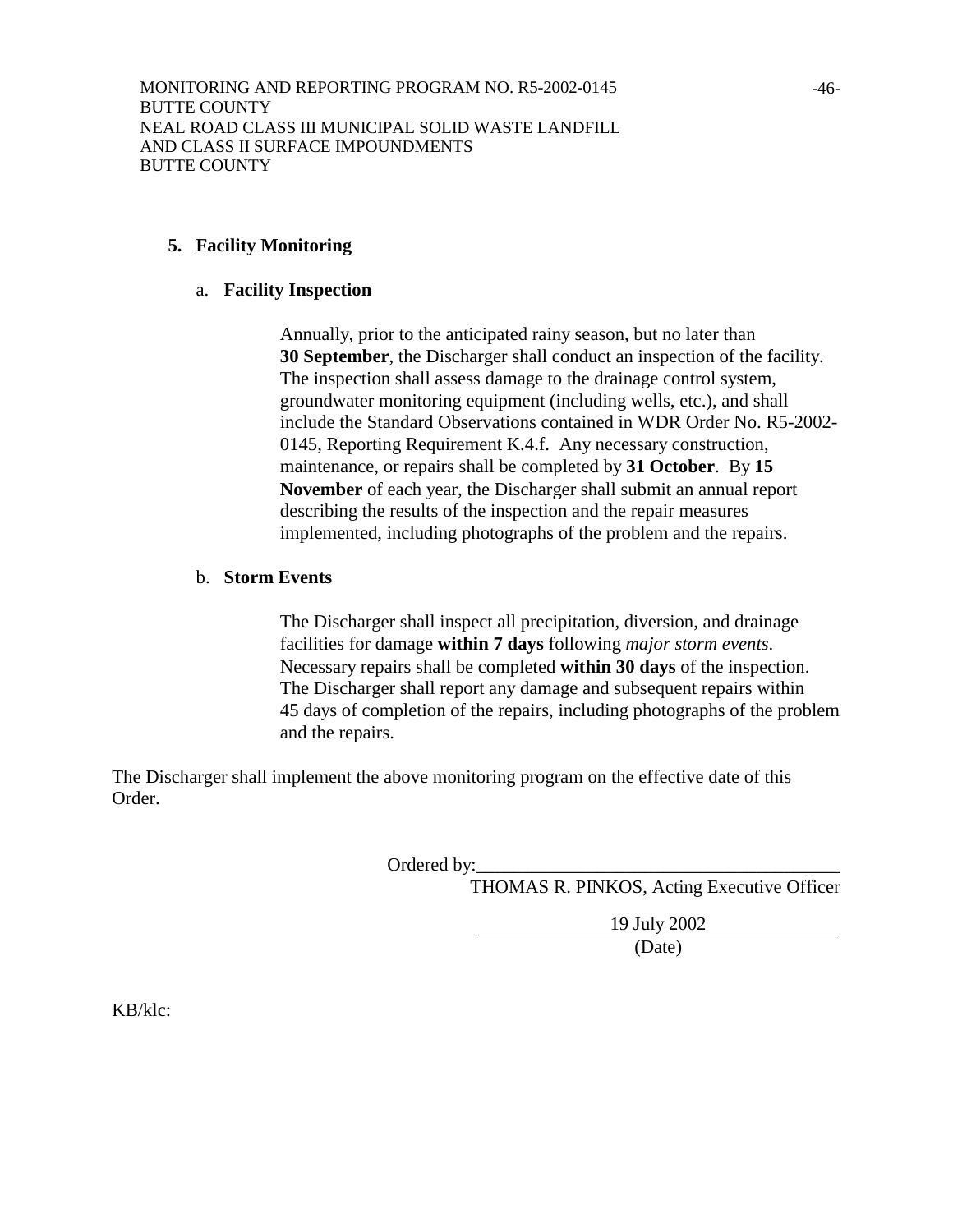## TABLE I

## **GROUNDWATER DETECTION & CORRECTIVE ACTION MONITORING PROGRAM**

#### PARAMETER UNITS FREQUENCY

#### **Field Parameters**

| Groundwater Elevation          | Ft. & hundredths, M.S.L. | Quarterly |
|--------------------------------|--------------------------|-----------|
| Temperature                    | 0 <sup>C</sup>           | Quarterly |
| <b>Electrical Conductivity</b> | $\mu$ mhos/cm            | Quarterly |
| pΗ                             | pH units                 | Quarterly |
| Turbidity                      | Turbidity units          | Quarterly |

# **Monitoring Parameters**

| <b>Total Dissolved Solids (TDS)</b> | mg/L      | Quarterly  |
|-------------------------------------|-----------|------------|
| Chloride                            | mg/L      | Quarterly  |
| Carbonate                           | mg/L      | Quarterly  |
| <b>Bicarbonate</b>                  | mg/L      | Quarterly  |
| Nitrate - Nitrogen                  | mg/L      | Quarterly  |
| Sulfate                             | mg/L      | Quarterly  |
| Calcium                             | mg/L      | Quarterly  |
| Magnesium                           | mg/L      | Quarterly  |
| Potassium                           | mg/L      | Quarterly  |
| Sodium                              | mg/L      | Quarterly  |
| <b>Volatile Organic Compounds</b>   | $\mu$ g/L | Semiannual |
| (USEPA Method 8260, see Table V)    |           |            |

#### **Constituents of Concern (see Table VI)**

| <b>Total Organic Carbon</b>         | mg/L      | 5 years |
|-------------------------------------|-----------|---------|
| Inorganics (dissolved)              | mg/L      | 5 years |
| <b>Volatile Organic Compounds</b>   | $\mu$ g/L | 5 years |
| (USEPA Method 8260B, extended list) |           |         |
| Semi-Volatile Organic Compounds     | $\mu$ g/L | 5 years |
| (USEPA Method 8270C)                |           |         |
| Chlorophenoxy Herbicides            | $\mu$ g/L | 5 years |
| (USEPA Method 8151A)                |           |         |
| Organophosphorus Compounds          | $\mu$ g/L | 5 years |
| (USEPA Method 8141A)                |           |         |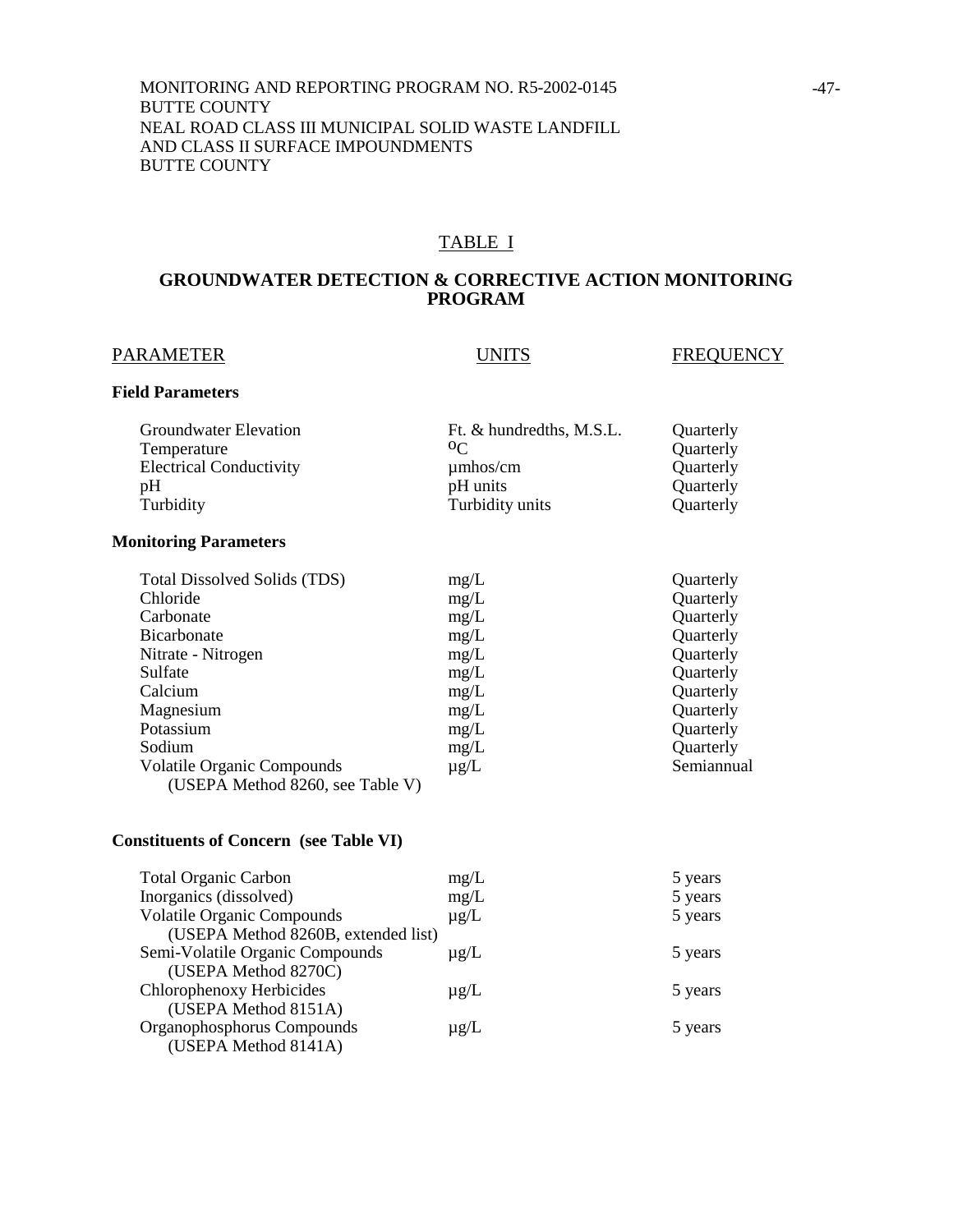# **TABLE II**

# **UNSATURATED ZONE DETECTION MONITORING PROGRAM**

# **SOIL-PORE GAS**

| <b>PARAMETER</b>                                                                                                                                                                                                                      | <b>UNITS</b>                                                                              | <b>FREQUENCY</b>                                                                                                                                       |
|---------------------------------------------------------------------------------------------------------------------------------------------------------------------------------------------------------------------------------------|-------------------------------------------------------------------------------------------|--------------------------------------------------------------------------------------------------------------------------------------------------------|
| <b>Monitoring Parameters</b>                                                                                                                                                                                                          |                                                                                           |                                                                                                                                                        |
| Volatile Organic Compounds                                                                                                                                                                                                            | $\mu$ g/cm <sup>3</sup>                                                                   | Semiannual                                                                                                                                             |
| (USEPA Method TO-14)<br>Methane                                                                                                                                                                                                       | $\%$                                                                                      | Semiannual                                                                                                                                             |
| <b>PAN LYSIMETERS</b> (or other vadose zone monitoring device)                                                                                                                                                                        |                                                                                           |                                                                                                                                                        |
| <b>PARAMETER</b>                                                                                                                                                                                                                      | <b>UNITS</b>                                                                              | <b>FREQUENCY</b>                                                                                                                                       |
| <b>Field Parameters</b>                                                                                                                                                                                                               |                                                                                           |                                                                                                                                                        |
| <b>Electrical Conductivity</b><br>pH                                                                                                                                                                                                  | $\mu$ mhos/cm<br>pH units                                                                 | Semiannual<br>Semiannual                                                                                                                               |
| <b>Monitoring Parameters</b>                                                                                                                                                                                                          |                                                                                           |                                                                                                                                                        |
| <b>Total Dissolved Solids (TDS)</b><br>Chloride<br>Carbonate<br>Bicarbonate<br>Nitrate - Nitrogen<br>Sulfate<br>Calcium<br>Magnesium<br>Potassium<br>Sodium<br><b>Volatile Organic Compounds</b><br>(USEPA Method 8260B, see Table V) | mg/L<br>mg/L<br>mg/L<br>mg/L<br>mg/L<br>mg/L<br>mg/L<br>mg/L<br>mg/L<br>mg/L<br>$\mu$ g/L | Semiannual<br>Semiannual<br>Semiannual<br>Semiannual<br>Semiannual<br>Semiannual<br>Semiannual<br>Semiannual<br>Semiannual<br>Semiannual<br>Semiannual |
| <b>Constituents of Concern</b> (see Table VI)                                                                                                                                                                                         |                                                                                           |                                                                                                                                                        |
| <b>Total Organic Carbon</b><br>Inorganics (dissolved)<br><b>Volatile Organic Compounds</b><br>(USEPA Method 8260B, extended list)<br>Semi-Volatile Organic Compounds                                                                  | mg/L<br>mg/L<br>$\mu$ g/L<br>$\mu g/L$                                                    | 5 years<br>5 years<br>5 years<br>5 years                                                                                                               |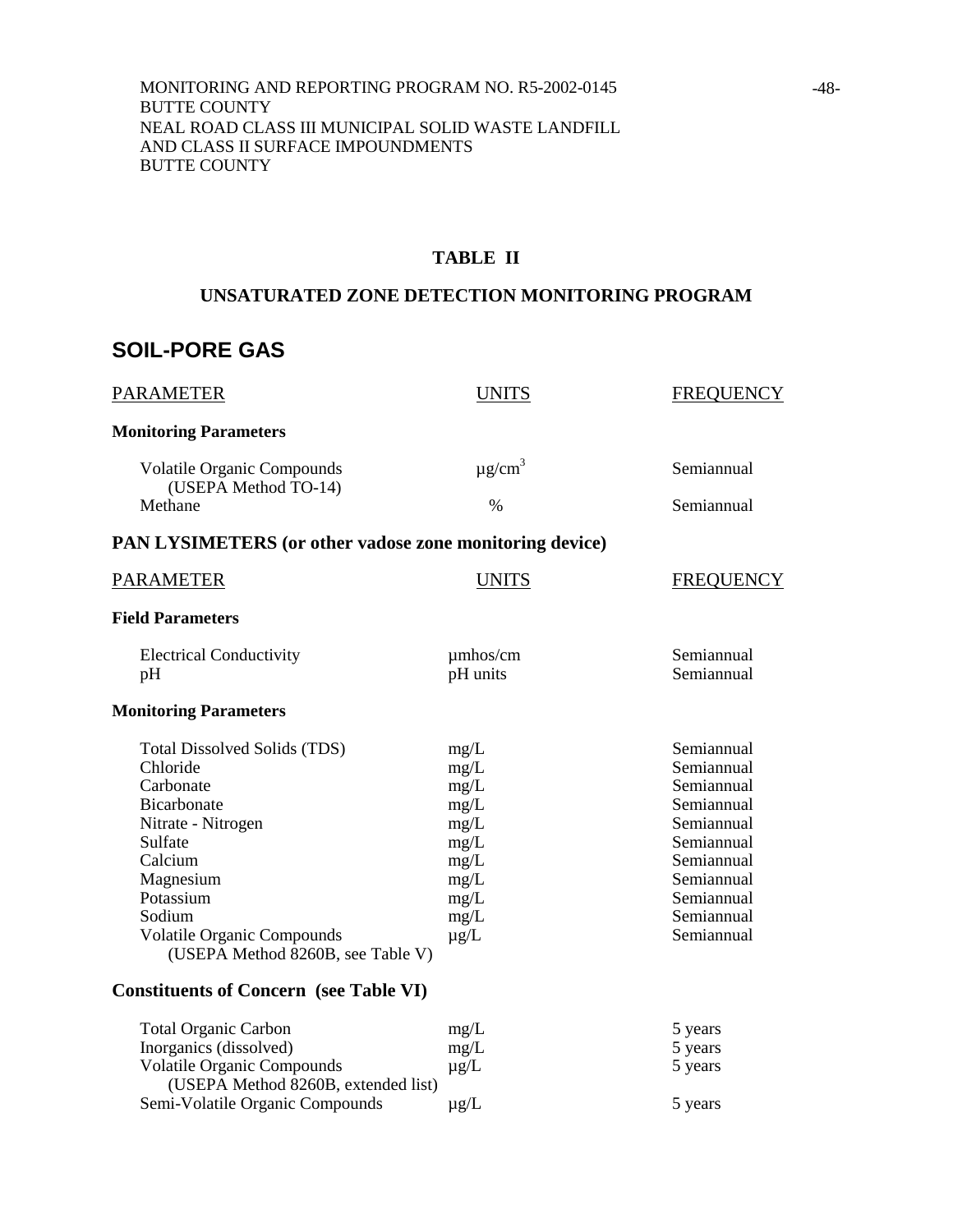| (USEPA Method 8270C)       |                 |         |
|----------------------------|-----------------|---------|
| Chlorophenoxy Herbicides   | $\mu$ g/L       | 5 years |
| (USEPA Method 8151A)       |                 |         |
| Organophosphorus Compounds | $\mu$ g/L       | 5 years |
| (USEPA Method 8141A)       |                 |         |
|                            | m 1 dit politik |         |

# **TABLE III**

## **LEACHATE DETECTION MONITORING PROGRAM**

# PARAMETER UNITS FREQUENCY **Field Parameters** Total Flow Gallons Gallons Monthly Flow Rate Gallons/Day Gallons Age Monthly Electrical Conductivity **1988** umhos/cm Monthly pH units Monthly **Monitoring Parameters** Total Dissolved Solids (TDS) mg/L Annually Chloride mg/L Annually Carbonate mg/L Annually Bicarbonate mg/L Annually Nitrate - Nitrogen mg/L mg/L Annually Sulfate mg/L Annually Calcium mg/L Annually Magnesium mg/L Annually<br>Potassium mg/L Annually<br>Annually Potassium mg/L Sodium mg/L Annually Volatile Organic Compounds  $\mu g/L$  Annually (USEPA Method 8260B, see Table V)

### **Constituents of Concern (see Table VI)**

| 5 years |
|---------|
|         |
| 5 years |
|         |
| 5 years |
|         |
| 5 years |
|         |
| 5 years |
|         |
|         |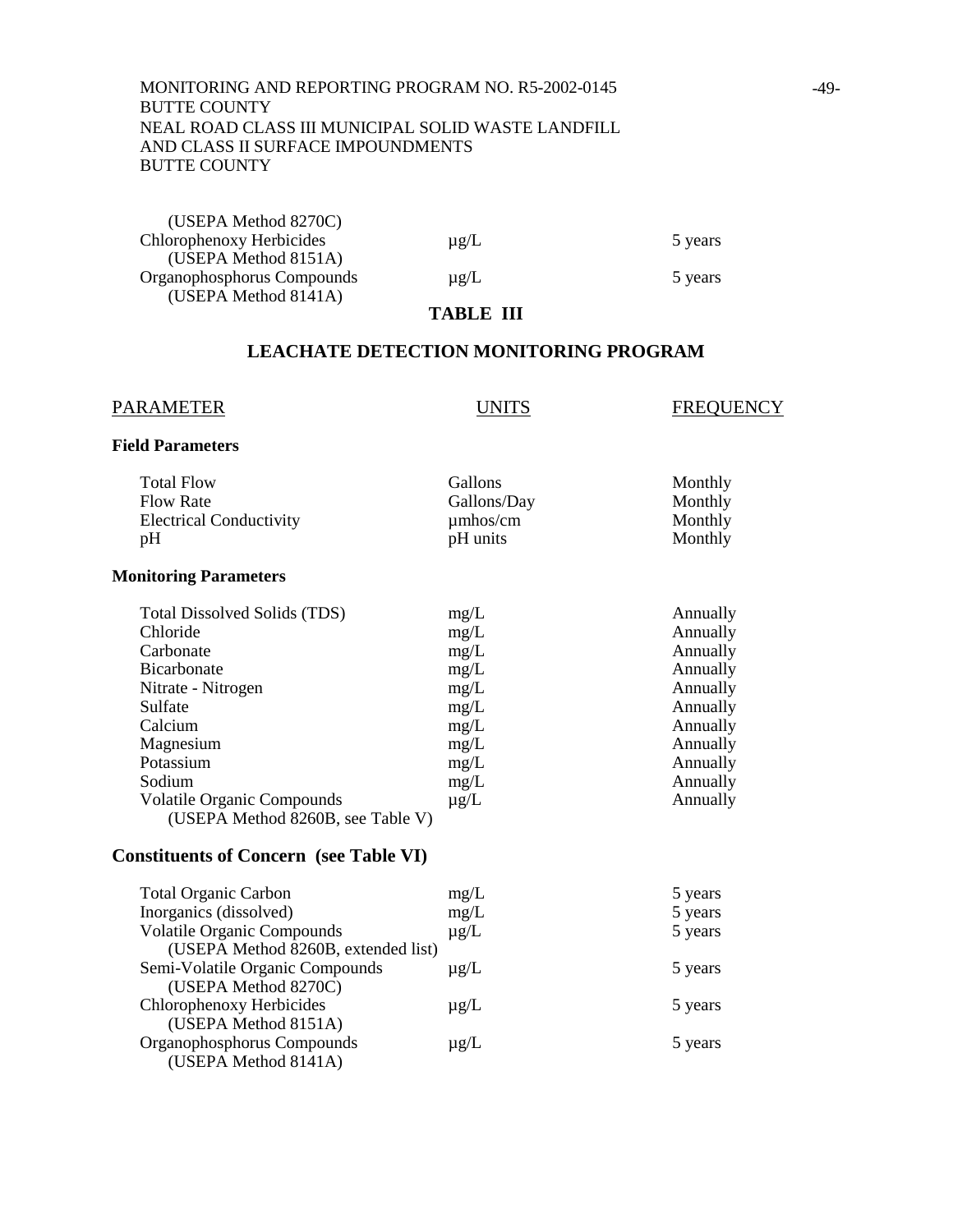## **TABLE IV**

## **SURFACE WATER DETECTION MONITORING PROGRAM**

#### PARAMETER UNITS FREQUENCY

### **Field Parameters**

| Temperature<br><b>Electrical Conductivity</b><br>pH<br>Turbidity | $^{0}C$<br>$\mu$ mhos/cm<br>pH units<br>Turbidity units | Semiannual<br>Semiannual<br>Semiannual<br>Semiannual |
|------------------------------------------------------------------|---------------------------------------------------------|------------------------------------------------------|
| <b>Monitoring Parameters</b>                                     |                                                         |                                                      |
| Total Dissolved Solids (TDS)                                     | mg/L                                                    | Semiannual                                           |
| Carbonate                                                        | mg/L                                                    | Semiannual                                           |
| <b>Bicarbonate</b>                                               | mg/L                                                    | Semiannual                                           |
| Chloride                                                         | mg/L                                                    | Semiannual                                           |
| Nitrate - Nitrogen                                               | mg/L                                                    | Semiannual                                           |
| Sulfate                                                          | mg/L                                                    | Semiannual                                           |
| Calcium                                                          | mg/L                                                    | Semiannual                                           |
| Magnesium                                                        | mg/L                                                    | Semiannual                                           |
| Potassium                                                        | mg/L                                                    | Semiannual                                           |
| Sodium                                                           | mg/L                                                    | Semiannual                                           |
| <b>Volatile Organic Compounds</b>                                | $\mu$ g/L                                               | Semiannual                                           |

#### **Constituents of Concern (see Table VI)**

(USEPA Method 8260B, see Table V)

| <b>Total Organic Carbon</b>         | mg/L      | 5 years |
|-------------------------------------|-----------|---------|
| Inorganics (dissolved)              | mg/L      | 5 years |
| <b>Volatile Organic Compounds</b>   | $\mu$ g/L | 5 years |
| (USEPA Method 8260B, extended list) |           |         |
| Semi-Volatile Organic Compounds     | $\mu$ g/L | 5 years |
| (USEPA Method 8270C)                |           |         |
| Chlorophenoxy Herbicides            | $\mu$ g/L | 5 years |
| (USEPA Method 8151A)                |           |         |
| Organophosphorus Compounds          | $\mu$ g/L | 5 years |
| (USEPA Method 8141A)                |           |         |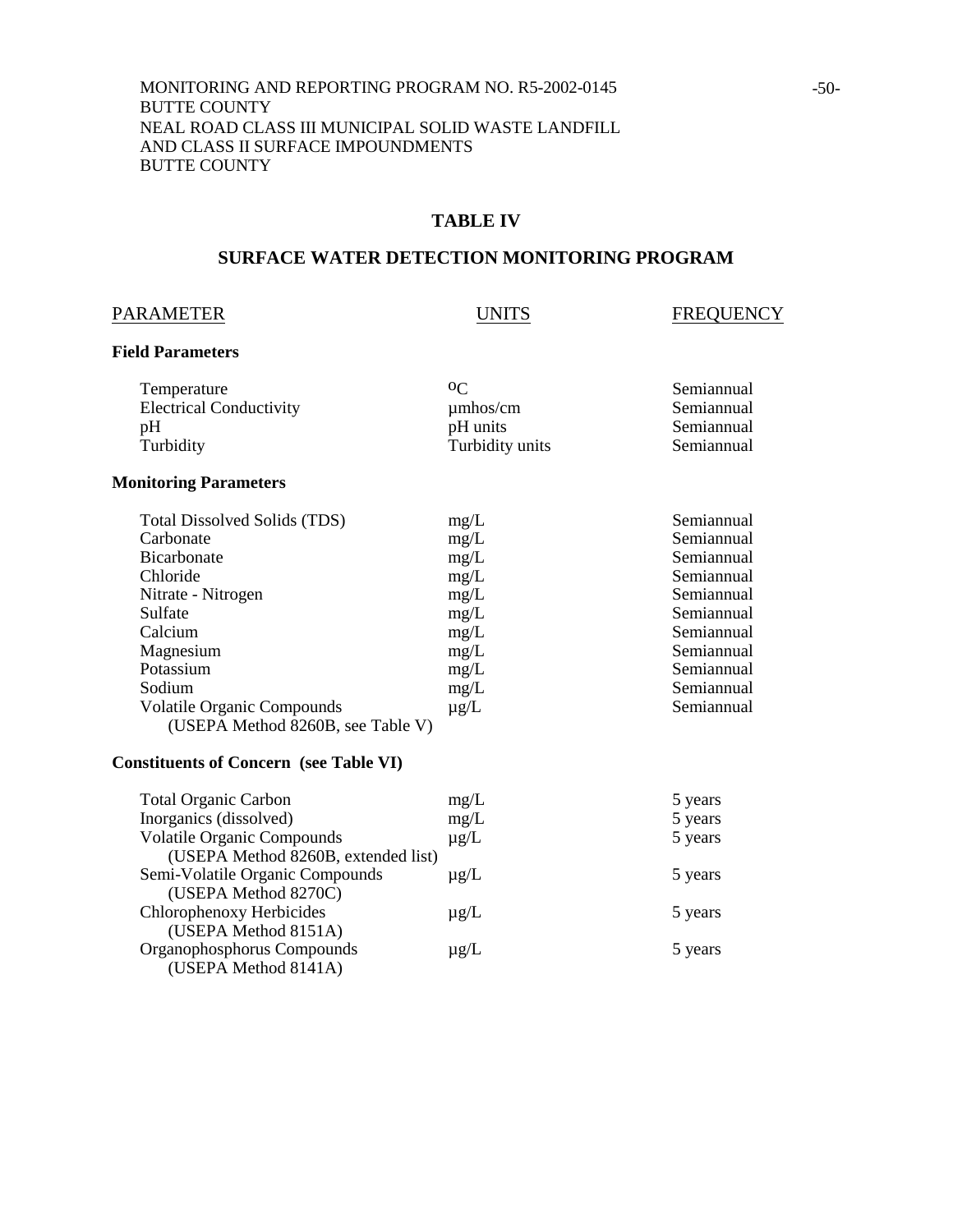#### **TABLE V**

#### **MONITORING PARAMETERS FOR DETECTION MONITORING**

#### **Surrogates for Metallic Constituents:**

 pH Total Dissolved Solids Electrical Conductivity Chloride Sulfate Nitrate nitrogen

#### **Constituents included in VOC:**

#### **USEPA Method 8260B**

 Acetone Acrylonitrile Benzene Bromochloromethane Bromodichloromethane Bromoform (Tribromomethane) Carbon disulfide Carbon tetrachloride Chlorobenzene Chloroethane (Ethyl chloride) Chloroform (Trichloromethane) Dibromochloromethane (Chlorodibromomethane) 1,2-Dibromo-3-chloropropane (DBCP) 1,2-Dibromoethane (Ethylene dibromide; EDB) o-Dichlorobenzene (1,2-Dichlorobenzene) m-Dichlorobenzene (1,3-Dichlorobenzene) p-Dichlorobenzene (1,4-Dichlorobenzene) trans- l ,4-Dichloro-2-butene Dichlorodifluoromethane (CFC-12) 1,1-Dichloroethane (Ethylidene chloride) 1,2-Dichloroethane (Ethylene dichloride) 1,1 -Dichloroethylene (1,1 -Dichloroethene; Vinylidene chloride) cis- 1,2-Dichloroethylene (cis-1,2-Dichloroethene) trans-1,2-Dichloroethylene (trans-1,2-Dichloroethene) 1,2-Dichloropropane (Propylene dichloride)

 cis- 1,3-Dichloropropene trans- 1,3-Dichloropropene Di-isopropylether (DIPE) Ethanol Ethyltertiary butyl ether Ethylbenzene 2-Hexanone (Methyl butyl ketone) Hexachlorobutadiene Hexachloroethane Methyl bromide (Bromomethene) Methyl chloride (Chloromethane) Methylene bromide (Dibromomethane) Methylene chloride (Dichloromethane) Methyl ethyl ketone (MEK: 2-Butanone) Methyl iodide (Iodomethane) Methyl t-butyl ether 4-Methyl-2-pentanone (Methyl isobutylketone) Naphthalene Styrene Tertiary amyl methyl ether Tertiary butyl alcohol 1,1,1,2-Tetrachloroethane 1,1.2,2-Tetrachloroethane Tetrachloroethylene (Tetrachloroethene; Perchloroethylene) Toluene 1,2,4-Trichlorobenzene 1,1,1-Trichloethane (Methylchloroforrn) 1,1,2-Trichloroethane Trichloroethylene (Trichloroethene)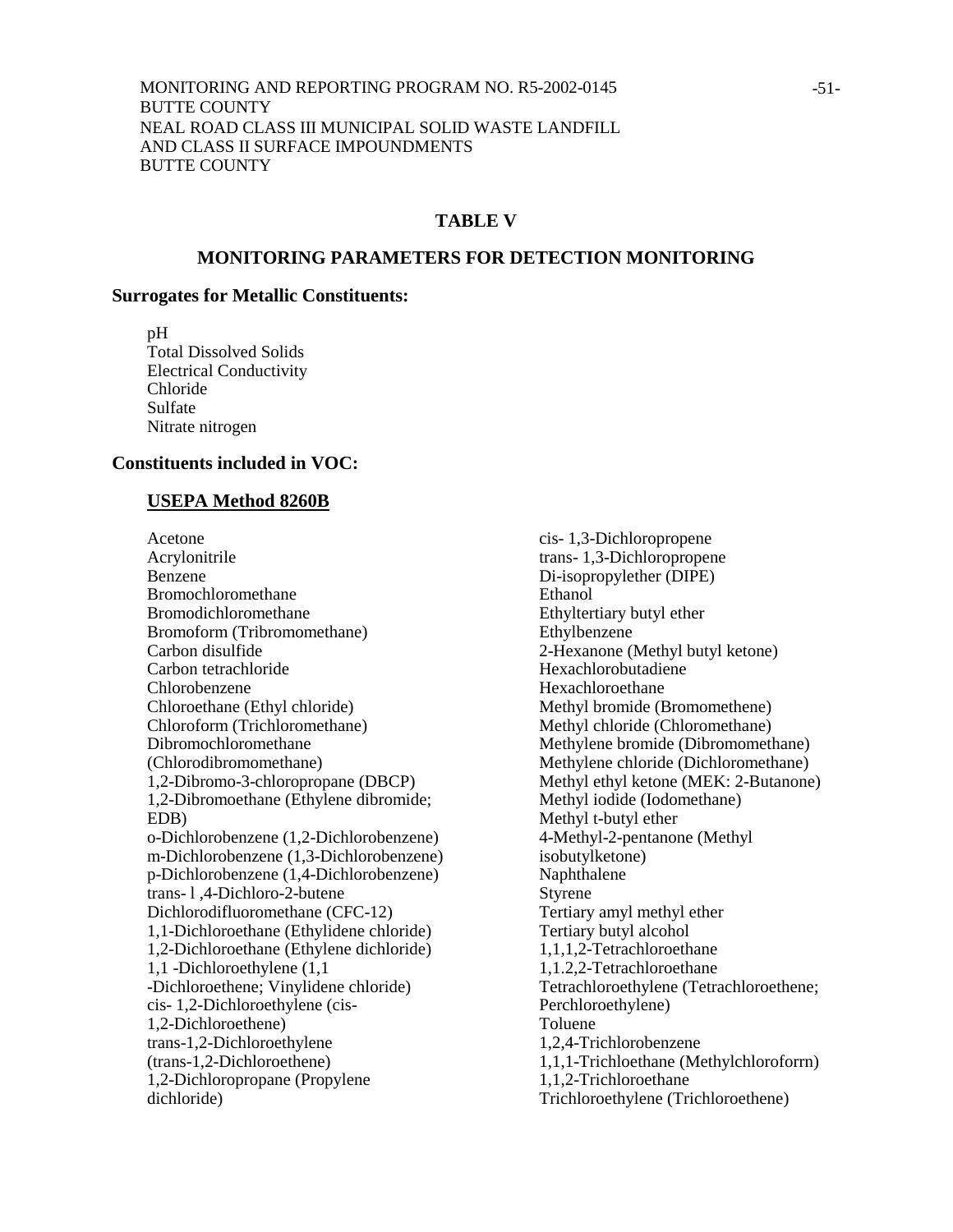Trichlorofluoromethane (CFC- 11) 1,2,3-Trichloropropane Vinyl acetate

 Vinyl chloride Xylenes

#### **TABLE VI**

## **CONSTITUENTS OF CONCERN & APPROVED USEPA ANALYTICAL METHODS**

| <u> Inorganics (dissolved):</u> | <b>USEPA Method</b> |
|---------------------------------|---------------------|
|                                 |                     |
| Aluminum                        | 6010                |
| Antimony                        | 7041                |
| <b>Barium</b>                   | 6010                |
| Beryllium                       | 6010                |
| Cadmium                         | 7131A               |
| Chromium                        | 6010                |
| Cobalt                          | 6010                |
| Copper                          | 6010                |
| Silver                          | 6010                |
| Tin                             | 6010                |
| Vanadium                        | 6010                |
| Zinc                            | 6010                |
| <b>Iron</b>                     | 6010                |
| Manganese                       | 6010                |
| Arsenic                         | 7062                |
| Lead                            | 7421                |
| Mercury                         | 7470A               |
| <b>Nickel</b>                   | 7521                |
| Selenium                        | 7742                |
| Thallium                        | 7841                |
| Cyanide                         | 9010B               |
| Sulfide                         | 9030B               |
|                                 |                     |

### **Volatile Organic Compounds:**

#### **USEPA Method 8260**

 Acetone Acetonitrile (Methyl cyanide) Acrolein Acrylonitrile Allyl chloride (3-Chloropropene) Benzene Bromochloromethane (Chlorobromomethane) Bromodichloromethane (Dibromochloromethane) Bromoform (Tribromomethane) Carbon disulfide Carbon tetrachloride Chlorobenzene Chloroethane (Ethyl chloride)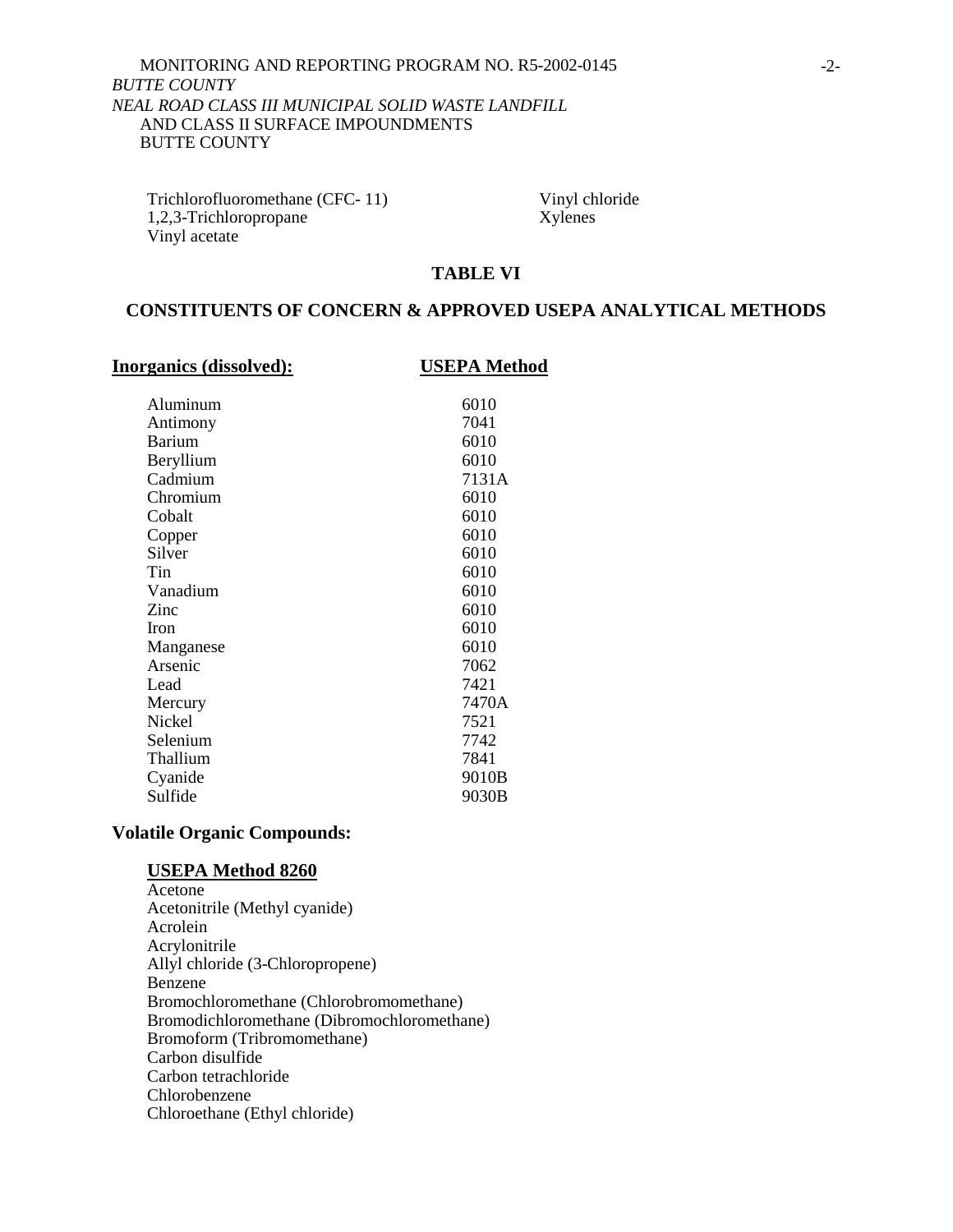#### **TABLE VI (Continued)**

#### **CONSTITUENTS OF CONCERN & APPROVED USEPA ANALYTICAL METHODS**

 Chloroform (Trichloromethane) Chloroprene Dibromochloromethane (Chlorodibromomethane)

 1,2-Dibromo-3-chloropropane (DBCP) 1,2-Dibromoethane (Ethylene dibromide; EDB) o-Dichlorobenzene (1,2-Dichlorobenzene) m-Dichlorobenzene (1,3-Dichlorobenzene) p-Dichlorobenzene (1,4-Dichlorobenzene) trans- 1,4-Dichloro-2-butene Dichlorodifluoromethane (CFC 12) 1,1 -Dichloroethane (Ethylidene chloride) 1,2-Dichloroethane (Ethylene dichloride) 1,1 -Dichloroethylene (1, l-Dichloroethene; Vinylidene chloride) cis- l ,2-Dichloroethylene (cis- 1,2-Dichloroethene) trans- l ,2-Dichloroethylene (trans- 1,2-Dichloroethene) 1,2-Dichloropropane (Propylene dichloride) 1,3-Dichloropropane (Trimethylene dichloride) 2,2-Dichloropropane (Isopropylidene chloride) 1,1 -Dichloropropene cis- 1,3-Dichloropropene trans- l ,3-Dichloropropene Di-isopropylether (DIPE) Ethanol Ethyltertiary butyl ether Ethylbenzene Ethyl methacrylate Hexachlorobutadiene Hexachloroethane 2-Hexanone (Methyl butyl ketone) Isobutyl alcohol Methacrylonitrile Methyl bromide (Bromomethane) Methyl chloride (Chloromethane) Methyl ethyl ketone (MEK; 2-Butanone) Methyl iodide (Iodomethane) Methyl t-butyl ether Methyl methacrylate 4-Methyl-2-pentanone (Methyl isobutyl ketone) Methylene bromide (Dibromomethane) Methylene chloride (Dichloromethane) Naphthalene Propionitrile (Ethyl cyanide) Styrene Tertiary amyl methyl ether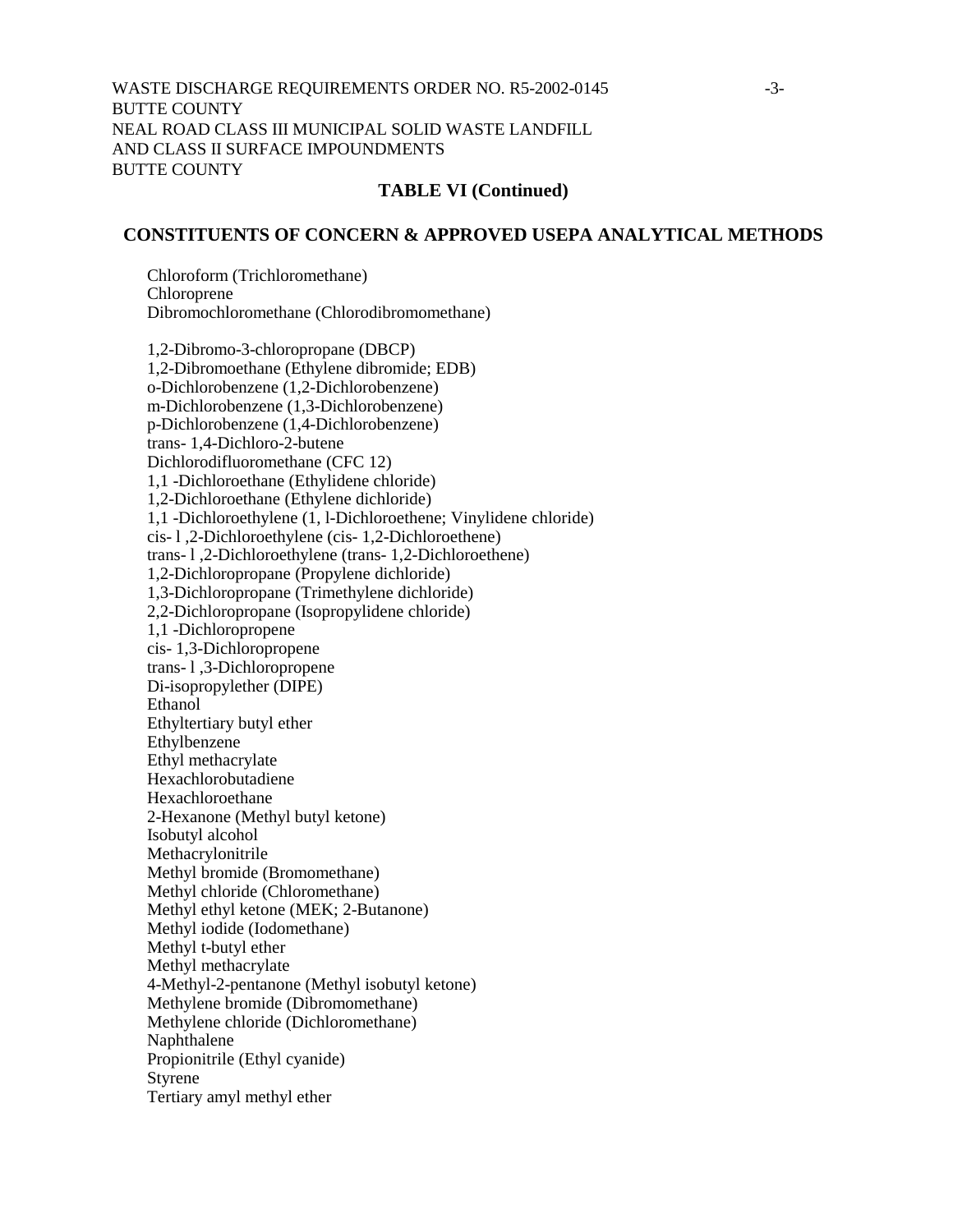WASTE DISCHARGE REQUIREMENTS ORDER NO. R5-2002-0145  $-4$ -BUTTE COUNTY NEAL ROAD CLASS III MUNICIPAL SOLID WASTE LANDFILL AND CLASS II SURFACE IMPOUNDMENTS BUTTE COUNTY

#### **TABLE VI (Continued)**

#### **CONSTITUENTS OF CONCERN & APPROVED USEPA ANALYTICAL METHODS**

 Tertiary butyl alcohol 1,1,1,2-Tetrachloroethane 1,1,2,2-Tetrachloroethane Tetrachloroethylene (Tetrachloroethene; Perchloroethylene; PCE) Toluene 1,2,4-Trichlorobenzene 1,1,1 -Trichloroethane, Methylchloroform 1,1,2-Trichloroethane Trichloroethylene (Trichloroethene; TCE) Trichlorofluoromethane (CFC- 11) 1,2,3-Trichloropropane Vinyl acetate Vinyl chloride (Chloroethene) Xylene (total)

#### **Semi-Volatile Organic Compounds:**

#### **USEPA Method 8270 - base, neutral, & acid extractables**

 Acenaphthene Acenaphthylene Acetophenone 2-Acetylaminofluorene (2-AAF) Aldrin 4-Aminobiphenyl Anthracene Benzo[a]anthracene (Benzanthracene) Benzo[b]fluoranthene Benzo[k]fluoranthene Benzo[g,h,i]perylene Benzo[a]pyrene Benzyl alcohol Bis(2-ethylhexyl) phthalate alpha-BHC beta-BHC delta-BHC gamma-BHC (Lindane) Bis(2-chloroethoxy)methane Bis(2-chloroethyl) ether (Dichloroethyl ether) Bis(2-chloro-1-methyethyl) ether (Bis(2-chloroisopropyl) ether; DCIP) 4-Bromophenyl phenyl ether Butyl benzyl phthalate (Benzyl butyl phthalate) Chlordane p-Chloroaniline Chlorobenzilate p-Chloro-m-cresol (4-Chloro-3-methylphenol) 2-Chloronaphthalene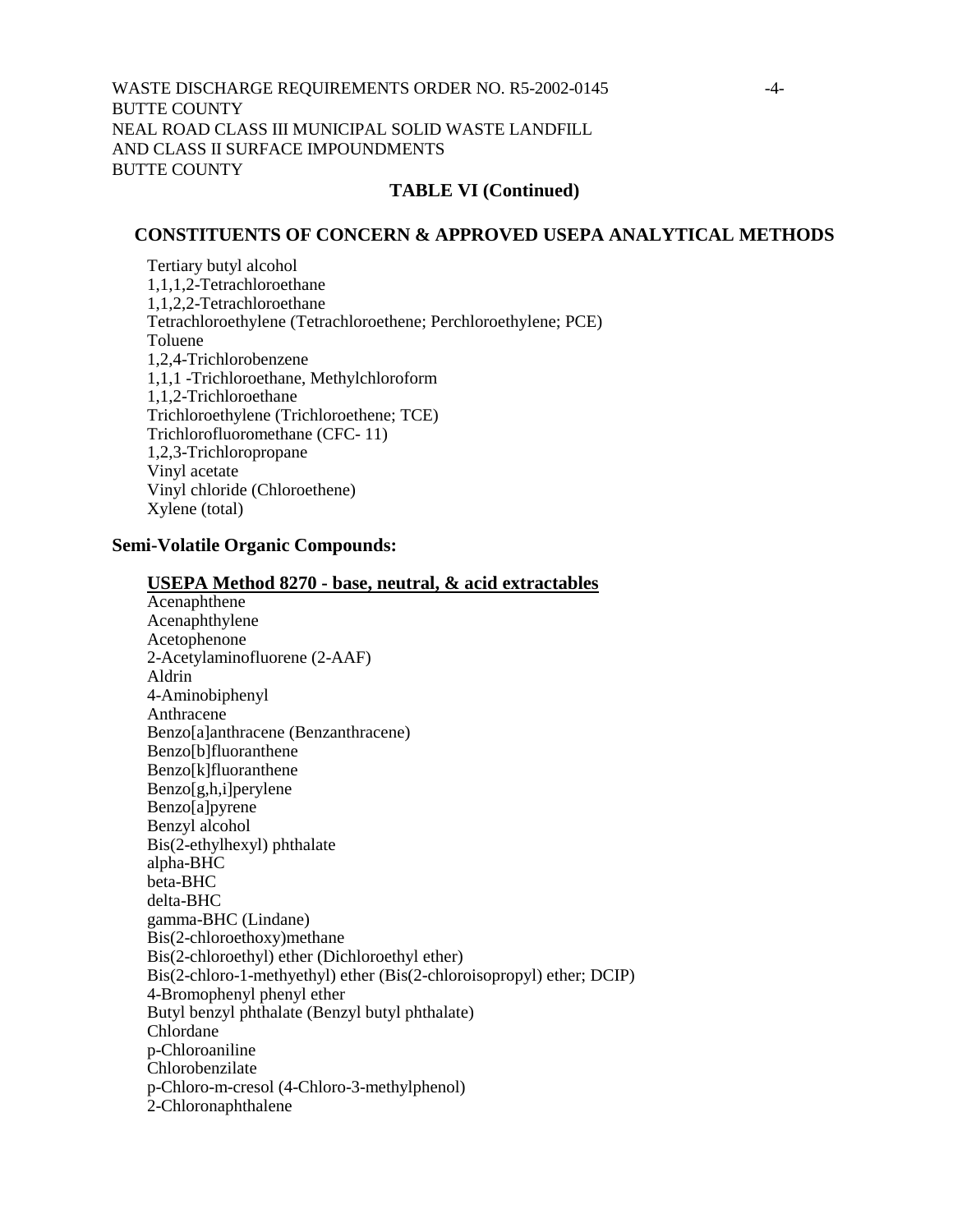#### **TABLE VI (Continued)**

#### **CONSTITUENTS OF CONCERN & APPROVED USEPA ANALYTICAL METHODS**

 2-Chlorophenol 4-Chlorophenyl phenyl ether Chrysene o-Cresol (2-methylphenol) m-Cresol (3-methylphenol) p-Cresol (4-methylphenol) 4,4'-DDD 4,4'-DDE 4,4'-DDT Diallate Dibenz[a,h]anthracene Dibenzofuran Di-n-butyl phthalate 3,3'-Dichlorobenzidine 2,4-Dichlorophenol 2,6-Dichlorophenol Dieldrin Diethyl phthalate p-(Dimethylamino)azobenzene 7,12-Dimethylbenz[a]anthracene 3,3'-Dimethylbenzidine 2,4-Dimehtylphenol (m-Xylenol) Dimethyl phthalate m-Dinitrobenzene 4,6-Dinitro-o-cresol (4,6-Dinitro-2-methylphenol) 2,4-Dinitrophenol 2,4-Dinitrotoluene 2,6-Dinitrotoluene Di-n-octyl phthalate Diphenylamine Endosulfan I Endosulfan II Endosulfan sulfate Endrin Endrin aldehyde Ethyl methanesulfonate Famphur Fluoranthene Fluorene Heptachlor Heptachlor epoxide Hexachlorobenzene Hexachlorocyclopentadiene Hexachloropropene Indeno $(1,2,3-c,d)$  pyrene Isodrin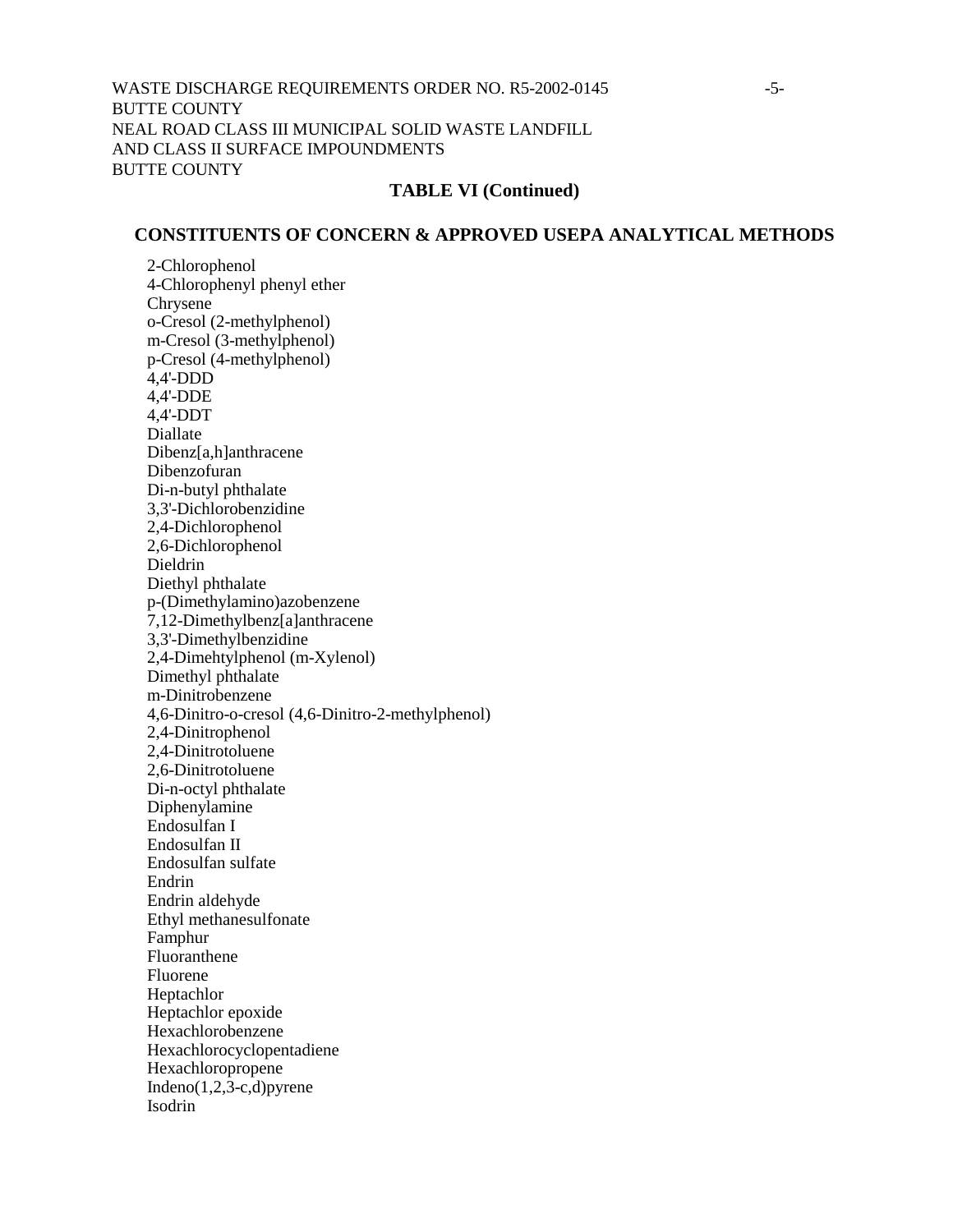## WASTE DISCHARGE REQUIREMENTS ORDER NO. R5-2002-0145 -6- BUTTE COUNTY NEAL ROAD CLASS III MUNICIPAL SOLID WASTE LANDFILL AND CLASS II SURFACE IMPOUNDMENTS BUTTE COUNTY

## **TABLE VI**

#### **CONSTITUENTS OF CONCERN & APPROVED USEPA ANALYTICAL METHODS**

 Isophorone Isosafrole Kepone Methapyrilene Methoxychlor 3-Methylcholanthrene Methyl methanesulfonate 2-Methylnaphthalene 1,4-Naphthoquinone 1-Naphthylamine 2-Naphthylamine o-Nitroaniline (2-Nitroaniline) m-Nitroaniline (3-Nitroaniline) p-Nitroaniline (4-Nitroaniline) Nitrobenzene o-Nitrophenol (2-Nitrophenol) p-Nitrophenol (4-Nitrophenol) N-Nitrosodi-n-butylamine (Di-n-butylnitrosamine) N-Nitrosodiethylamine (Diethylnitrosamine) N-Nitrosodimethylamine (Dimethylnitrosamine) N-Nitrosodiphenylamine (Diphenylnitrosamine) N-Nitrosodipropylamine (N-Nitroso-N-dipropylamine; Di-n-propylnitrosamine) N-Nitrosomethylethylamine (Methylethylnitrosamine) N-Nitrosopiperidine N-Nitrosospyrrolidine 5-Nitro-o-toluidine Pentachlorobenzene Pentachloronitrobenzene (PCNB) Pentachlorophenol Phenacetin Phenanthrene Phenol p-Phenylenediamine Polychlorinated biphenyls (PCBs; Aroclors) Pronamide Pyrene Safrole 1,2,4,5-Tetrachlorobenzene 2,3,4,6-Tetrachlorophenol o-Toluidine Toxaphene 2,4,5-Trichlorophenol O,O,O-Triethyl phosphorothioate